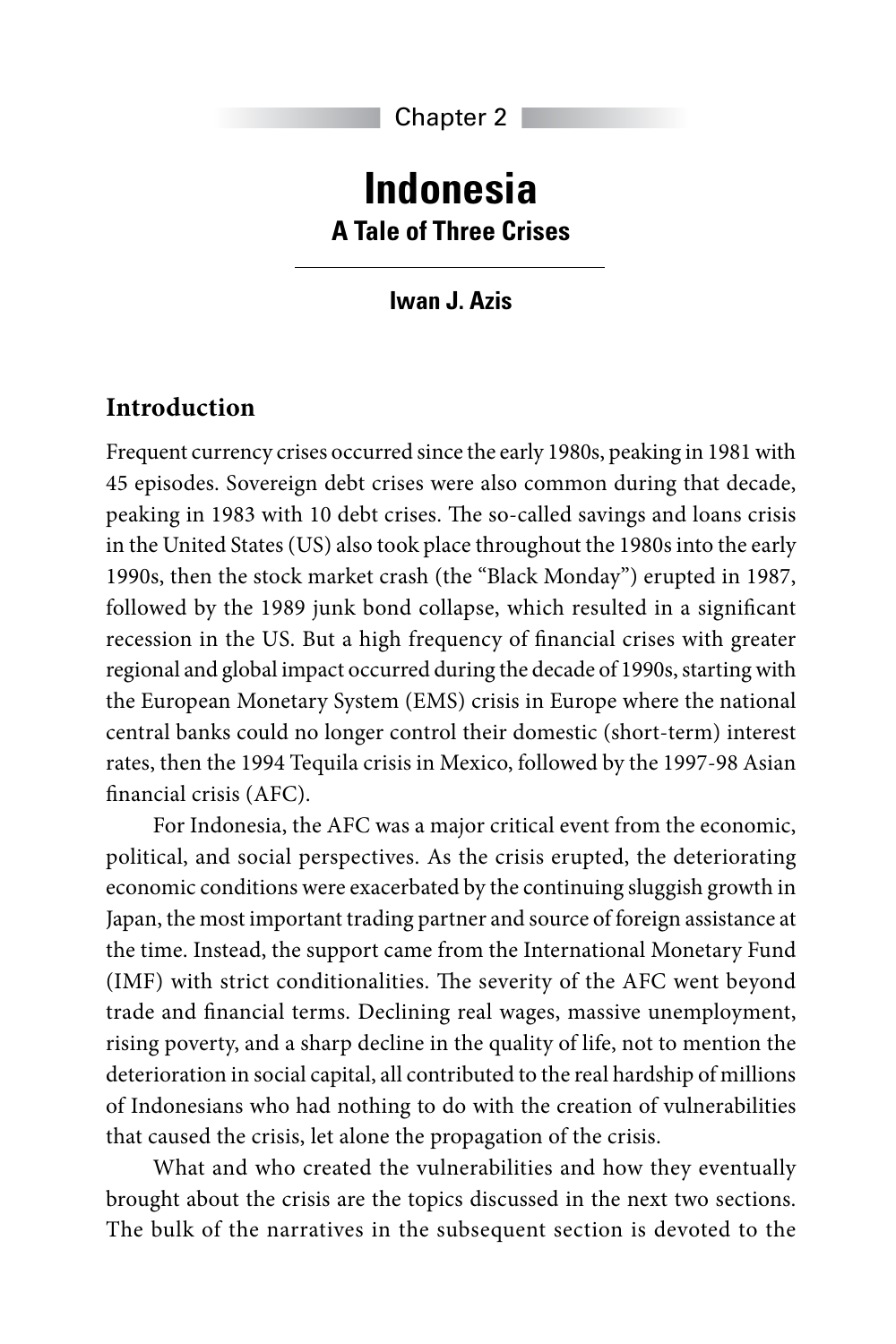chronological events and the unfolding of the crisis, followed by the discussions on the post-AFC development in the section that follows. The latter sets the stage for the subsequent 2008-09 global financial crisis (GFC). After discussing the policies and the effects of the GFC, the role of the ultra-easy money and quantitative easing (QE) policy taken by the advanced economies (AE) as a response to the GFC is highlighted. The repercussion of those unconventional and unprecedented measures on capital flows and global liquidity was significant, and it had played a central role in the ensuing 2013 crisis known as the "taper tantrum" (TT). The unfolding event following the speech by Ben Bernanke, former Chair of the Federal Reserve, about the Federal Reserve's (Fed's) plan to taper its asset purchases rattled the Indonesian financial market. The TT crisis was a vivid reminder of the importance of securing the country's financial stability in a world financial system with free flows of capital, and the analysis shows that an external shock could clearly generate contagion and financial spillovers. The last section compares the scale and nature of the financial spillovers during the three crisis episodes, using the case of the exchange rate and the shock and volatility in the equity market.

# **Early Liberalization**

Early on, Indonesia had an open capital account, aimed primarily at attracting foreign direct investment (FDI) to boost the economy from a sharp downturn in the 1960s. The Investment Law was promulgated in 1967 to attract FDI in mining (mostly in oil) and in selected manufacturing sectors. The government realized that to stimulate the economy, the country needed a strong industrial base supported by some heavy industries, the operations of which required foreign capital and technology. As soon as the establishment of an industrial base began, growth was reversed from negative to positive.

The upward trend continued toward the 1970s and received a further boost in 1974 when the world's oil price quadrupled following the war in the Middle East. The oil crisis (which was an oil boom for Indonesia) boosted government revenues to finance basic infrastructure — hard and soft. Problems emerged during the second half of the 1980s when the price of crude oil fell back to its 1974 level in 1986. This led to a major change in the country's development strategy.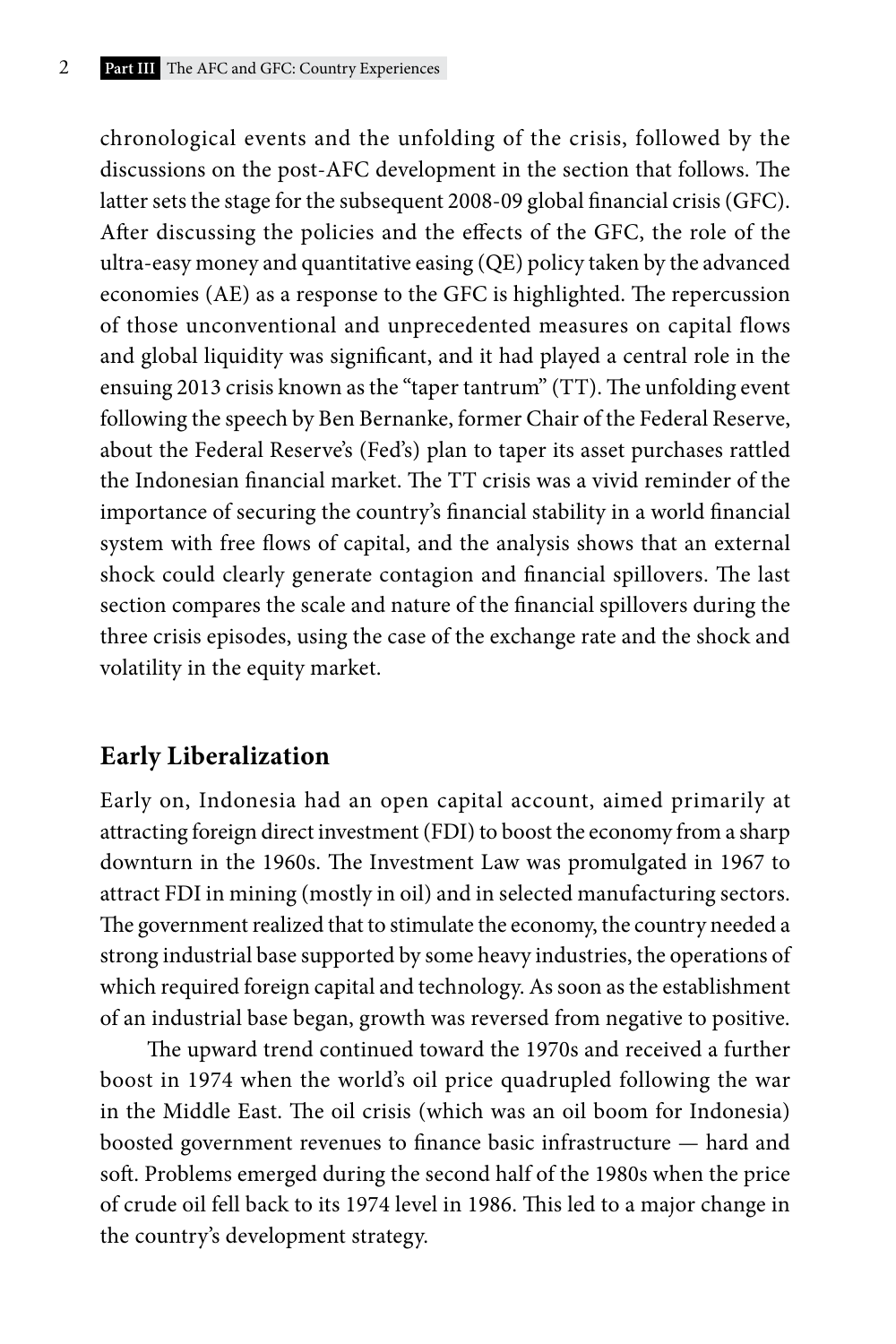On the financial side, the strategy began in June 1983 with domestic financial liberalization (DFL). The central bank, Bank Indonesia (BI), allowed deposit and lending rates to gradually move freely, and direct credit controls were removed, so were controls on credit allocation and rules for opening new banks. However, the state-owned banks continued to dominate. The move was soon followed by the introduction of new instruments in the money market such as daily auctions through more market-based interest rates and exchange rates, and the installment of relevant institutions for capital market operation. By the mid-1980s, only few selective controls applied to capital inflows, for example, imposing domestic ownership requirements, limiting foreign borrowings, and prohibiting the purchase of equity by foreign investors in the local stock market. But overall, the capital flow regime was fairly liberal during the period.

A major shift also took place in trade policy. After devaluing the currency in 1983 (by 28%) out of the fear of a balance of payment (BOP) crisis, a series of current account and trade liberalization (CTL) measures were taken. The resulting increase of exports, however, was short-lived. As the world oil price plunged from USD 30 to USD 10 per barrel in 1986, the government devalued the currency again, this time by 31%, and took a series of measures to reduce the economy's heavy reliance on the oil sector. The diversification measures were intended to stimulate labor-intensive exports and enhance the role of the private sector.

Realizing the large import content of most industries, firms exporting more than 85% of their products were exempt from import duties and could import inputs free of licensing restrictions. The share of foreign ownership in exporting enterprises was raised to 95%, and permits for FDI operations were extended to 30 years.<sup>1</sup> In addition to lowering import duties and simplifying export-licensing procedures, the government allowed companies established with foreign investments to export products manufactured by other companies and to establish joint-venture companies to export those manufactured products. Many nontariff barriers were replaced by tariffs, which would also gradually be reduced.

Both DFL and CTL entailed the pursuit of coordinated financial and exchange rate policies to provide a stable macroeconomic environment

 $1$  In addition, FDI firms exporting more than 65% of their products were allowed to hire foreign workers/ experts.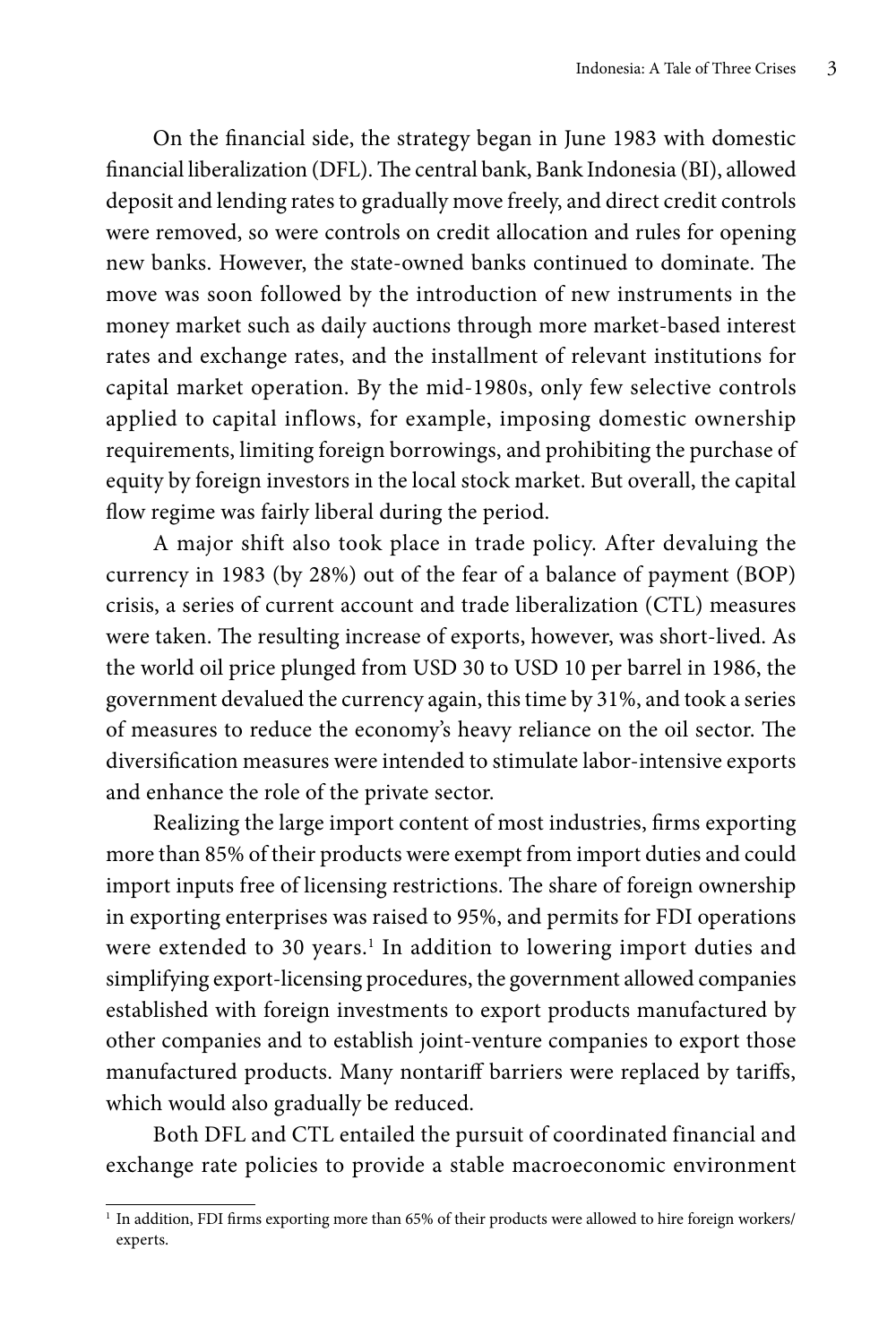necessary to sustain growth and to diversify the economy. The exchange rate was allowed to move more flexibly, and the swap premium was shifted to a market-based system with an extended maximum maturity. The encouraging results of the export strategy through greater reliance on market forces and openness to foreign investors raised government confidence to proceed with further liberalization.

A sweeping measure in the financial sector was subsequently taken in October 1988. The policy package, known as PAKTO (or *Paket Oktober*), was intended to improve the functioning and supervision of the banking system and money market, and to allow greater foreign participation through the licensing of new banks and their branches, all of which were meant to create a level playing field for all banks. For state banks, this would pose a challenging task as they could no longer maintain wide margins through thin competition as before.<sup>2</sup> The impact of PAKTO on private banks was significant. The number of bank branches sprouted, forcing them to compete for customers by offering a host of new services. Foreign participation was also encouraged, allowing foreign banks to have rupiah savings schemes, which was previously prohibited, and to participate in other nonbank financial institutions (NBFIs). To diversify the economy, the government required new branch offices of foreign banks to extend at least 50% of their loans to finance nonoil exports. At the same time, FDI companies were allowed to sell their foreign exchange directly to foreign exchange banks without having to sell it to the central bank (BI).

The government also broadened the range of market makers in the capital market and lengthened the maturity of money market instruments. One of such measures was to extend the maximum maturity of money market securities to 6 months. In order to supplement daily auctions, the government introduced weekly auctions of money market instruments, and the NBFIs were authorized to issue rupiah certificates of deposits (CDs). The allowance for foreign banks to receive rupiah savings had a major impact on the country's savings rate as it was accompanied by a drastic reduction in reserve requirements from 15% to 2% on foreign currency deposits and current liabilities (time and saving deposits) of all banks.

<sup>2</sup> For example, public enterprises were allowed to hold up to 50% of deposits at nonstate financial institutions.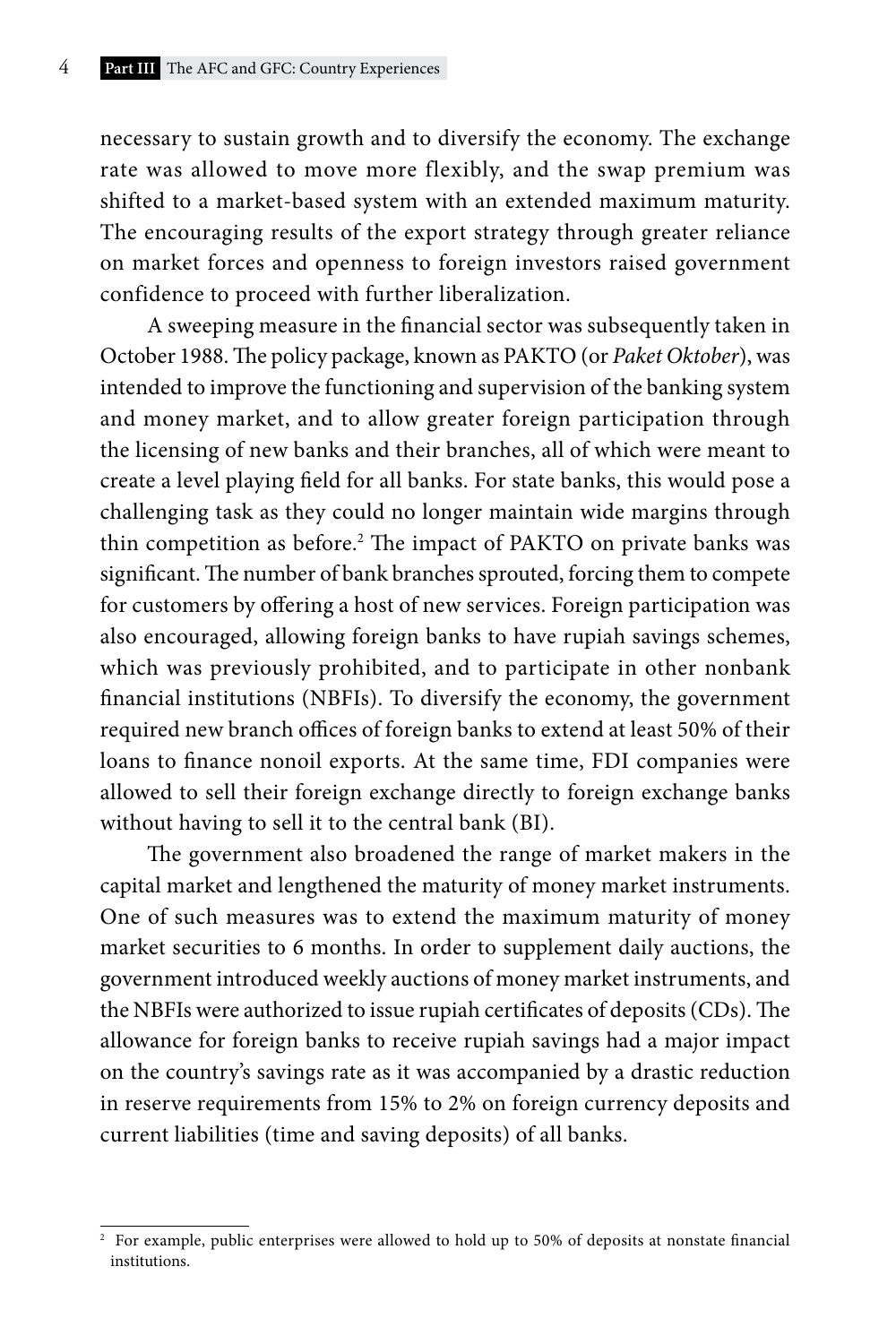Although liberalizing trade and liberalizing the financial sector are fundamentally different, the results of both were encouraging. Supported by an improved macroeconomic condition (low inflation and small current account deficits (CADs)), the growth impact was undisputable particularly during the first 2 years after PAKTO. The removal of credit controls resulted in an outpouring of bank lending that led to a surge in consumption and investment, while tariff cuts and reductions in nontariffs barriers helped spur exports (Figure 2.1).



However, imports also surged (Table 2.1) as a considerable portion of inputs had to be imported due to the low elasticity of substitution in most exporting sectors. It was during this period that many well-managed and competitive manufacturing firms producing a wide range of labor-intensive goods for world markets flourished. FDI increased, money market improved, and the stock market surged, although with some volatility. Higher growth and investment expanded employment opportunities for a huge number of the labor force, raising real wages and lifting millions of people out of poverty.<sup>3</sup>

<sup>&</sup>lt;sup>3</sup> It should be noted, however, although employment in manufacturing increased, the opposite occurred in the agricultural sector. Combined with a rapid growth of services, the employment ratio of tradable to nontradable sectors declined, while the wage ratio showed the opposite trend (Azis 2006).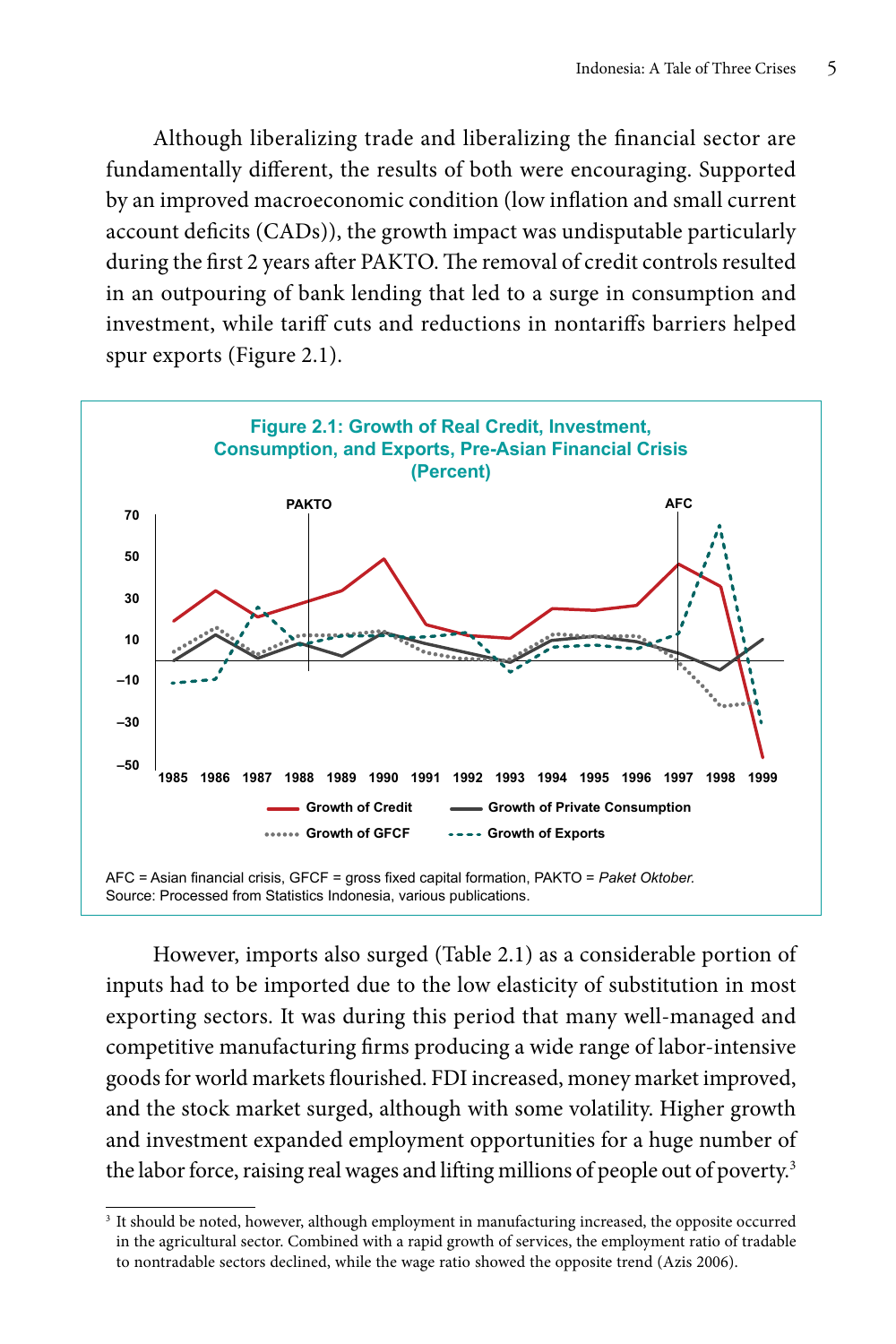### **Table 2.1: Selected Economic and Social Indicators, 1985–1999**

| Item                                                                    | 1985                 | 1986          | 1987                 | 1988                 | 1989                 | 1990                 |  |
|-------------------------------------------------------------------------|----------------------|---------------|----------------------|----------------------|----------------------|----------------------|--|
| <b>Growth of Real GDP (Percent)</b>                                     | 2.50                 | 5.88          | 4.93                 | 5.78                 | 7.46                 | 7.24                 |  |
| <b>Growth of Real Private</b><br><b>Consumption (Percent)</b>           | 0.00                 | 12.15         | 1.68                 | 7.74                 | 2.04                 | 13.57                |  |
| <b>Growth of Credit to Private Sector</b><br>(Percent)                  | 19.71                | 33.82         | 20.96                | 28.57                | 34.14                | 49.08                |  |
| <b>Growth of Real Government</b><br><b>Consumption (Percent)</b>        | 17.69                | $-1.10$       | $-12.04$             | 0.75                 | 12.40                | 8.90                 |  |
| <b>Growth of Real Gross Fixed</b><br><b>Capital Formation (Percent)</b> | 4.60                 | 16.26         | 3.37                 | 13.43                | 13.60                | 14.82                |  |
| <b>Growth of Real Exports (Percent)</b>                                 | $-10.81$             | $-8.74$       | 25.82                | 7.78                 | 11.94                | 12.25                |  |
| <b>Growth of Real Imports</b>                                           | $-5.88$              | 3.72          | 14.56                | 4.91                 | 11.24                | 19.33                |  |
| <b>Inflation, Consumer Prices</b><br>(Annual percentage)                | 4.72                 | 5.82          | 9.28                 | 8.05                 | 6.42                 | 7.82                 |  |
| <b>Total Deficit (Percent of GDP)</b>                                   | 1.28                 | 3.27          | 0.52                 | 2.34                 | 0.71                 | $-1.25$              |  |
| <b>Primary Deficit (Percent of GDP)</b>                                 | $-0.52$              | 0.36          | $-2.23$              | $-0.79$              | $-2.12$              | $-3.78$              |  |
| <b>Broad Money Growth</b><br>(Annual percentage)                        | 29.06                | 19.48         | 22.79                | 24.32                | 38.17                | 44.56                |  |
| <b>Current Account/GDP (Percent)</b>                                    | $-2.25$              | $-4.89$       | $-2.76$              | $-1.66$              | $-1.17$              | $-2.82$              |  |
| <b>Real Effective Exchange Rate</b><br>$(2015 = 100)$                   | 231.90               | 178.80        | 130.70               | 126.00               | 126.90               | 123.60               |  |
| <b>Stock Index</b>                                                      | 66.53                | 69.69         | 82.58                | 305.12               | 399.69               | 417.00               |  |
| <b>School Enrollment, Primary</b><br>(Percent net)                      | 97.83                | 97.22         | 98.05                | 97.77                | 97.88                | 96.23                |  |
| <b>School Enrollment, Lower</b><br>Secondary (SMP) (Percent net)        | $\cdots$             |               |                      | $\cdots$             |                      | $\cdots$             |  |
| <b>School Enrollment, Upper</b><br><b>Secondary (SMA) (Percent net)</b> | $\sim$ $\sim$ $\sim$ | $\cdots$      | $\sim$ $\sim$ $\sim$ | $\sim$ $\sim$ $\sim$ | $\sim$ $\sim$ $\sim$ | $\sim$ $\sim$ $\sim$ |  |
| <b>Pupil-Teacher Ratio, Preprimary</b><br>(Percent)                     | 21.84                | 21.57         | 18.56                | 18.89                | 19.26                | 16.84                |  |
| <b>Prevalence of Underweight</b><br>(Percent of children under 5)       |                      | $\cdots$      | 35.90                | $\sim 100$           | 31.00                | $\ldots$             |  |
| <b>Prevalence of Underweight</b><br>(Percent of adults)                 | 23.10                | 22.80         | 22.50                | 22.20                | 21.90                | 21.60                |  |
| <b>Mortality Rate, Under 5, Female</b><br>(Per 1,000 live births)       | 94.70                | 91.30         | 87.90                | 84.50                | 80.90                | 77.40                |  |
| Mortality rate, Infant, Male<br>(Per 1,000 live births)                 | 80.90                | 78.40         | 75.80                | 73.20                | 70.70                | 68.00                |  |
| <b>Life Expectancy at Birth, Total</b><br>(Years)                       | 60.29                | 60.70         | 61.11                | 61.51                | 61.92                | 62.32                |  |
| Poverty Gap at USD 3.20 a Day<br>(2011 PPP) (Percent)                   | $\sim 100$           | $\sim$ $\sim$ | 47.70                | $\sim$ $\sim$ $\sim$ | $\sim$               | 39.40                |  |
| <b>Gini Index (World Bank estimate)</b>                                 | $\sim 100$           | $\sim 100$    | 30.60                | $\sim 10^{-1}$       | $\sim$               | 31.20                |  |

... = not available, GDP = gross domestic product, PPP = purchasing power parity, SMA = *Sekolah Menengah Atas*, SMP = *Sekolah Menengah Pertama*.

Source: Author's compilation from various sources.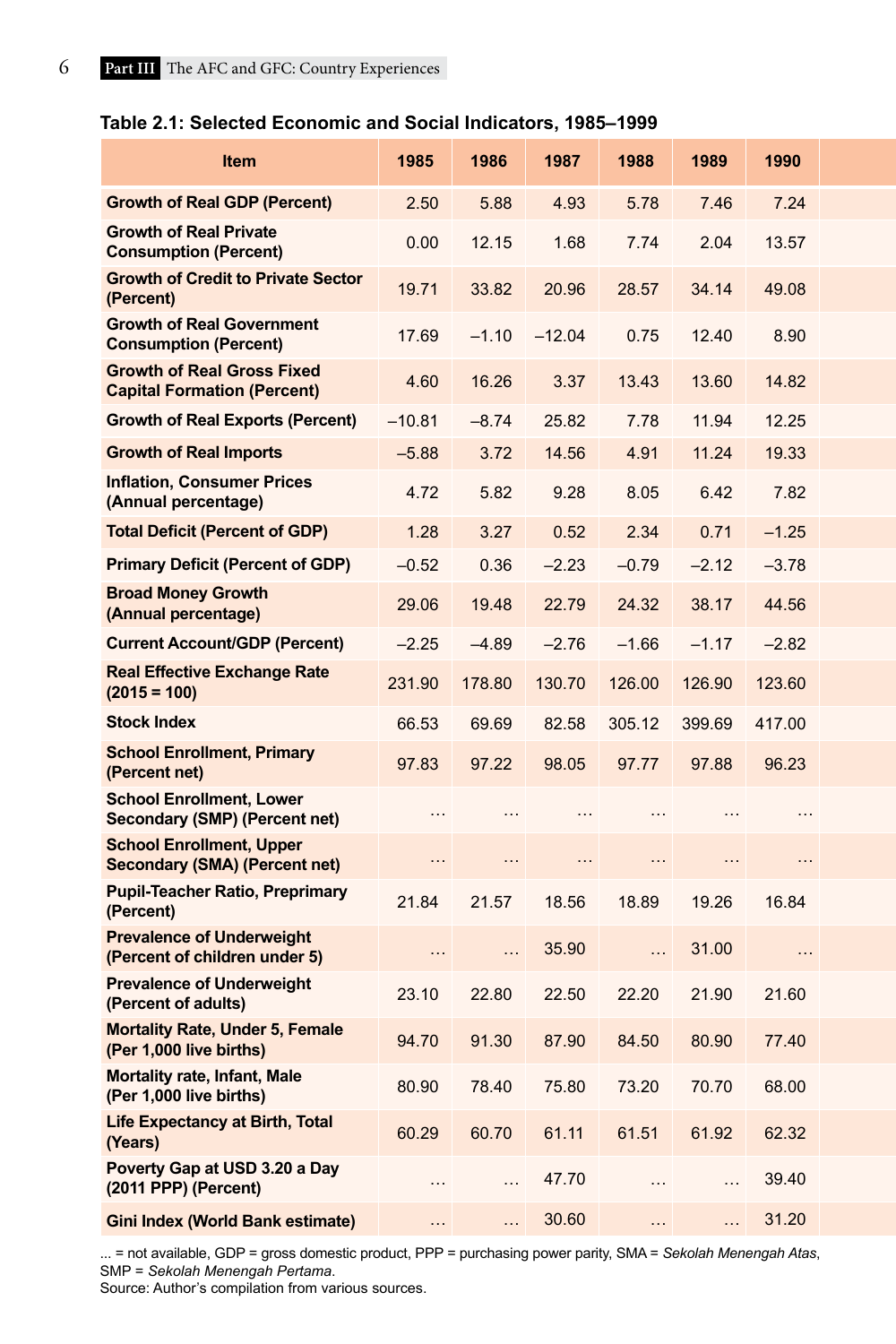| 1991                 | 1992                 | 1993          | 1994                 | 1995        | 1996    | 1997           | 1998                 | 1999          |
|----------------------|----------------------|---------------|----------------------|-------------|---------|----------------|----------------------|---------------|
| 6.91                 | 6.50                 | 6.50          | 7.54                 | 8.22        | 7.82    | 4.70           | $-13.13$             | 0.79          |
| 8.14                 | 4.21                 | $-0.84$       | 9.69                 | 11.65       | 9.18    | 3.56           | $-4.54$              | 9.95          |
| 17.47                | 12.20                | 10.33         | 24.97                | 24.21       | 26.58   | 46.73          | 35.99                | $-46.72$      |
| 2.47                 | 10.90                | 0.98          | $-3.30$              | 4.42        | 4.21    | $-5.32$        | $-27.72$             | 16.92         |
| 3.83                 | 0.51                 | $-0.05$       | 12.82                | 11.59       | 12.27   | 0.12           | $-21.96$             | $-20.18$      |
| 11.01                | 13.85                | $-5.99$       | 6.56                 | 7.41        | 5.82    | 12.95          | 65.17                | $-32.42$      |
| 10.68                | 9.04                 | $-6.66$       | 14.77                | 17.95       | 3.11    | 11.41          | 33.45                | $-36.03$      |
| 9.42                 | 7.52                 | 9.67          | 8.53                 | 9.42        | 7.97    | 6.23           | 58.45                | 20.48         |
| 0.88                 | 1.23                 | 0.52          | $-1.00$              | $-1.32$     | $-0.76$ | $-0.58$        | 1.38                 | 2.84          |
| $-1.34$              | $-1.00$              | $-1.35$       | $-2.60$              | $-2.78$     | $-2.00$ | $-2.30$        | $-2.06$              | $-1.05$       |
| 17.53                | 19.62                | 20.06         | 20.20                | 27.52       | 27.08   | 25.25          | 62.76                | 12.23         |
| $-3.65$              | $-2.17$              | $-1.33$       | $-1.58$              | $-3.18$     | $-3.37$ | $-2.27$        | 4.29                 | 4.13          |
| 121.10               | 117.40               | 121.80        | 121.10               | 117.20      | 126.00  | 119.50         | 57.50                | 84.50         |
| 247.00               | 274.00               | 588.00        | 469.00               | 513.00      | 637.00  | 401.00         | 398.04               | 676.92        |
| 95.32                | 94.46                | 93.25         | 93.79                | 93.61       | 92.52   | 92.46          | $\sim$ $\sim$ $\sim$ | $\sim$ $\sim$ |
| $\sim$ $\sim$ $\sim$ | $\sim$ $\sim$ $\sim$ | $\sim$ $\sim$ | 50.03                | 50.96       | 54.53   | 57.84          | 56.96                | 59.23         |
| $\sim 100$           | $\sim$ $\sim$ $\sim$ | $\sim$        | 33.22                | 32.60       | 34.80   | 36.61          | 37.23                | 38.49         |
| 17.37                | 17.28                | 17.58         | 16.70                | 16.96       | 16.81   | 17.29          | 17.74                | $\sim$        |
| $\sim$               | 29.80                | $\sim$        | $\sim$ $\sim$        | $\sim$      | 30.30   | $\sim 10^{-1}$ | 25.80                | 22.80         |
| 21.30                | 21.00                | 20.70         | 20.40                | 20.00       | 19.70   | 19.30          | 19.00                | 18.60         |
| 73.80                | 70.30                | 67.00         | 63.70                | 60.70       | 57.80   | 55.00          | 52.40                | 50.10         |
| 65.40                | 62.80                | 60.30         | 57.90                | 55.50       | 53.20   | 51.00          | 48.90                | 46.90         |
| 62.73                | 63.13                | 63.53         | 63.92                | 64.29       | 64.64   | 64.95          | 65.24                | 65.51         |
| $\sim$ $\sim$ $\sim$ | $\sim$               | 39.20         | $\sim$ $\sim$ $\sim$ | $\sim 10$   | 32.60   |                | $\ldots$ 44.20       | 29.80         |
| $\sim 10^{-1}$       | <b>Allen</b>         | 32.00         | $\sim$               | $\sim 10^7$ | 34.50   |                | $\dots$ 31.10        | 31.10         |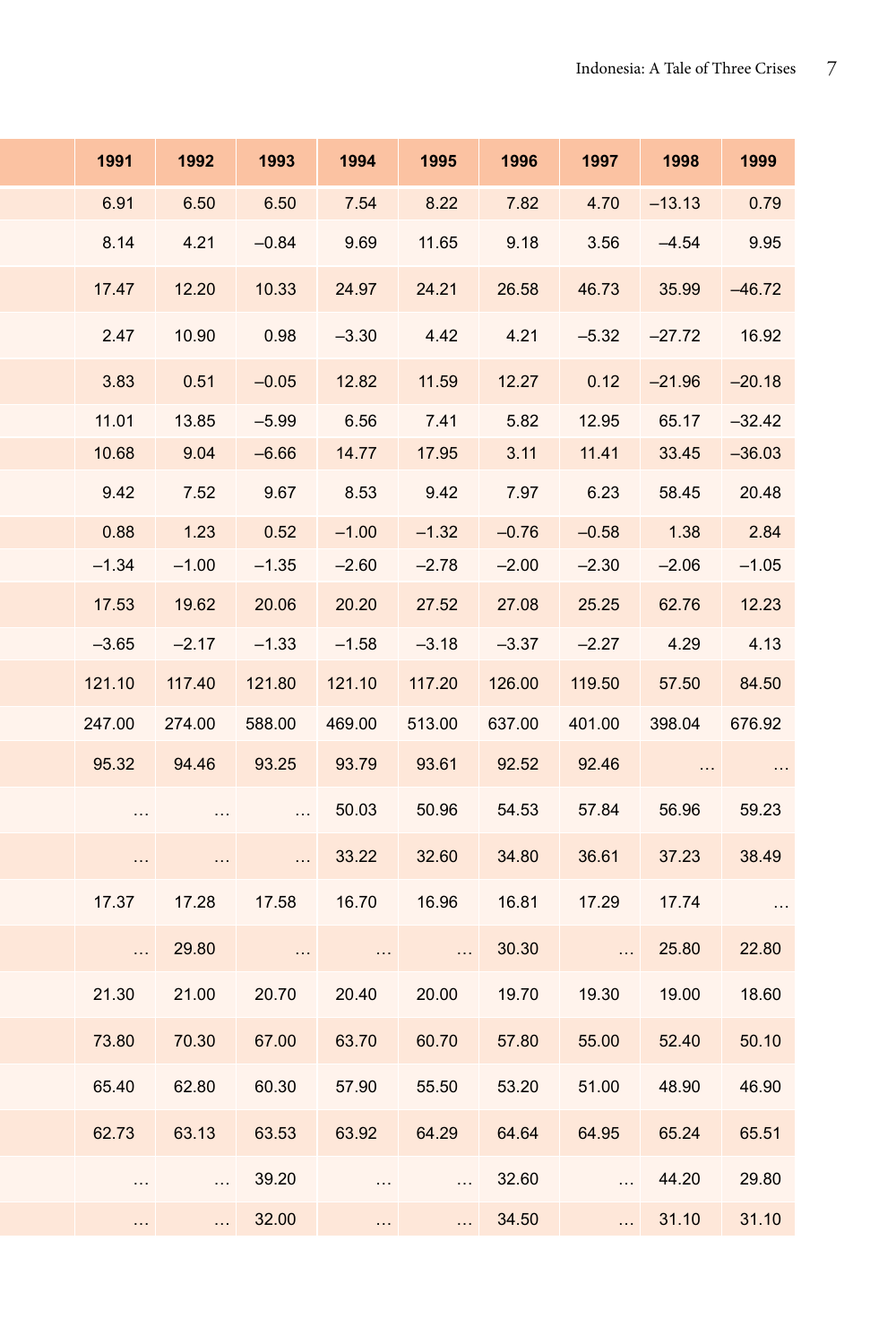Indeed, an encouraging trend also occurred in the nonmacroeconomic front. Prior to the AFC, Indonesia achieved substantial progress in poverty reduction and improved income distribution and other social conditions especially in health and education (Table 2.1). The combined sustained growth, stable macroeconomic conditions, and improved income inequality led the World Bank to include Indonesia in the list of "Miracle" countries in their well-known publication *The East Asian Miracle: Economic Growth and Public Policy* (World Bank 1993).

To discern the true and precise forces behind this impressive performance, however, is more complex than it seems. Some argued that it was driven by fundamental factors such as the stable macroeconomic environment, the legal framework for competition, and increased investments in people (education and health). These factors, as the argument goes, helped improve the country's productivity and resource allocation. Others, however, associated the performance with the expected dynamic gains of activist government policies through, among others, industrial policies that altered the industrial structure, even at the expense of static allocative efficiency.

While both views carry some elements of credibility, it is a gross exaggeration to claim that Indonesia's achievements were entirely caused by market-based competition and orthodoxy. The government had in fact continued to intervene extensively in both product markets and factor markets. A business network of personal and political favoritism was widespread, and state-owned enterprises continued to hold monopoly power in some sectors. In the financial sector, despite PAKTO, only a few commercial banks continued to control a large share of an oligopolistic market structure, and their shareholders were large industrial groups (conglomerates). Indeed, the structure of banking and nonbanking financial institutions corresponded very closely to the pattern of distribution of economic power.<sup>4</sup> Either in a quasi or direct way, these conglomerates were the largest borrowers. In general, Indonesia's industrial organization structure — marked by a high industrial concentration — shaped the nature of the country's financial structure, not vice versa.

The fact that bank loans constitute almost two-thirds of total corporate finance tells a lot about the nature of Indonesia's corporate finance during

<sup>4</sup> There was no anti-monopoly law until after the AFC (Law Number 5/1999 Concerning the Prohibition of Monopolistic Practices and Unfair Business Competition).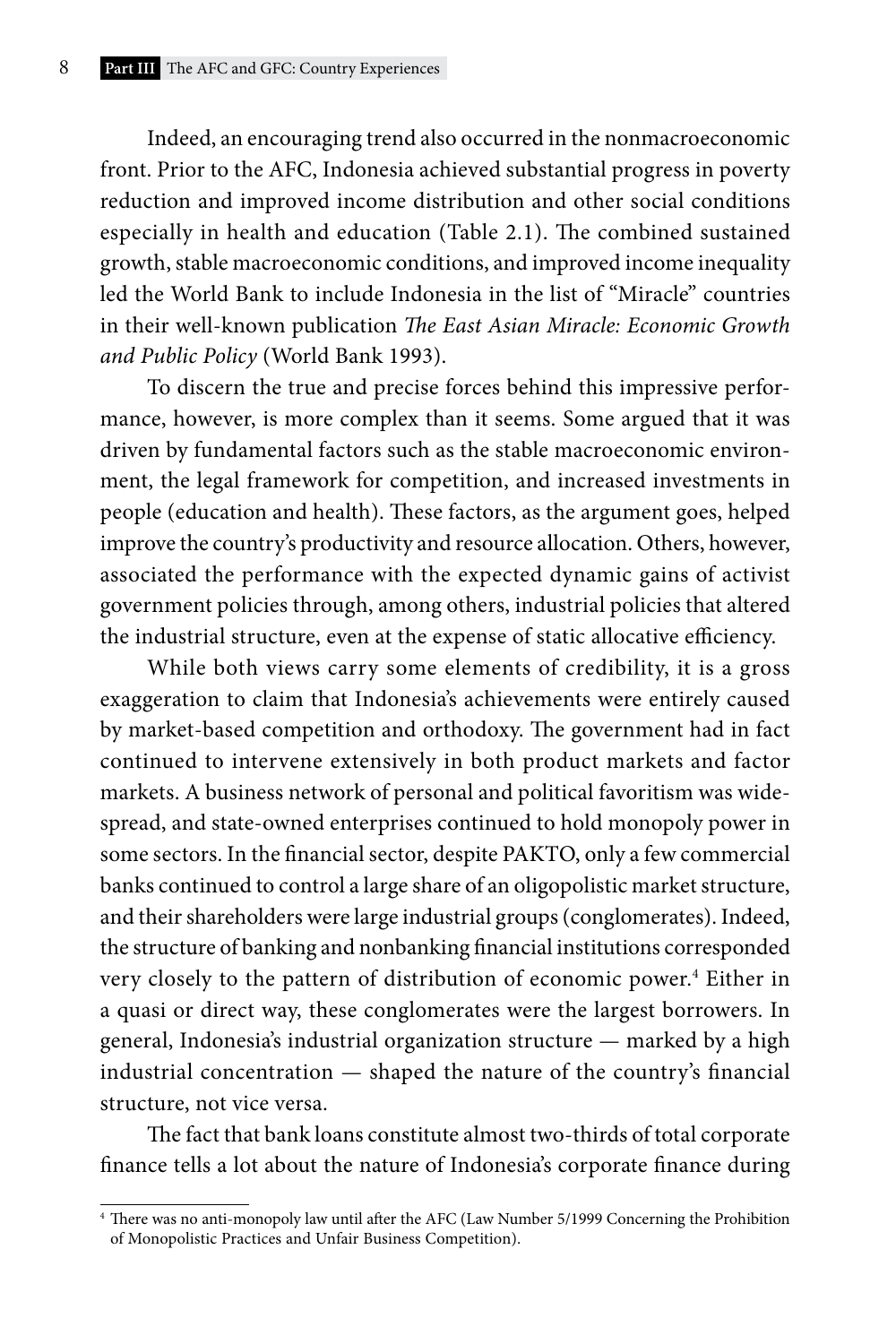the time. Moreover, while the official prudential requirements for domestic banks were basically in line the Basel Committee recommendations, weak enforcement simply added to the problem. Data show that prior to the AFC, 15 out of 240 banks failed to meet the minimum CAR, and 41 did not comply with the legal lending limit.

Equally inaccurate is to assert that the selectivity in industrial policy to promote "winners" by providing incentives across and among sectors (similar to what Japan, Korea, and Singapore did) was behind the success. The government did not really possess the knowledge about what would be the winning sectors, what specific interventions were needed (in addition to the existing ones), let alone how the positive spillover effects of those sectors would compensate for any inefficiencies generated by the interventions.

The country's industrial policies at the time were actually not that different from those adopted in other developing countries: not properly integrated with trade policy, rampant with poor governance, and inefficient competitors continued to be among the most active and effective players to gain the government's special treatments. As discussed in the next section, some of them, especially the big "conglomerates," had actually played an important role in setting the stage for the 1997 crisis. At any rate, evidence that industrial policy had systematically promoted sectors with high productivity was either very weak or nonexistent.

A more accurate assertion would be a mixture of some elements of both. Improvements in macro fundamentals clearly provided the necessary environment to mobilize resources to boost spending for the country's social overhead capital (e.g., health and education), and high concentration of few players controlling corporate empires allowed the economy to grow fairly strongly. These conglomerates often owned a family bank that received state revenues, foreign aid and foreign direct, and portfolio investments, and had a better access to offshore banks and diverse sources of finance such as derivatives. Absent proper regulations, most of these family-run banks allocated a large portion of loans to either single individuals, select groups, or closely related firms of their own. By 1995, it was reported that almost half of all private bank's assets had been in-house lending, consumed by loans to related firms.

It is also important to note that steady growth achievements did not happen smoothly. The process following liberalization exposed some policy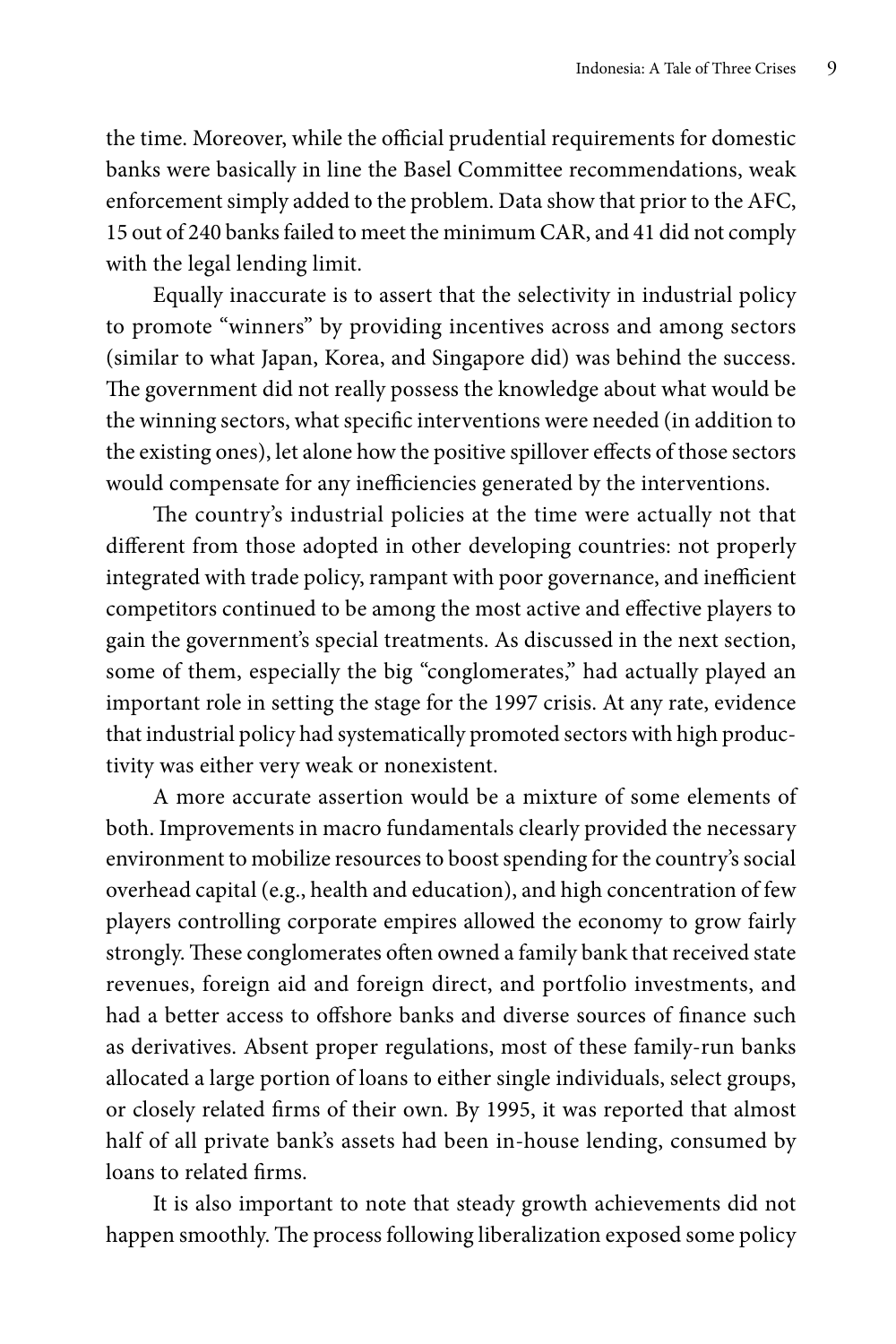trade-offs. To support higher growth of credit, consumption, and investment, which allowed gross domestic product (GDP) growth to hover above 7% per annum, money supply (M2) had to increase. The early 1990s case was a notable example where inflation surged, the real exchange rate (RER) appreciated, and the CAD increased as a result.

When the economy overheated, the authority had to implement a tight monetary policy (TMP). As it turned out, making the policy effective was more difficult than originally thought.

Because of the export-bias trade policy, some sort of trade-off emerged. The early attempt to raise the interest rates failed to sustain inflation reduction, even though active open market operations (OMO) were supported by nonconventional policy (e.g., redeeming central bank promissory notes purchased from state-owned enterprises). The inflation rate jumped to reach close to 10% in 1990 and 1991. A persistent increase in subsidized export credit to support exports was among the reasons behind the failure to lower inflation, and the authority finally decided to eliminate the currency swap mechanism.

In the meantime, a sharp increase in nonbudgetary spending exposed an inconsistency between monetary and fiscal policy. Technocrats in charge of macroeconomic policy tried to resist nonbudgetary spending and succeeded in terminating export credit. The move, however, was not without costs: some important positions in the post-election cabinet were lost. As downward pressures on the exchange rate mounted, the authority widened the band repeatedly, the last one before the AFC occurred in 1996, in which the rupiah was allowed to fluctuate within a 5% range.

But overall credit, consumption, and investment failed to revive GDP growth, forcing the authority to lower the interest rates in 1993. As expected, some macroeconomic indicators began to deteriorate: inflation surged to reach a double-digit figure in the following year before it gradually declined to less than 7% in 1996.

The CAD persistently widened to reach USD 7.6 billion in the same year. Hence, the Indonesian experience with policy trade-off at the time — between controlling inflation and boosting nonoil exports — reflects a typical small open economy case.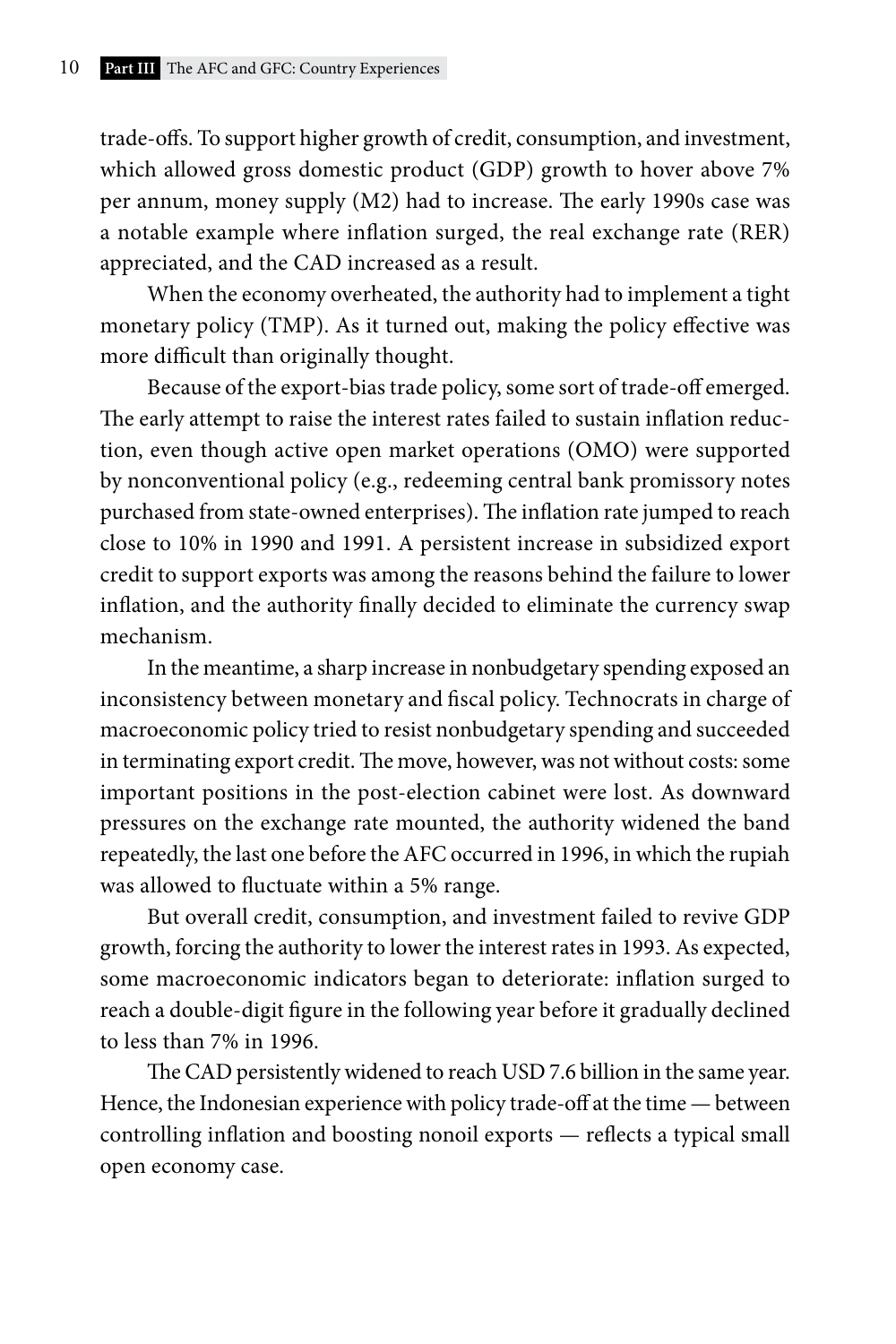# **Building Up Vulnerability**

The mixture of increased reliance on market forces — albeit with interventions — and the dominance of few players in some sectors worked fairly effectively to produce growth. But the system gradually divulged weaknesses that soon became the ingredients of vulnerability.

First of all, pressures to maintain high growth led to explicit and implicit public guarantees to many private projects. In some cases, the projects also received subsidies. Credits were directed to favored firms with little consideration over costs, risks, and externalities. The close links between public and private institutions gave a strong impression that associated projects were somewhat "insured" against adverse shocks. To sustain such a system, capital accumulation continued even when the profitability of new investment projects was low. In an undercapitalized economy with investment opportunities, financing capital accumulation with borrowing was considered an optimal course of action. In the end, the combination of excess investment and increased debt inflows resulted in a wider CAD.

Much of the debt inflows were facilitated by financial intermediation. It was during that period that many Indonesian conglomerates established finance houses, insurance and leasing-factoring subsidiaries, and other forms of securities firms. They managed to arrange large syndicated loans as international banks were more than willing to lend large amounts of funds and paid little attention to sound risk assessment. It was a moral hazard at play, where the key influential factors were the implicit guarantee or potential bail-out (either by the government or by external parties such as the IMF).

As shown in Table 2.2, Indonesia's private external debt increased dramatically and more than tripled during the period of 1990–1997. At the time, falling interest rates in AE (especially Japan) lowered the cost of capital and prompted large inflows into Asian countries including Indonesia. A considerable portion of the flows was in the form of debt, channeled through either the banking sector or the direct transfers to corporate borrowers. Most were short term and used to finance projects with questionable social benefits but were profitable from the private point of view. The largest lenders to Indonesia were Japanese banks, followed by the European and the US banks. For borrowers, the relatively stable exchange rate lowered the risk premium on dollar-denominated debt and eliminated the need to hedge. The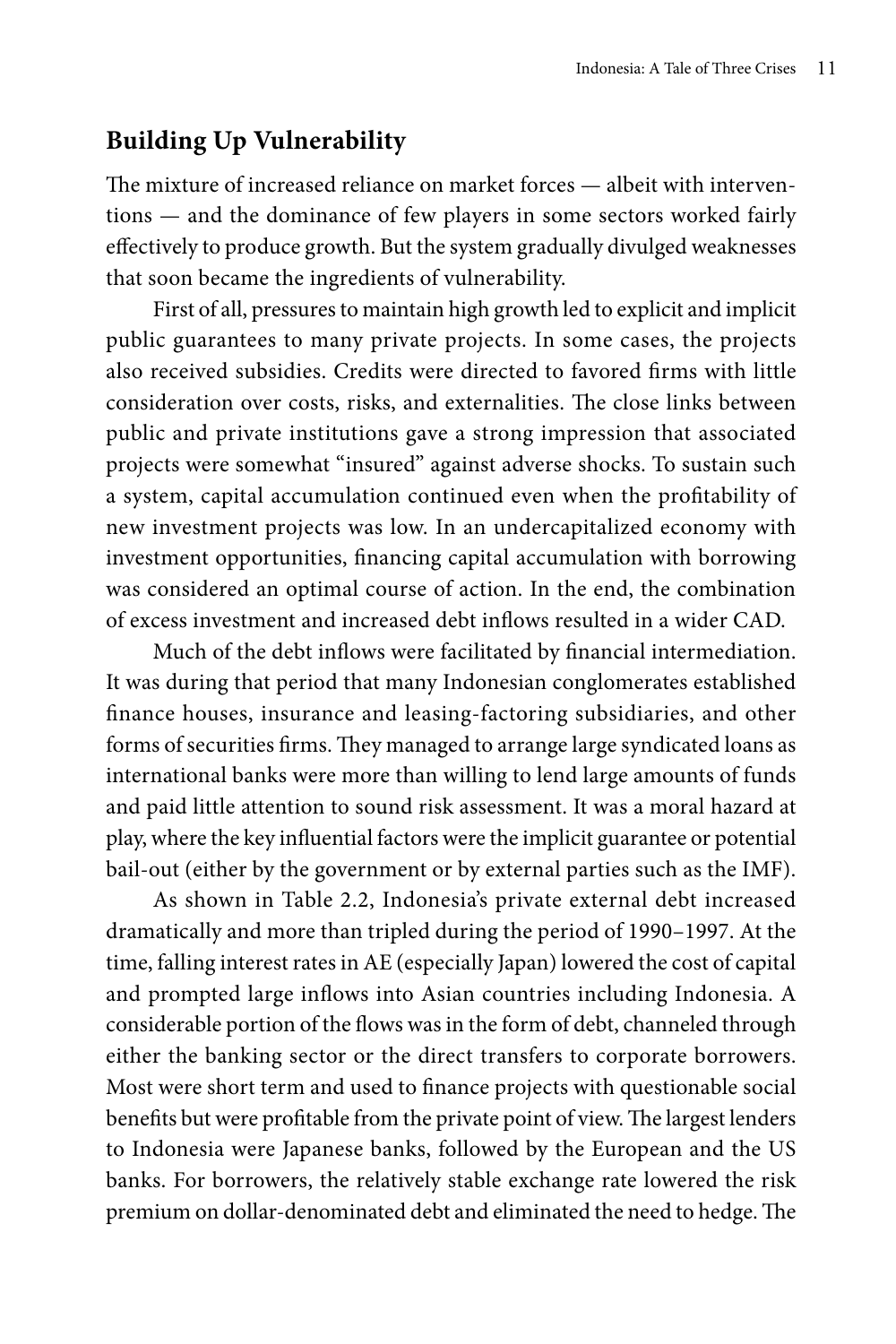intriguing question is, given the risks of such a large increase of short-term debt, why did the authority allow that to happen?

On this issue, some argued that the only information about corporate debt that the authority (in this case BI) had at the time was only the debt made with loan contracts, and the published data on other corporate debt were also incomplete. It was reported that the authority had requested large debtors (mostly conglomerates) to report the details of their external borrowing. Indeed, data on private debt were actually available from as far back as 1970, as shown in the World Bank's debt data. But the accepted concept about the key indicators of vulnerability did not include private debt at that time. It was not about data being unavailable but about misconceiving the risks of crisis.

In the end, the debt figures were released and appeared in the first letter of intent (LOI) between the government and the IMF (discussed in the next section): USD 140 billion, about 60% of GDP, of which USD 33 billion was short term (defined as having less-than 1-year maturity). The estimated private portion of the total debt was roughly USD 80 billion. Based on the yearly data from the World Bank shown in Table 2.2, Indonesia's total external debt for the entire year of 1997 was recorded at USD 136.3 billion, of which the public share of long-term debt was around USD 56 billion, and the private share was USD 44.5 billion. The bulk of the remaining short-term external debt, almost USD 33 billion out of USD 36 billion, was private debt.

Another intriguing question is: Were Indonesia's macroeconomic "fundamentals" strong at that time, and if so, why did the country fall into crisis? Most analysts are of the view that macroeconomic data on Indonesia during the years before the AFC did not show signs of vulnerability. In addition to data on the growth of consumption, investment, and GDP, the traditional measures of macroeconomic "fundamentals" should include the current account, fiscal balance, and inflation; these were considered the "usual suspects." Based on such indicators (Table 2.1), one could not classify Indonesia as fundamentally vulnerable prior to the AFC. Up to 1996, the country's inflation rate was fairly low, consistently at a single-digit level, mainly because of the government's prudent management of the budget. In some years, the fiscal balance was even in surplus. Trade diversification also worked well: exports grew steadily until 1995, before slowing down in 1996. As a result, the CAD was kept low although it slightly increased in 1996 to 4.3%. Reasons behind the export slowdown in 1996 were detected: more than 40% devaluation of Chinese yuan in 1994, stronger US dollar,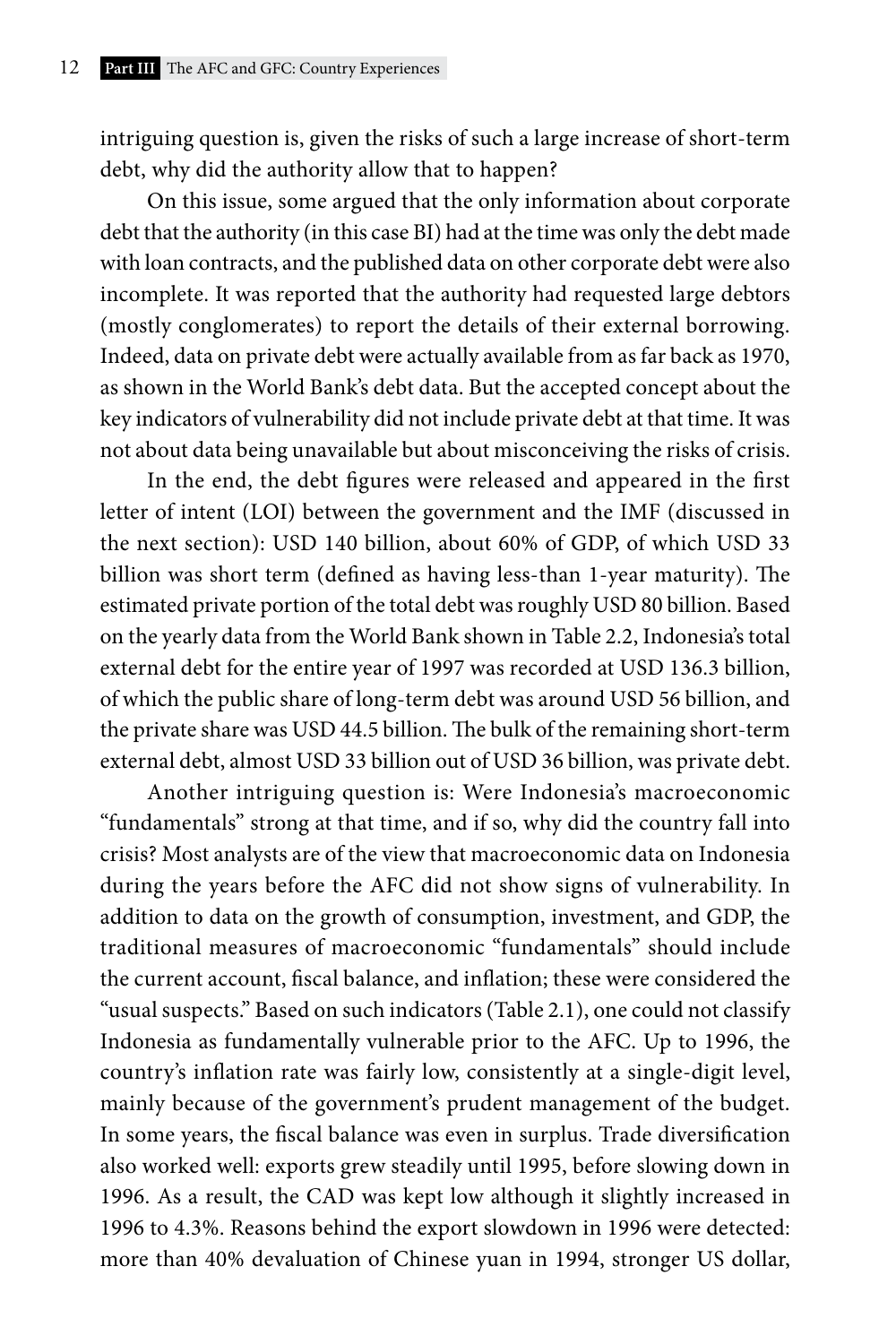capital inflows that put upward pressure on exchange rate, and increased competition from other emerging markets (EMs). Also important to note is that the slight widening of CAD occurred because of increased imports, particularly those of the capital and intermediate goods category, reflecting strong investment and import-dependent exports.

Historical experience suggests, however, that to evaluate a country's "fundamentals" one should go beyond simply looking at the "usual suspects." A high economic growth could still weaken the "fundamentals" as the episode of Indonesia's overheating economy during the 1990s have shown. Also, the traditional view that strong economic growth makes the CAD sustainable deserves clarifications.

The question of sustainability should be approached by looking at the intertemporal decisions underlying the CAD. Since the current account balance is equal to the difference between savings and investment, any fall in savings or increase in investment could affect the current account balance. Sustainability is less problematic if external borrowing is used to finance productive capacity that increases exports. On the other hand, if the increased CAD is driven by falling savings, the country's "fundamentals" tend to weaken. A slightly trickier way to look at sustainability associated with the CAD is by linking the deficit with the size of debt and real interest rates. If the debt-to-GDP ratio is high, the gap of the real interest rates and the GDP growth is wide, and the current account surplus that is required to stabilize the debt-to-GDP ratio in the long run would tend to get larger. The difference between the real interest rate and output growth for Indonesia, which was 3.3% before the AFC, is relatively high but not too high by a normal standard.

Another view is that a better and more appropriate approach to evaluate a country's "fundamentals" should include information beyond traditional indicators. One such approach is to focus on selected key variables that reflect a stricter interpretation of "fundamentals": the RER, the strength of the banking system, and the size of foreign reserves. An appreciation of the first, combined with weakness of the second, would quality for weak "'fundamentals."

Figure 2.2 helps put these indicators in perspective. If there was no real appreciation and/or the banking system was not weak, Indonesia's "fundamentals" would be classified as strong. Whether capital outflows have significant negative impact on the economy or not depends on the country's size of foreign reserves. A possible scenario would be having capital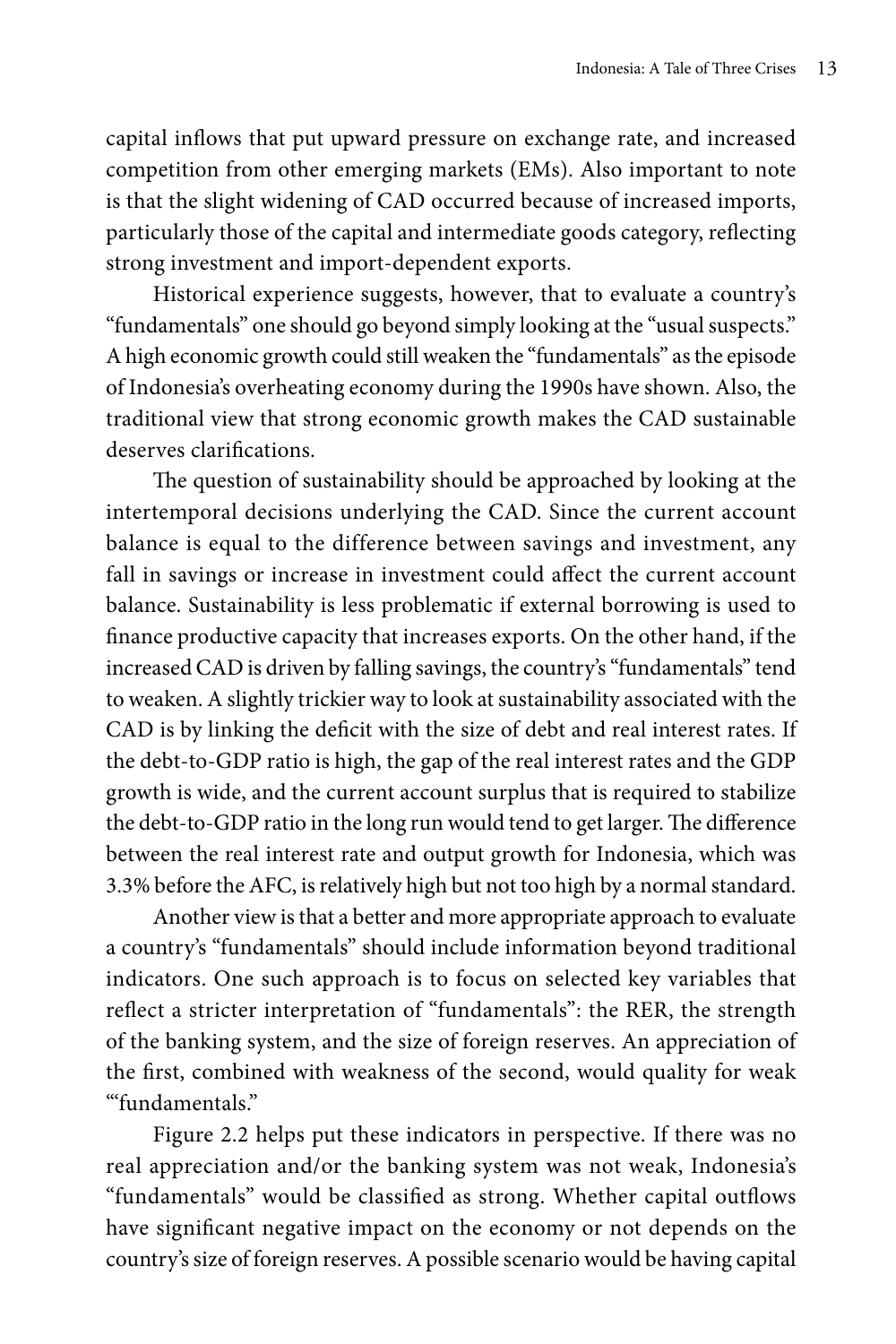outflows but only of limited amount, such that no devaluation expectation or speculative crisis would occur. On the other hand, if Indonesia suffers from an excessive and sustained real exchange rate appreciation and/or having a weak banking system, the country's "fundamentals" would be considered weak. If, however, foreign reserves were ample, the best it could expect was to have a limited amount of capital outflows. Otherwise, a large outflow would occur when the size of foreign reserves is small, in which case a multiple equilibria scenario driven by a circularity mechanism is likely to happen: that is, devaluation depends on capital outflow, but outflow itself depends on the expectation of devaluation. As soon as a self-fulfilling panic took place,

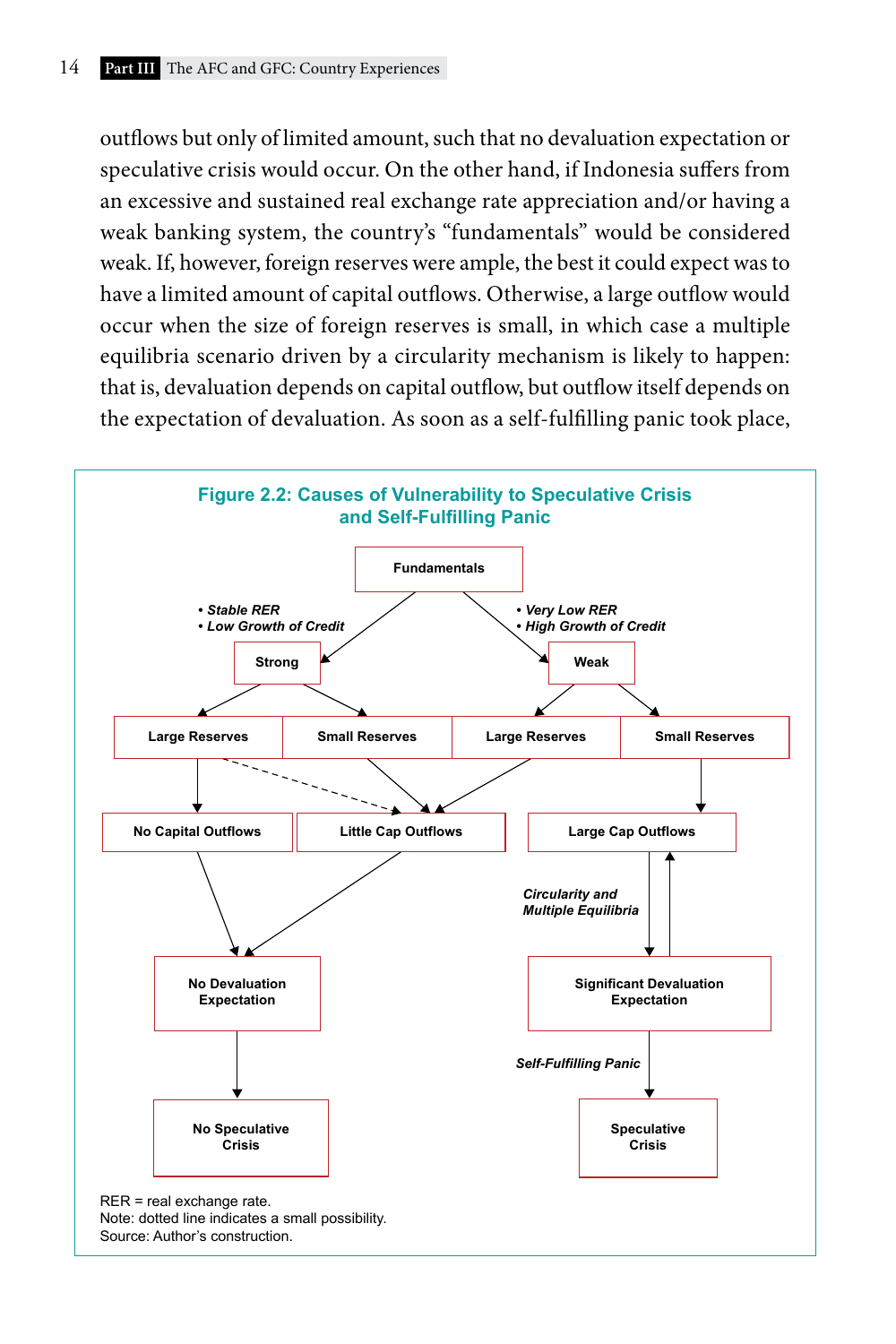a speculative crisis would occur. The rationale of the above framework is similar to Sachs, Tornell, and Velasco (1996).

Based on such a framework, Indonesia's annual growth of credits since the early 1990s was roughly 18%, before it accelerated to 26.6% in 1996. No RER appreciation was detected before the AFC.<sup>5</sup> Hence, using a stricter interpretation, one cannot conclude that Indonesia had weak "fundamentals" before the AFC.

What about the size of foreign reserves? This can be evaluated in different ways. In addition to using a traditional measure (the size of reserves converted into the number of months of imports), foreign reserves should also be compared to the domestic currency deposit. Given the quasi-fixed exchange rate system and full convertibility of Indonesia's capital account, a depositor could withdraw rupiah from banks and convert it into dollars at the announced parity (currency substitution). Unless there were sufficient foreign reserves to honor such a demand, a financial system could suffer from illiquidity if it held excessive domestic liabilities. Hence, the ratio of M2 over foreign reserves matters (Azis 2006). Looking at the Indonesian data, the ratio before the onset of the AFC was around 6.3. While it was high compared to those in other Asian crisis countries (except Korea), it was clearly below the ratio in Mexico before the country suffered from the 1994 crisis. Hence, even when considering the possibility of currency substitution, Indonesia's "fundamentals" were not the raison d'être for its vulnerability.

Yet another approach is to consider the size of foreign reserves as a measure of the country's capacity to repay external debt. As discussed earlier, the size of short-term external private debt had increased, mostly incurred by the large corporate sector (conglomerates). Following financial liberalization, the ratio between the short-term external debt and foreign reserves had been persistently higher than unity, implying that the short-term debt was greater than readily available foreign reserves. By 1996, the ratio had reached 166% before peaking at 188% in 1997, which easily put Indonesia into a vulnerable category. Note that the ratio of total private debt-to-foreign reserves in those 2 years reached 189% and 254%, respectively (bottom rows of Table 2.2).

<sup>5</sup> Using the consumer price index (CPI), J.P. Morgan found that Indonesia's real effective exchange rate (REER) had depreciated by 5.4% (Azis 2002a). By applying a monetary model and using data on a purchasing power parity (PPP) basis, Chinn (1998) showed that even if the rupiah were overvalued, the size of the overvaluation was smaller than in crisis-free countries. In particular, the overvaluation was less than 5%, way below what happened in the country during the AFC.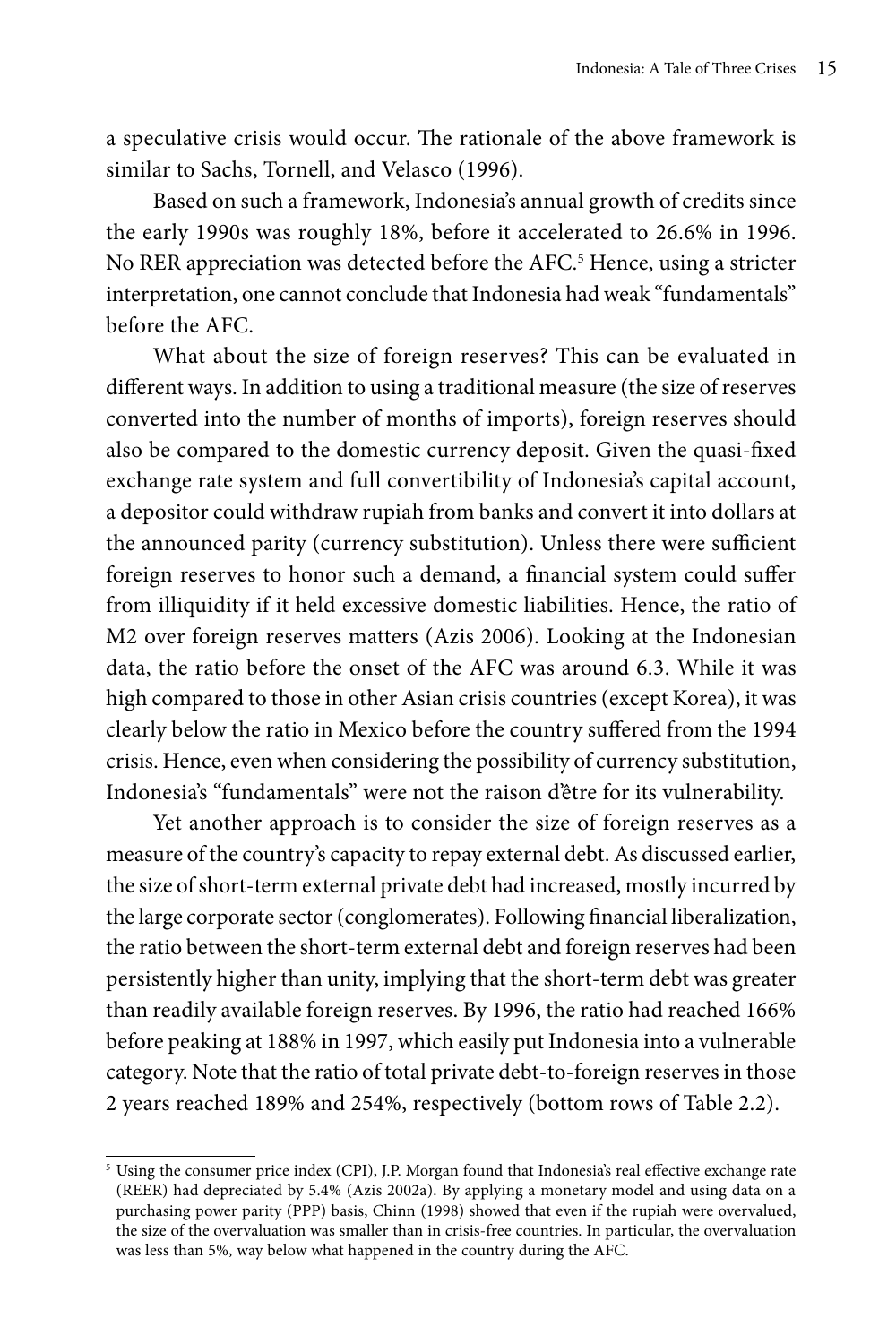| Item                                          | 1990      | 1991      | 1992      | 1993      |  |
|-----------------------------------------------|-----------|-----------|-----------|-----------|--|
| <b>External Debt (ED)</b><br>(USD million)    | 69,848.51 | 79,528.20 | 87,987.35 | 89,157.13 |  |
| 1. Short Term (ST)                            | 11,135.30 | 14,314.80 | 18,057.10 | 17,987.00 |  |
| 2. Long Term (LT)                             | 58,219.29 | 65,047.86 | 69,930.25 | 71,170.13 |  |
| $3. LT - Public (PB)$                         | 47,958.79 | 51,871.86 | 53,649.25 | 57,141.13 |  |
| 4. LT - Private (PR)                          | 10,260.50 | 13,176.00 | 16,281.00 | 14,029.00 |  |
| 5. Others (OTH)                               | 493.91    | 165.54    | 0.00      | 0.00      |  |
| 6. Lending Banks                              |           |           |           |           |  |
| a. Japan                                      | 15,124.00 | 16,730.00 | 16,767.00 | 16,401.00 |  |
| <b>b. United States</b>                       | 1,228.00  | 1,552.00  | 1,961.00  | 2,414.00  |  |
| c. Europe                                     | 3,861.00  | 4,276.00  | 4,540.00  | 5,521.00  |  |
| d. Others                                     | 1,955.00  | 2,172.00  | 2,594.00  | 3,349.00  |  |
| <b>Foreign Reserves (FR)</b><br>(USD million) | 8,656.79  | 10,357.99 | 11,482.02 | 12,474.06 |  |
| ST/FR                                         | 1.29      | 1.38      | 1.57      | 1.44      |  |
| <b>PR/FR</b>                                  | 1.19      | 1.27      | 1.42      | 1.12      |  |

#### **Table 2.2: Debt and Foreign Reserves, 1990–1999**

USD = United States dollar.

Source: World Bank and author's compilation from various sources.

Then there is a question about measuring the health of the banking system. Although the growth of the bank's credit was relatively low, the allocation of it  $-$  by extension also the size of nonperforming loans (NPLs) — matters, so does the bank's capital ratio. Using such measures, data show that Indonesia's banking system was indeed far from healthy. Note, however, that data on NPLs were problematic; the difference between official data and alternate estimates from other institutions was fairly large. For example, according to the official data, the NPLs in 1996 and 1997 were 9.5% and 8.1%, respectively, while according to the IMF and the BIS, they were 12.9% and 14.0%.<sup>6</sup> Meanwhile, data of the bank's capital ratio CAR show that it fell from 11.8% to 9.2% during the same period. In terms of allocation, the proportion of credit going to the property sector increased, reaching between 25% and 30%. Even these statistics did not do justice in describing the overall banking

<sup>6</sup> Another problem with NPLs is that poor loan portfolios can be disguised until they are recognized when the crisis arrives. Hence, it does not really measure the health of the banking system at the time the data show.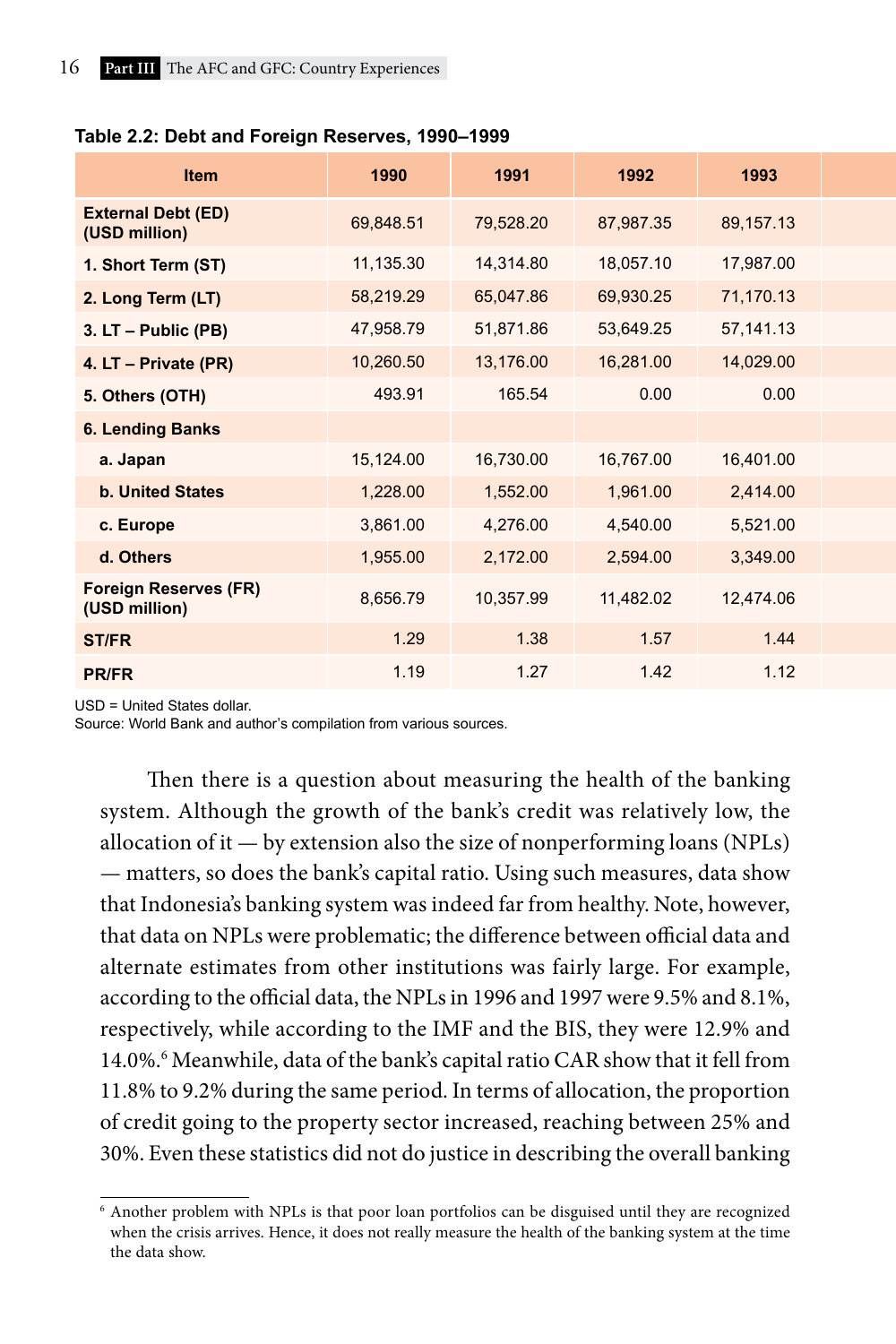| 1994       | 1995       | 1996       | 1997       | 1998       | 1999       |
|------------|------------|------------|------------|------------|------------|
| 107,819.78 | 124,399.50 | 129,003.51 | 136,339.70 | 151,484.84 | 151,806.50 |
| 19,457.00  | 25,966.30  | 32,230.44  | 32,865.00  | 20,112.70  | 20,029.08  |
| 88,362.78  | 98,433.20  | 96,773.07  | 100,504.37 | 122,282.15 | 121,201.17 |
| 63,921.83  | 65,310.01  | 60,078.73  | 56,035.60  | 67,553.85  | 73,936.30  |
| 24,440.95  | 33,123.19  | 36,694.34  | 44,468.77  | 54,728.30  | 47,264.87  |
| 0.00       | 0.00       | 0.00       | 2,970.34   | 9,089.99   | 10,576.25  |
|            |            |            |            |            |            |
| 18,351.00  | 20,974.00  | 22,035.00  | 22,018.00  | 16,403.00  | 12,494.00  |
| 2,454.00   | 2,778.00   | 5,279.00   | 4,893.00   | 3,537.00   | 3,454.00   |
| 6,201.00   | 8,841.00   | 13,106.00  | 13,003.00  | 10,586.00  | 9,280.00   |
| 5,059.00   | 7,721.00   | 10,296.00  | 12,509.00  | 11,164.00  | 13,459.00  |
| 13,321.14  | 14,907.56  | 19,396.15  | 17,486.80  | 23,605.84  | 27,345.10  |
| 1.46       | 1.74       | 1.66       | 1.88       | 0.85       | 0.73       |
| 1.83       | 2.22       | 1.89       | 2.54       | 2.32       | 1.73       |

system as it overlooked the quality and enforcement of bank regulation. As argued earlier, most conglomerates set up their own banks to finance their excessive spending and accumulate the external debt. Financing own affiliated companies was a common practice at the time, especially among big companies belonging to the same people or group who also own the banks. The fact that it was allowed to occur suggests that the country had a questionable regulatory and supervisory framework, making the banking system and corporate governance weak.

In sum, Indonesia's vulnerability prior to the AFC was associated with increased private external debt as a result of poor governance (implicit guarantees, which downplayed the price signals) and a weak banking system following DFL and CTL (intermediating funds with lax regulation), both of which were enabled by the external conditions at the time (low interest rates abroad). All these occurred in an environment where Asia was generally seen as a region with stellar records, as elucidated in the "East Asian Miracle," hence Indonesia continued to be a favorite destination to invest.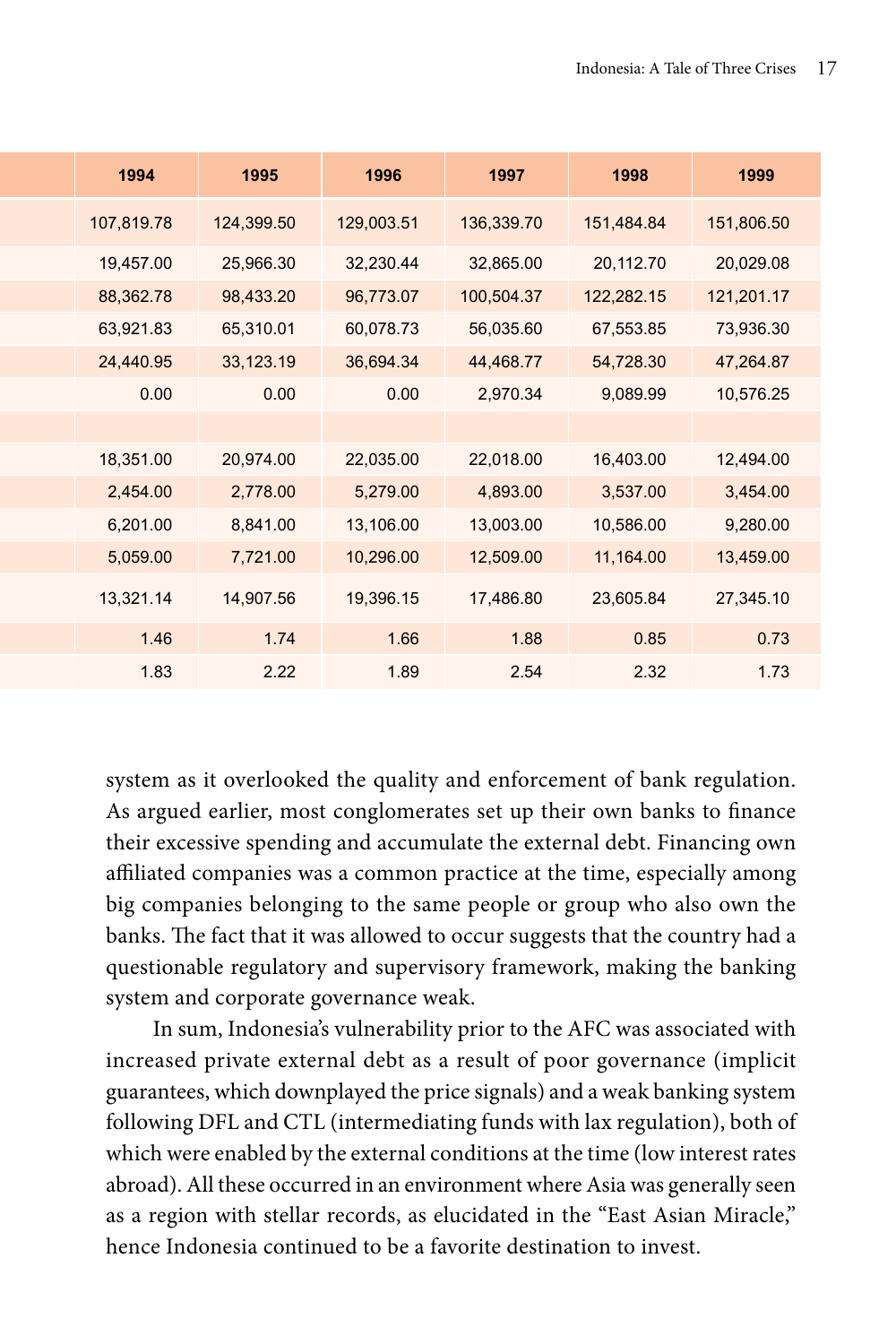# **Chronicle of Events: Contagion and Unfolding the Asian Financial Crisis**

Some analysts argue that reversed expectations of market players over future investment profitability played a key role in triggering the AFC (Corden 1999; Krugman 1999; McKibbin and Stoeckel 1999; Woo, Sachs, and Schwab 2000). While that may be true, the question remains: what caused the changes in expectations? For Indonesia, the contagion from Thailand that began in July 1997 is often quoted as the trigger. The floating of the Thai baht on July 2 (first time in 14 years) intensified the pressure on the rupiah. How big was the scale of the spillover?

By applying the variance decomposition based on vector autoregression (VAR) for the period of July 1997–June 1998, and focusing on the shock volatility (Azis et al. 2013; Azis, Virananda, and Estiko 2021), Table 2.3 displays the results that can help answer the question. Looking at Thailand as the transmitter (the column) and other countries as receivers (the row), the effect of exchange rate spillover from the baht on the Indonesian rupiah did not actually occur directly but indirectly through the baht's effect on the Singapore dollar and the Philippines peso. As shown in Table 2.3, the percentage shares of forecast error variance of the spillover from the Thai baht to those two currencies were 0.140% and 0.070%, and the percentage shares of the spillover effects of the two on the rupiah were 0.080% and 0.040%, respectively, higher than the direct spillover from the Thai baht on the rupiah (0.016%).

| <b>Item</b>  | FX JP  | <b>FX CN</b> | <b>FX IN</b> | FX KR  | <b>FX ID</b> | <b>FX TH</b> | <b>FX MY</b> | <b>FX PH</b> | <b>FX SG</b> |
|--------------|--------|--------------|--------------|--------|--------------|--------------|--------------|--------------|--------------|
| FX JP        | 0.8492 | 0.0041       | 0.0126       | 0.0201 | 0.0335       | 0.0002       | 0.0712       | 0.0001       | 0.0089       |
| <b>FX CN</b> | 0.0137 | 0.8969       | 0.0245       | 0.0306 | 0.0007       | 0.0276       | 0.0019       | 0.0003       | 0.0038       |
| FX IN        | 0.0035 | 0.0109       | 0.7431       | 0.1096 | 0.0491       | 0.0008       | 0.0560       | 0.0012       | 0.0258       |
| FX KR        | 0.0220 | 0.0717       | 0.0422       | 0.7924 | 0.0134       | 0.0068       | 0.0112       | 0.0122       | 0.0282       |
| FX ID        | 0.0711 | 0.0024       | 0.0268       | 0.1459 | 0.6294       | 0.0016       | 0.0034       | 0.0403       | 0.0791       |
| FX TH        | 0.0430 | 0.0079       | 0.0060       | 0.1926 | 0.0409       | 0.6696       | 0.0072       | 0.0172       | 0.0157       |
| FX MY        | 0.0559 | 0.0006       | 0.0285       | 0.1256 | 0.2418       | 0.1200       | 0.4054       | 0.0208       | 0.0014       |
| FX PH        | 0.0892 | 0.0062       | 0.0503       | 0.1819 | 0.1160       | 0.0718       | 0.0610       | 0.3933       | 0.0303       |
| <b>FX SG</b> | 0.1820 | 0.0129       | 0.0002       | 0.0672 | 0.1030       | 0.1375       | 0.1656       | 0.0211       | 0.3105       |

**Table 2.3: Exchange Rate Spillover Index, July 1997–June 1998**

FX = exchange rate, CN = China, ID = Indonesia, IN = India, JP = Japan, KR = Korea, MY = Malaysia, PH = the Philippines, SG = Singapore, TH = Thailand.

Note: Each cell denotes the percentage share of forecast error variance from spillover. Source: Author's calculations.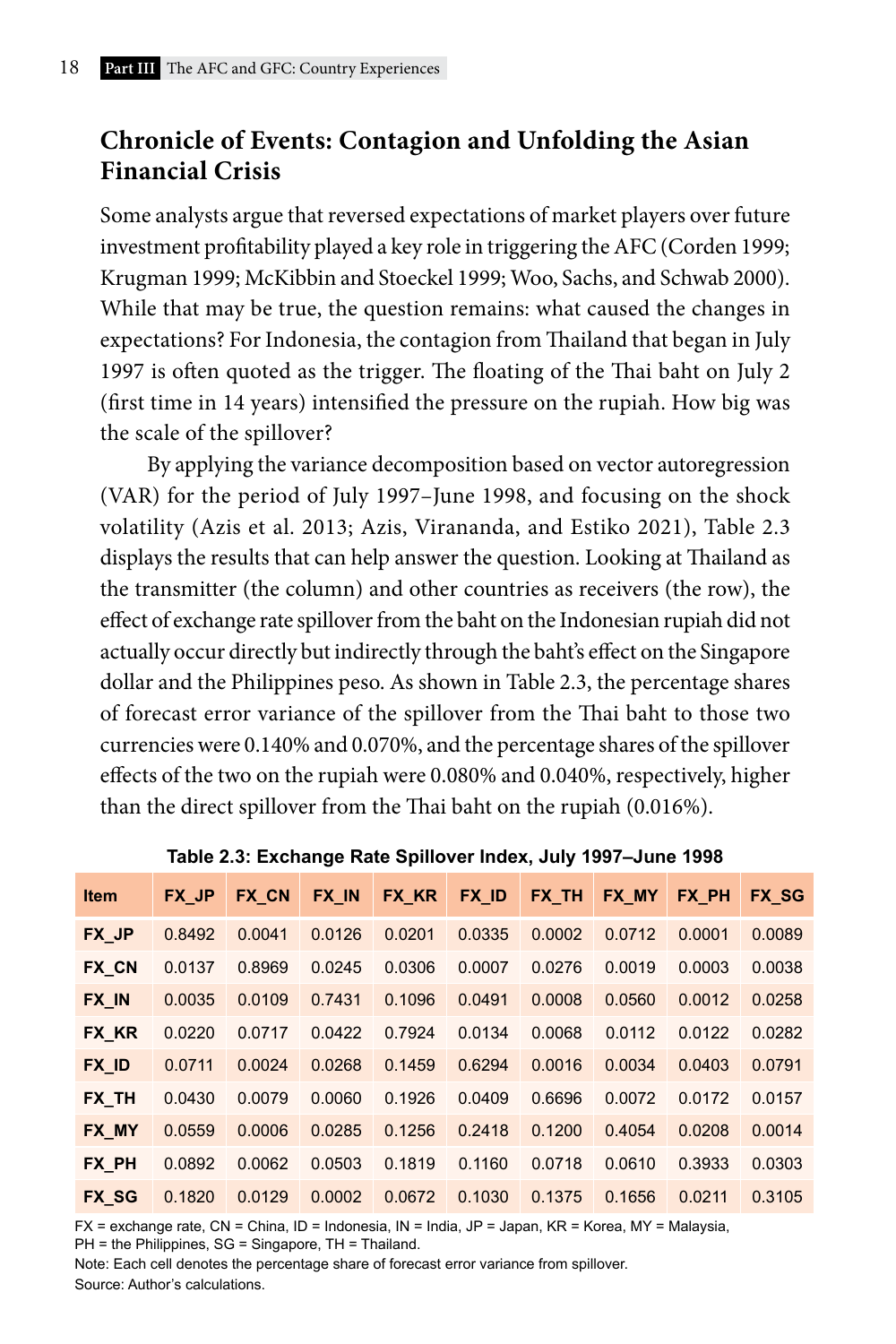The spillover effect, however, went beyond the exchange rate. To evaluate the effects on variables such as GDP growth rate and the inflation rate, the impulse response function (IRF) was calculated by using the Cholesky decomposition in the following order: exchange rate  $\rightarrow$  GDP growth  $\rightarrow$ inflation rate. To the extent a contagion process always occurred during a crisis, it is also of interest to compare the spillovers among Asian countries under different crisis episodes.7 Using the period that covers the AFC (1991–2000), one covering the GFC (2001–2010), and 2011–2020 to cover the TT and the ongoing coronavirus disease (COVID-19) crisis, the scale of macro spillover during the period covering the AFC appears to be quite considerable. The scale is bigger than during the GFC and is, for now, only slightly smaller than the spillover during the period covering the TT and the ongoing COVID-19 crisis (Figure 2.3).<sup>8</sup> Hence, while the Thai baht devaluation in early July indeed sparked a contagion in Indonesia, albeit indirectly, the spillover effect went beyond just the exchange rate to include other macroeconomic variables, the detailed events of which are described in Figure 2.3.

Fearful that the currency would continue to lose value against the US dollar, many Indonesian companies with external debt began to sell the local currency in increasing quantities. In response, the monetary authority took a standard tightening policy, that is, raising the interest (*Sertifikat Bank Indonesia* (SBI)) rates from 6% to 15% for a 6-day period, and from 7% to 10% for a period of more than a week, intervening in the foreign exchange market (with some USD 500 million sold), and widening the exchange rate band (to 12%). In addition, BI also froze commercial papers (*Surat Berharga Pasar Uang* (SBPU)) and called on domestic banks to support the rupiah. Ironically, more intervention caused more intensified speculative attacks. As the repeated attempts to defend the rupiah failed, and as foreign reserves continued to deplete, on August 14, the government finally gave in and let the rupiah float.

<sup>7</sup> The Spillover Index is calculated from the variance decomposition based on VAR estimation of quarterly data of inflation, GDP growth, and foreign exchange (USD:IDR). The variance decomposition allows us to split the forecast error variances of each variable into parts attributable to the various system shocks (i.e., fraction of error variance  $x_1$ , that is contributed from  $x_1$ ,  $x_2$ , and so on). The *i*,*j*-th value within the spillover matrix is then constructed from the error variance of the 10-period-ahead returns. The Spillover Index is subsequently calculated by dividing the off-diagonal sum with the total sum of this matrix. The off-diagonal column sums denote the contribution *to* others and the off-diagonal row sums denote the contribution *from* others. Given the directional spillover from the columns and rows, the net spillover for a given variable can be calculated as the difference between its contribution *to* others and its contribution *from* others.

<sup>8</sup> Due to differences in the nature and the coverage of each crisis episode, however, the US was included in the calculation as another potential transmitter of spillovers. Note also that two crisis episodes were covered in the 2011–2020 period; the 2013 "TT" and COVID-19.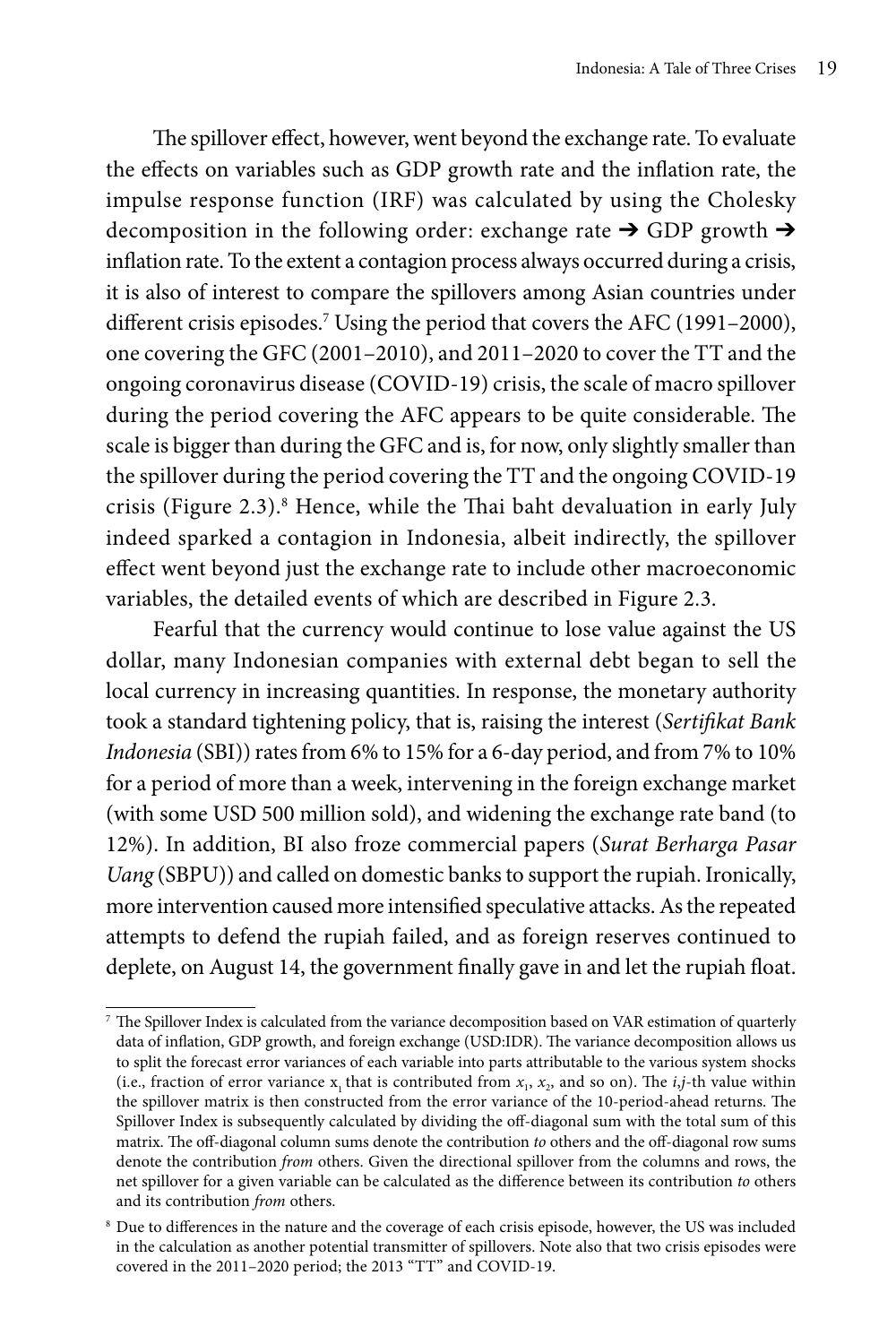

The praise from IMF strengthened BI confidence that it was doing the right thing, despite the fact that it actually made things worse as the rupiah depreciated further and interest-sensitive businesses started to feel the pinch of higher rates.<sup>9</sup> Alas, with confidence, BI raised the interest rates again, from 10.5% to 20% for 1 week, and from 22% to 30% for 2 weeks. It also restricted the forward selling transactions of foreign currency from local banks to foreigners by putting a cap at USD 5 million per customer and per position per bank (swap transactions for foreign trade and investment were exempted). The rupiah, however, continued to slide.<sup>10</sup>

<sup>9</sup> In the IMF News Brief No. 97/18, August 14, 1997, Stanley Fischer, the IMF's acting Managing Director, remarked, "The management of the IMF welcomes the timely decisions of the Indonesian authorities. The floating of the rupiah, in combination with Indonesia's strong fundamentals, supported by prudent fiscal and monetary policies, will allow its economy to continue its impressive economic performance of the last several years."

 $10$ At that point, some people began to question the conventional wisdom of an open economy often cited in macroeconomic textbooks that raising interest rates would reduce, if not reverse, capital outflows and thence strengthen the country's currency. Argued by Kindleberger (1996), this conventional wisdom holds only during normal times, and the relationship is actually reversed during a financial panic. A similar argument was made by Sachs (1999). Referring to the AFC episode, Furman and Stiglitz (1998) found that in 13 crisis episodes in 9 emerging markets, the temporarily high interest rates were associated with exchange rate depreciation, not appreciation. Gould and Kamin (1999) showed that the exchange rates in the region were not affected by changes in the interest rate but were influenced by credit spreads and stock prices.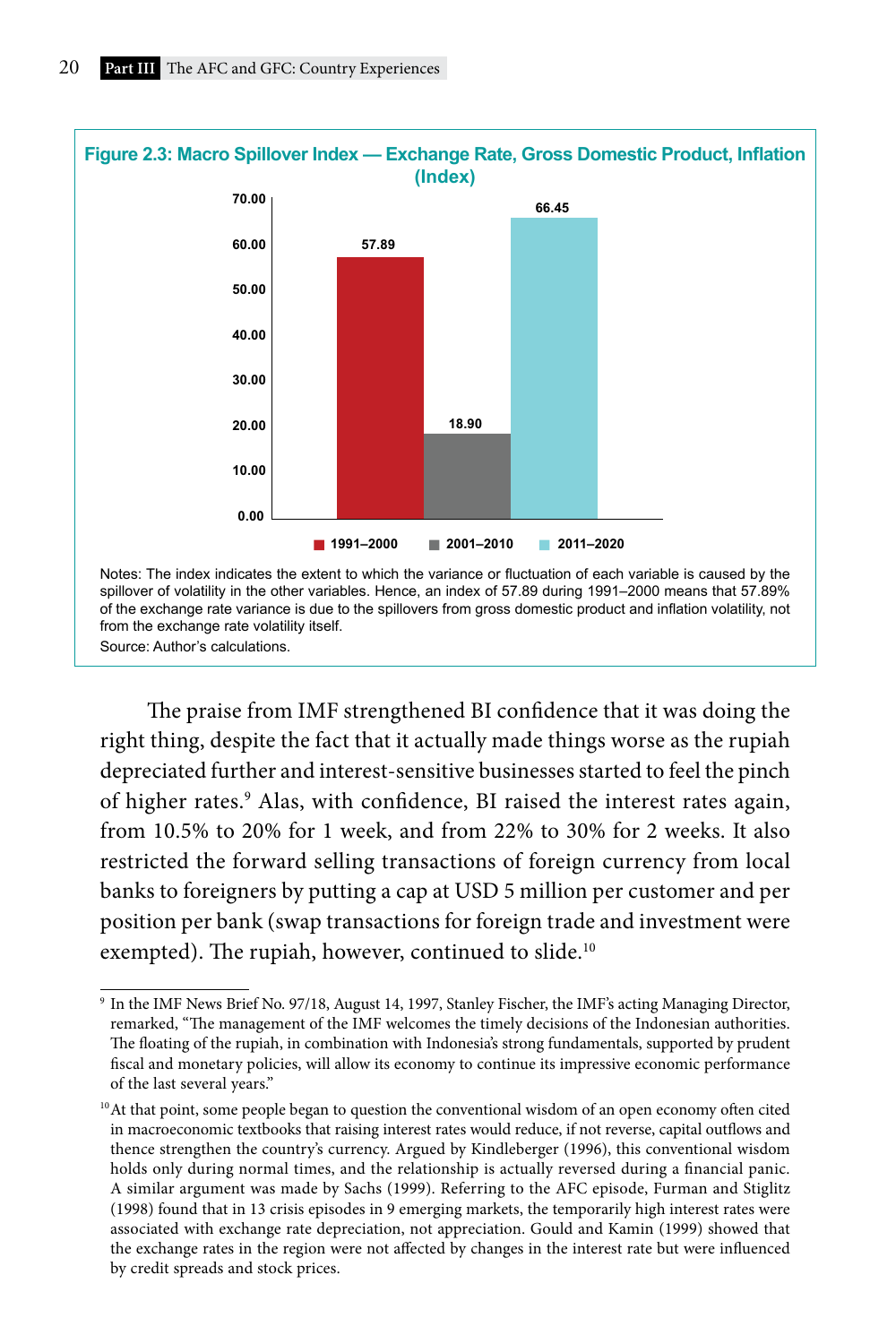Facing a severe liquidity problem, many state-owned companies withdrew IDR 12 trillion deposits from BI, almost half of their total deposits. To alleviate the liquidity crunch, BI began to lower the SBI rate from 39% to 27% for 1 month, and from 28% to 25% for 3 months (a rollback of monetary tightening).

But few banks were actually lending, because market confidence had already been shattered. Even with ministers' repeated announcements that the government would postpone several infrastructure projects to restore confidence, market reacted skeptically, and speculative attacks continued. This led President Suharto to announce on September 22 that some 81 infrastructure projects worth more than USD 17 billion would be postponed as part of a reform package. That did not stop the rupiah from sliding.

Apparently the market was more concerned with something else. In several interviews, many brokers clearly expressed their concern toward the mounting short-term external debt. They believed that the amount was much larger than reported. Indeed, the power of information (or lack thereof) was on full display. As the BI Governor conceded, he simply had no idea about it, and there was nothing the government could do to make the debt disappear; investors rushed for the exits, and Indonesia saw its first defaults. While market intervention continued, the authority also tried to attract foreign currencies from exporters to boost foreign reserves by introducing swap facilities awarding exporters and forward buying facilities for imports if the imported goods were used to produce export products. But the repeated failure to restore confidence made the government no longer able to stomach the market reaction. On October 8, the government officially asked the IMF for assistance. Indonesia was entering the new saga.

After a technical mission was sent to Jakarta, Michel Camdessus (the then IMF Managing Director) continued to declare that Indonesia's fundamentals were sound, despite the rupiah's new low of IDR 3,845 against the dollar (a more than 30% depreciation). As many had predicted, the government and the IMF had to go through difficult negotiations on the conditions for aid. In late October, Japan and Singapore pledged USD 5 billion each, and Malaysia and Australia USD 1 billion each, probably in the hope that President Suharto would declare that he needed only expertise and not money from the IMF (Vatikiotis 1997). But by the end of the month, a LOI had been submitted along with a Memorandum on Economic and Financial Policies (MEFP), which contained conditionalities as prerequisites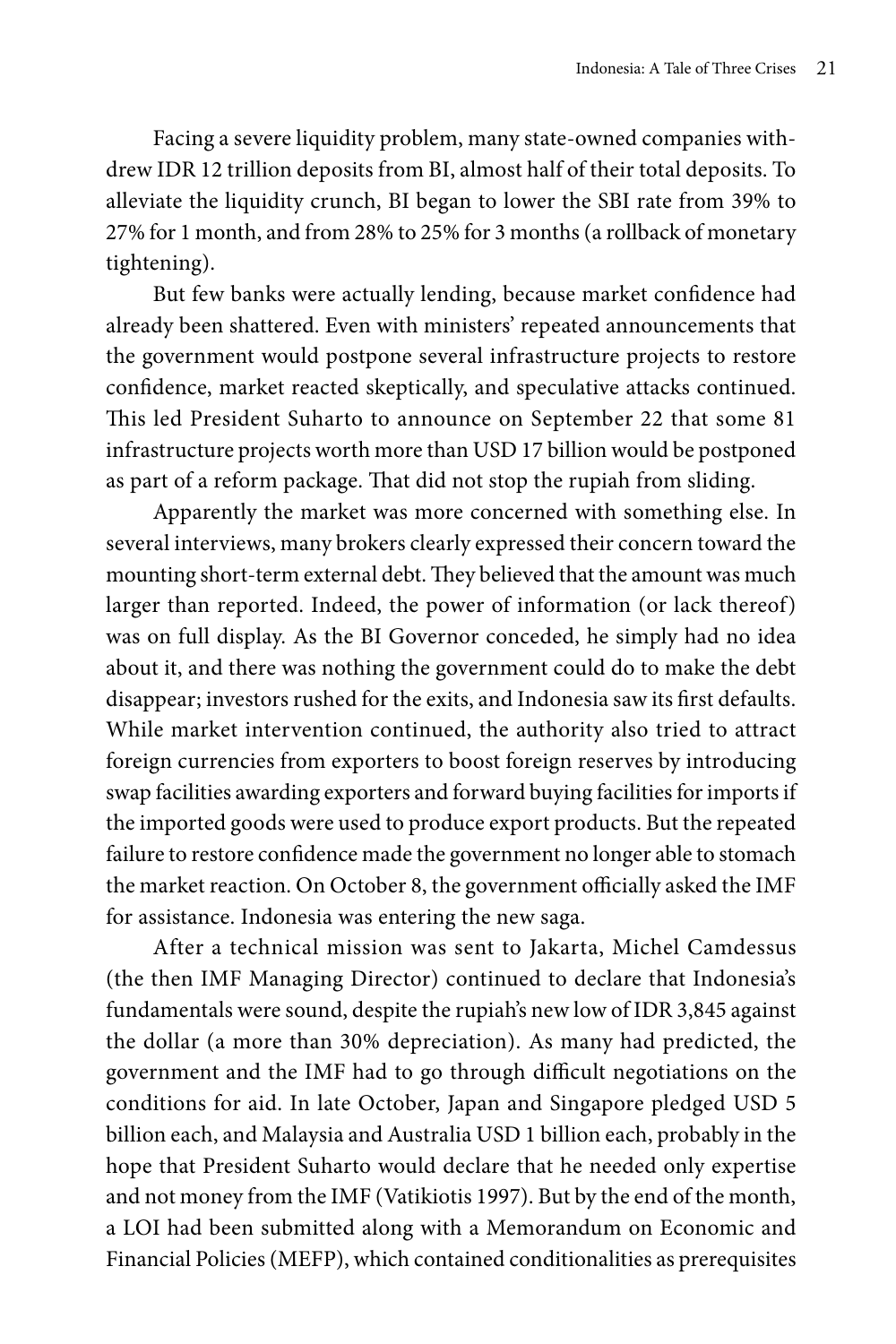for receiving IMF financial support. By that time, the cumulative depreciation of the rupiah since the crisis began in July had already exceeded 30%, and the stock market had fallen by 35%, both indicating the largest declines in the region.

In addition to a standard macroeconomic policy of tightening, the LOI essentially comprised of two components: dealing with the financial sector (insolvent banks and bank supervision) and dealing with the real sector of the economy (overcoming structural rigidities, including governance issues). On the policy of tightening, it appears that the experience of handling the Latin American crisis just 3 years before the AFC had convinced the IMF that a traditional policy mix of monetary tightening and fiscal restraints was appropriate for Indonesia and other crisis countries in Asia.11 On removing structural rigidities, the experience with policy reform in Eastern Europe and the former Soviet Union (to shift from a socialist to a market economy) during the 1990s could have inspired the IMF to do the same with Indonesia.

One of the sticking points in the negotiation was about the IMF's demand to close insolvent banks. While the proposal made sense, the counterarguments pointed to the risk of bank run due to the fact that at the time, Indonesia did not have a formal deposit insurance scheme in place. After long and difficult negotiations, on November 5, the authorities agreed to enter into a 3-year Stand-By Arrangement with the IMF for USD 10 billion, which was augmented by USD 1.4 billion in July 1998. In addition, multilateral institutions pledged USD 8 billion and bilateral donors USD 18 billion as the second line of defense."<sup>12</sup> The government finally agreed to close 16 banks as demanded by the IMF.

What was feared about bank runs quickly came into reality: bank closures prompted a panic. Savings of thousands of people had to be frozen, and it cost 6,000 bank employees their livelihoods. In a matter of days, panic shifted to the government. While originally it was announced that no guarantee would be given to deposits, the government changed its position

<sup>11</sup>Nobel laureate James Tobin believed that the IMF's Asian packages were based on its experiences with Mexico in 1994 (Tobin and Ranis 1998).

<sup>&</sup>lt;sup>12</sup>The total dollar amount of the rescue package was unclear. The popularly known amount was USD 43 billion, consisting of SDR 7.3 billion for a 3-year stand-by loan from the IMF (through an emergency procedure) which amounted to USD 18 billion when combined with support from the World Bank and the Asian Development Bank (ADB), Indonesia' s own reserves for BOP support amounting to USD 5 billion, and the remaining amount from bilateral supporters in a second line of defense, which in the end was never been used.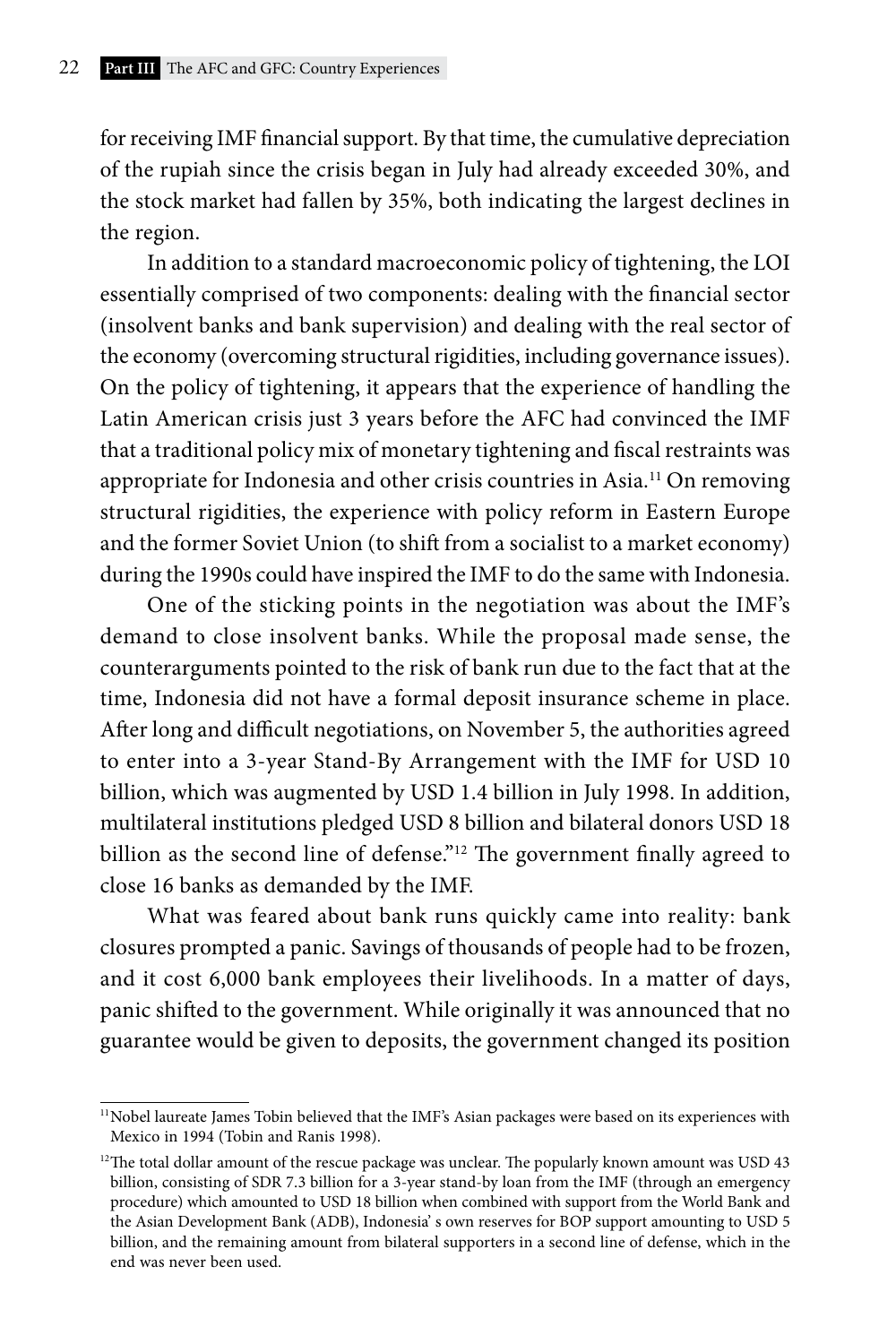by guaranteeing deposits up to IDR 20 million per depositor account at 16 closed banks. However, a panic bank run deepened. As the public realized that larger deposits would not be guaranteed, a rush of withdrawals from many banks occurred. Even at the country's largest private institution, Bank Central Asia, account holders pulled out and headed for the safety of state banks. Prompted by such development and the fear of possible systemic impact of it, in January 1998, the government changed its position again by declaring that it would provide a blanket coverage of all deposits in all domestic banks (a so-called blanket guarantee). Ironically, on the same day of the announcement the government also declared that some 15 infrastructure projects that were originally postponed would now be given the go-ahead.

Entering 1998, the deteriorating market began to hit many firms and companies. According to one estimate, three out of four companies were deemed unhealthy. The crisis also spilled over across countries and assets (regional prices of commodities fell). As depicted in Figure 2.4A and 2.4B, the accelerated drop in investment began during the first quarter of the year and the largest fall occurred in the third quarter. In the last quarter, the fall continued, and the decline of GDP was made more severe by the steepest drop in consumption (the largest GDP component). As a result, for the entire year, the overall GDP fell by more than 13%, largest among the Asian crisis countries.

Poverty increased dramatically as indicated by a jump in the poverty gap. By sector, the utilities sector of electricity, gas, and water supply was the only one that avoided a negative growth for the year.

The three sectors suffering from the largest fall were trade-hotelrestaurant, construction, and manufacturing. In all three, the fall occurred persistently in every quarter of the year. Notable in Figure 2.4B is the growth pattern of the agricultural sector. In the second and fourth quarters, the sector managed to register an increase despite the severe prolonged effect of the El Niño drought in that year.13 Part of the reason was most of the adverse impacts of the crisis hit the main island of Jawa, not the agriculturedominated non-Jawa region where the majority of plantations were located.

<sup>&</sup>lt;sup>13</sup>Together with the economic crisis, the El Niño phenomenon contributed to the deterioration of food supply situation and a major forest fire. The World Bank estimated that up to 50 million Indonesians faced problems in maintaining an acceptable caloric intake, while the haze layer caused by the forest fire expanded over an area of more than  $3,000,000 \text{ km}^2$  (1,200,000 sq mi), covering large parts of Sumatra and Kalimantan, and reached Malaysia, Singapore, Brunei, Thailand, and the Philippines, as well as Sri Lanka. The cause of the fire, however, was not only caused by El Niño but also man-made sources.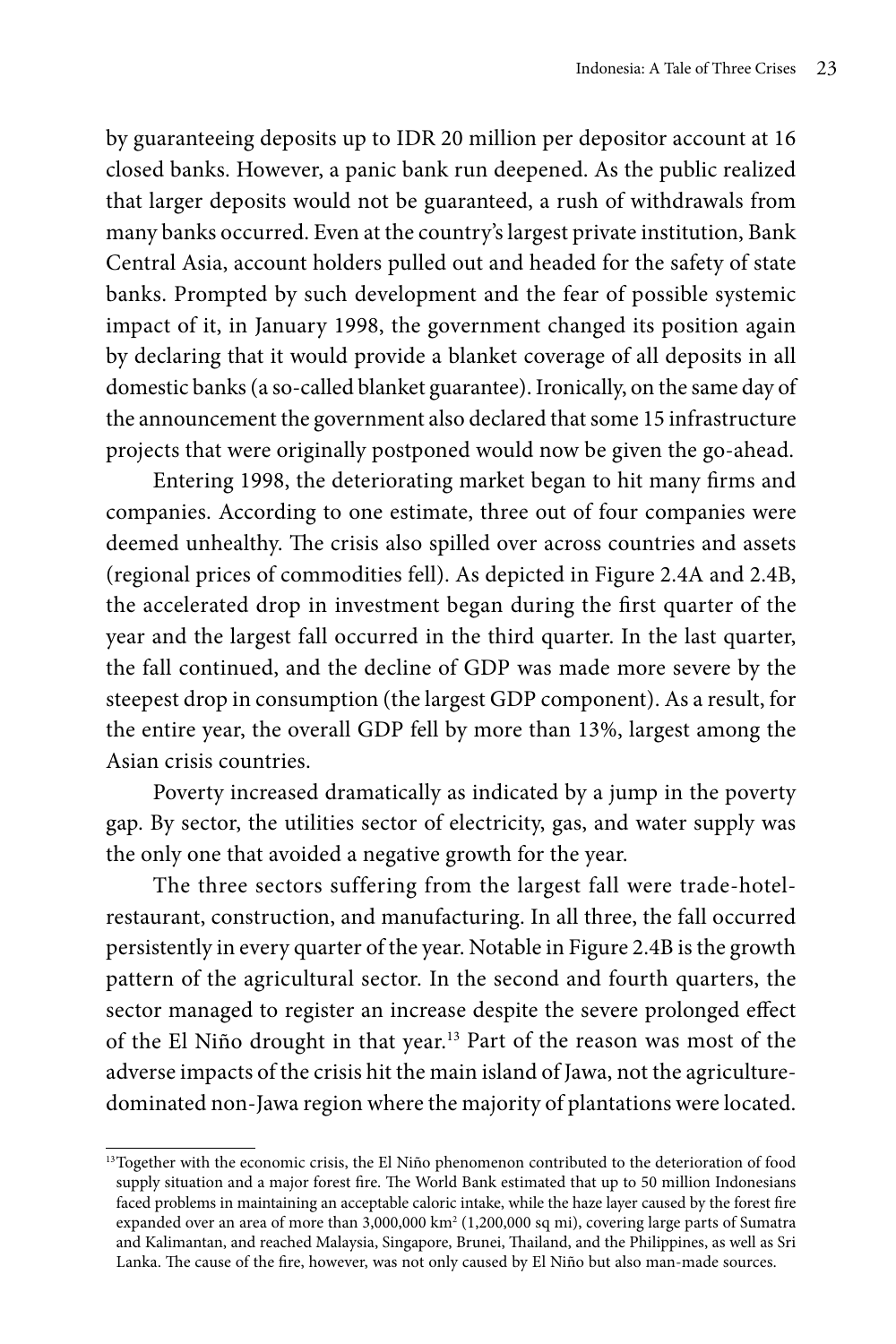Together with some mining products, plantation and other agricultural exports enjoyed greater competitiveness due to the weakening rupiah. This partly explains why income inequality slightly improved as indicated by a fall of the Gini index from 34.5 in 1996 to 31.1 in 1998.

As shown in Figure 2.4A, in every quarter during 1998, exports were the only component experiencing a positive growth. On the other hand, the fall of investment led to a sharp drop in imports during the fourth quarter. As a result, for the first time in more than a decade, the current account balance turned positive (surplus), which lasted for more-than a decade before returning to deficit in 2012.

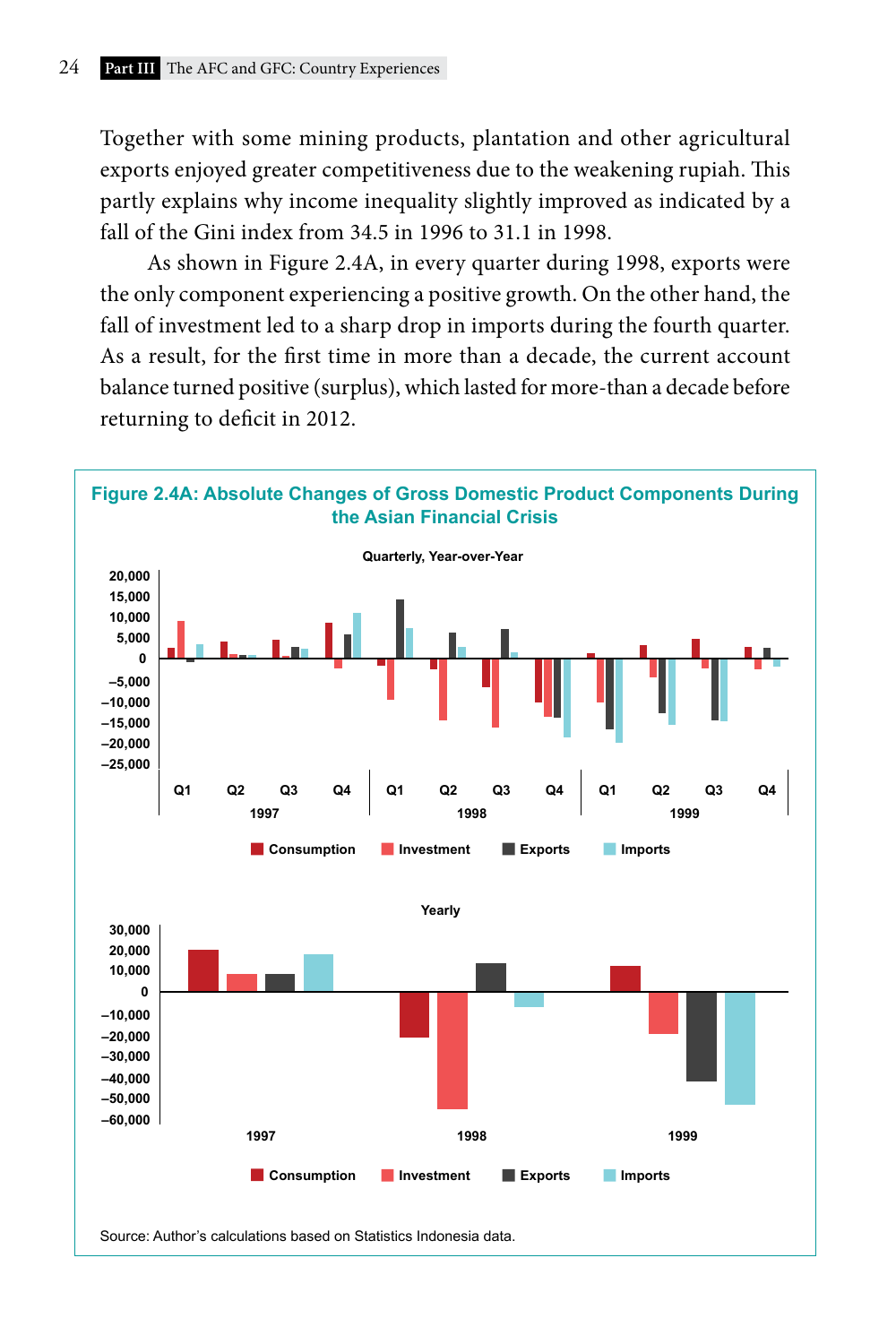

Source: Author's calculations based on Statistics Indonesia data.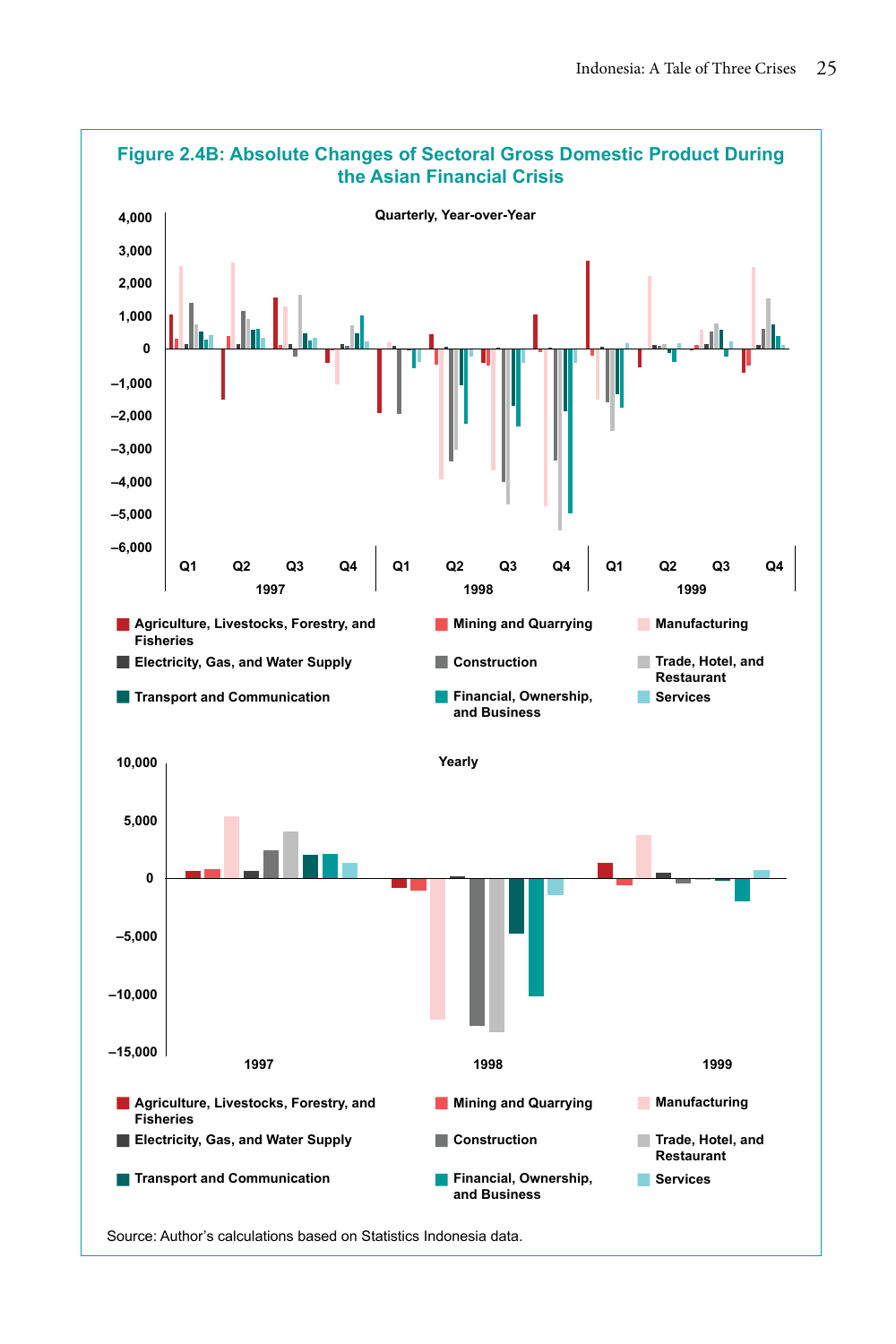Over a 5-day period, the rupiah plunged to IDR 10,000 to the dollar, down more than 70% since the crisis began in July 1997. This prompted a talk among market players that Indonesia might declare a debt moratorium. The effects of the IMF program on the socio-economic and political environment began to bite. In particular, the IMF austerity program heightened the likelihood of social unrest prior to the March presidential poll. It caused panic buying of food as people feared that prices would spiral. The perception was strong that the Indonesian government was not tough enough to negotiate with the IMF over the demanded austerity program.

In the midst of widespread doubt that the government would implement the agreed IMF program, a glimmer of hope appeared when it was reported that US President Bill Clinton called the Asian leaders, and President Suharto later pledged his commitment to implement the economic reforms. But the hope was short-lived, as Stanley Fischer arrived in Jakarta on January 11 with additional reform measures. Among others, the new proposal called for significant new structural reforms, including lifting subsidies for energy, dismantling domestic trade restrictions in several industries, establishing greater independence for BI, reducing selected foreign investment barriers, and ending support for Indonesia's national automobile program and national aircraft program. Most of these proposed reforms had very little to do with recovering the tattered economy, especially those areas that were outside IMF expertise and mandate. If anything, they created confusion and consequently worsened the already gloomy public mood.<sup>14</sup>

Pressures for Indonesia to quickly implement the reform intensified, including from US Defense Secretary William Cohen, and Deputy Treasury Secretary Lawrence Summers, who met with Suharto. The whole saga culminated on January 14, when Michel Camdessus met with Suharto. The event was later captured in a photo laden with heavy symbolism of Western "imperialism" in which Indonesia surrendered to the IMF's austerity measures.15 Most analysts viewed that the photo heightened — or even triggered — the

<sup>&</sup>lt;sup>14</sup>The extent of this proposed reform was characterized by the World Bank's James Wolfensohn as broadbased. A Fund staffer confessed that the structural reforms did not address the real problems: banking system weaknesses and the corporate debt burden (Blustein 2001 reviewed in Azis 2002b).

<sup>&</sup>lt;sup>15</sup>In the photo, Camdessus, with his arms crossed, peered over the shoulder of a visibly cowed Suharto. He said of the meeting that "the immediate priority of my visit is to arrest and turn around the tremendous loss of confidence, and stabilize the market through monetary discipline and a dramatic acceleration of long overdue structural reforms."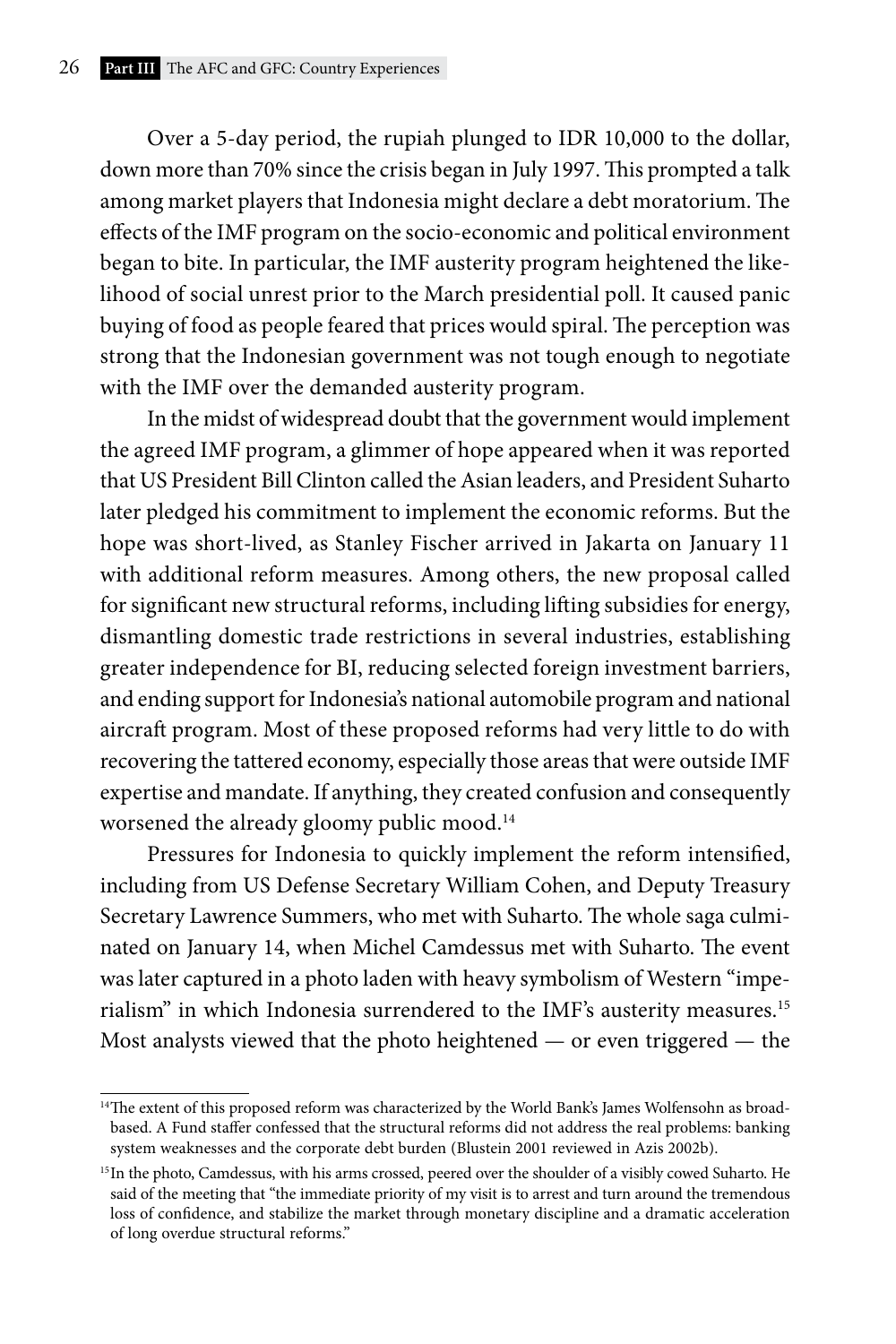reason for the anti-IMF stigma, especially in Asia, that has lasted until today.

The market, however, was not amused. The Jakarta stock exchange slumped and the rupiah slid further to IDR 8,650 to the US dollar. The main reason it failed to impress was because it did not address the key issue, which was Indonesia's USD 133 billion debt, especially the private short-term share of it. Since USD 9.6 billion of such debt would mature in 2 months' time, the amount of rupiah needed to change into dollars to pay the principal, not including interest payment, increased significantly because the debt was made when the rupiah was still IDR 2,400 per US dollar. This raised the possibility of debt moratorium or mass bankruptcies. Some analysts estimated that 228 companies faced problems servicing debt, and out of them only 22 did not have liabilities exceeding assets.

As Suharto announced that he would run for a seventh 5-year term in office, and rumors spread that Minister Habibie would be his vice president, the rupiah tumbled to a record low of IDR 11,800 to the dollar. Even with the renewed government commitment to implement the new IMF package, no signs indicated that such a package would alleviate market confidence since the resolution of the private debt was nowhere mentioned. The only news that the market received was that the government would soon announce guidelines to resolve liquidity and solvency problems in the private banking sector. The combination of the above events brought the rupiah to another record low of IDR 17,000 to the US dollar, dragging down other Asian currencies as well.

The effect of the worsening financial condition on the real sector soon became deeper. Because the country's exports were highly import-dependent, many exporters were unable to conduct their business as foreign lenders ceased accepting letters of credit (LC) from Indonesian banks. Upon the initiative of then Singapore Prime Minister Goh Chok Tong, a multilateral committee of eight countries was established to guarantee LCs issued by Indonesian banks.

A meeting between Indonesian officials led by Radius Prawiro (Suharto's debt adviser) with representatives from 20 big banks took place on January 27 in Singapore.

Indonesia announced a temporary freeze on debt servicing until a new framework was worked out between lenders and Indonesian borrowers, and the government would guarantee the security of both depositors and creditors. Borrowers would be able to roll debt forward and postpone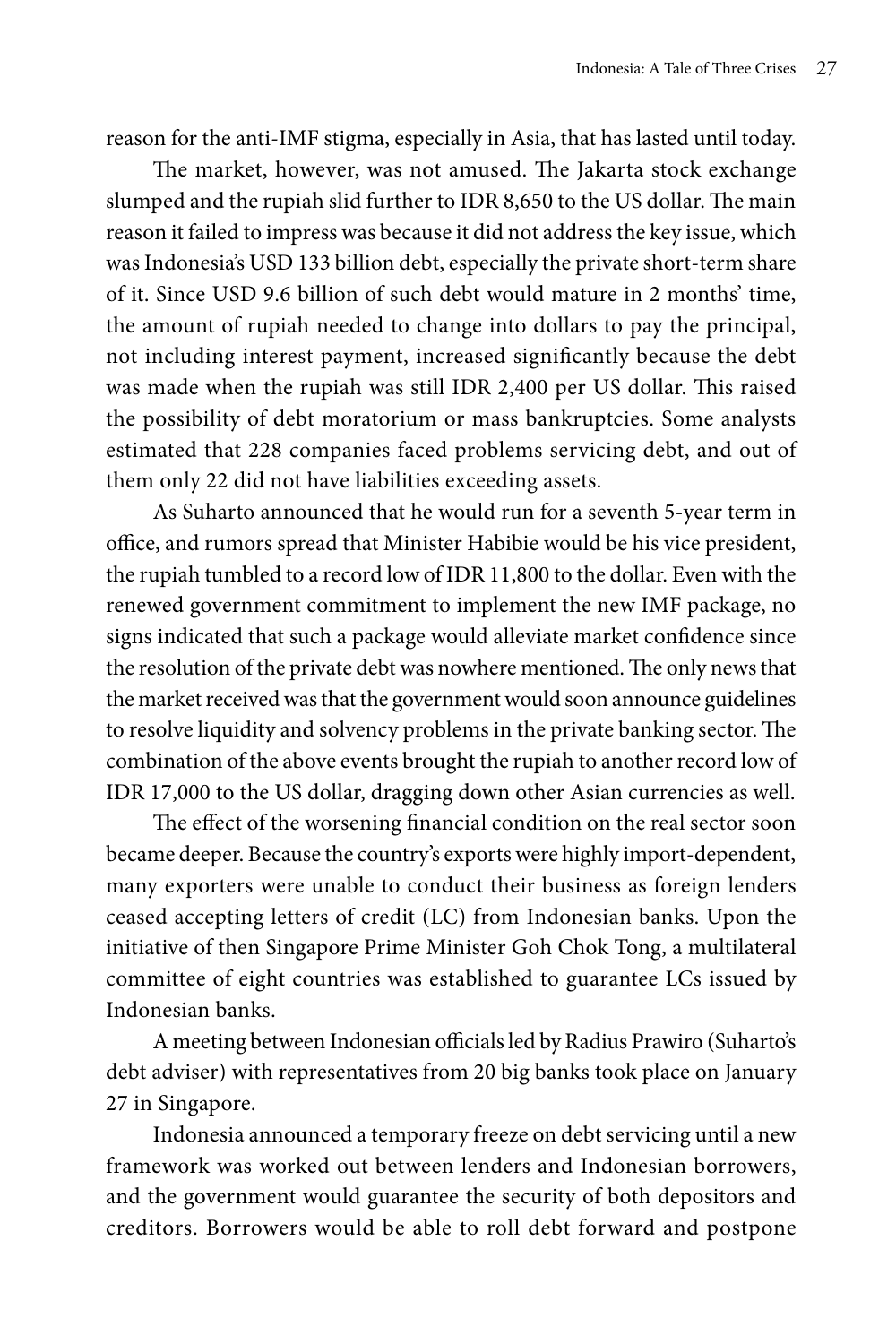payments. This was a significant move as it was the first time the key issue contributing to the deepening of the crisis was finally addressed. But there was another significant announcement made: the government committed to allow more foreign ownership in Indonesian banks. Not long after that, the government declared that it would establish the Indonesian Banking Restructuring Agency (IBRA), which would be responsible for restructuring banks unable to restore themselves before bringing (selling) them back in the market (to the private sector). Intended to avoid massive bank liquidation, the practical meaning and implications of the two announcements were soon proven by the evidence: many banks in Indonesia would be owned, either majority or partly, by foreigners.16

It was also announced that the International Finance Corporation (IFC) and other banks would provide USD 42 billion in credit for 42 domestic companies, and the government would set up a bankruptcy law. A series of banking rules and regulations followed, for example, higher minimum paid up capital for banks (to enhance bank's capital structure to anticipate mergers) and 12% capital adequacy ratio (CAR), both of which had to be met in 1 to 3 years. The market reacted positively. The rupiah strengthened by 28% to reach IDR 7,450 to the US dollar.

The growing rumors that the country might adopt the currency board system (CBS) created mix reactions: positive because it was seen as a possibility that the rupiah would stabilize but also negative because to ensure every unit of local currency issued backed by the equivalent in foreign reserves — which was the premise of CBS — would require a huge amount of foreign reserves which BI did not have. There was a risk that the government would not be able to keep the rupiah at the rate they wanted. Also, to prevent outflows under the CBS, the interbank rates would have to go up to a very high level and that would exacerbate the already serious NPL problem in many banks.

When the ruling Golkar party named Research and Technology Minister, Habibie, as vice presidential candidate, the stock market fell. As the CBS rumors got stronger, the IMF sent a strong signal that it disagreed with the idea and threatened to pull the plug on its rescue effort. Disagreement was also expressed by Lawrence Summers, Robert Rubin, and Federal Reserve Chairman Alan Greenspan (the last two made their remarks during their

<sup>&</sup>lt;sup>16</sup>Some 54 banks (39 private, 4 state-owned, and 11 provincial-run) were placed under IBRA, and more followed before some of them were merged.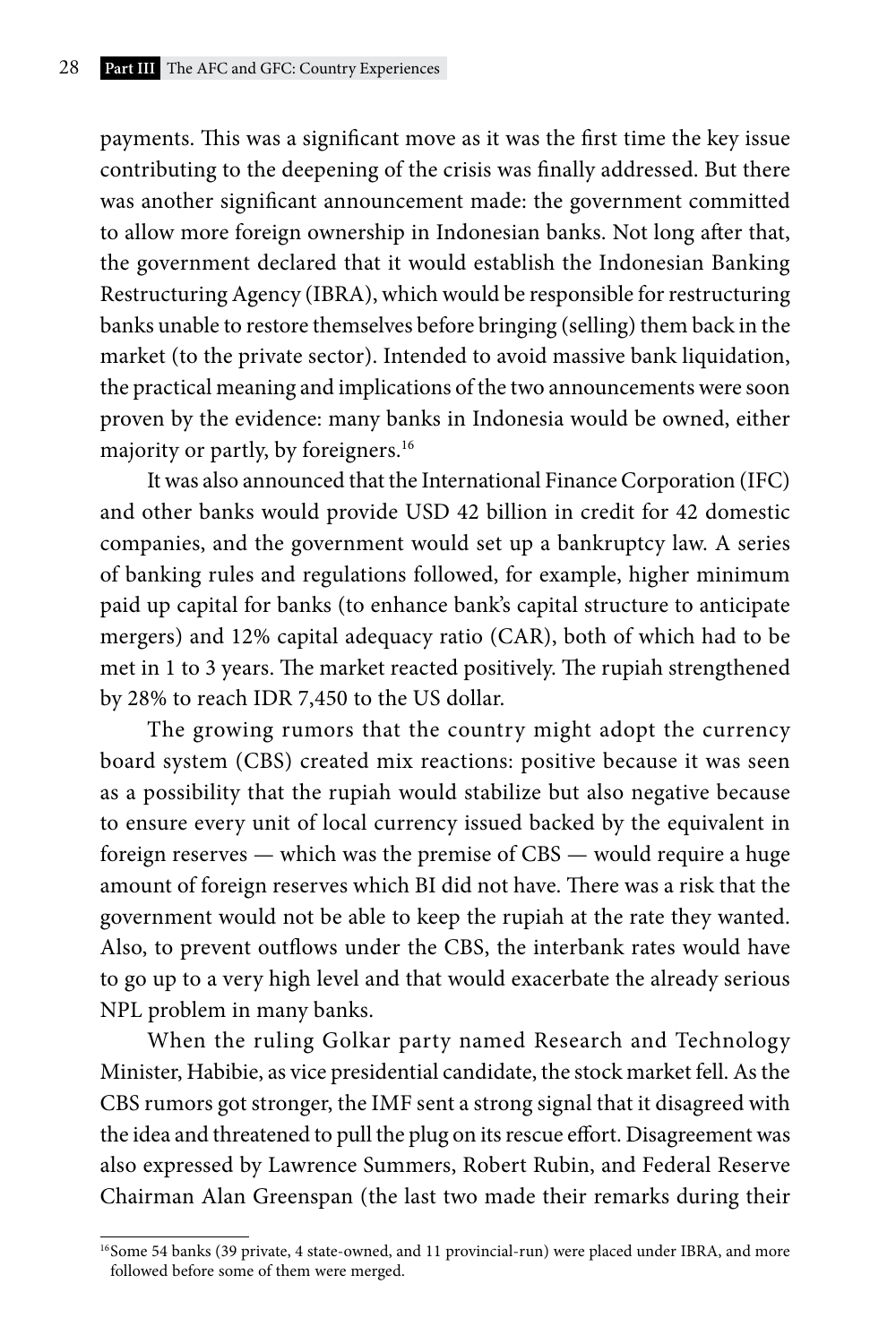testimony to the Congress). Acting defiantly, the government announced that it would quickly establish a currency board. Even when President Clinton phoned Suharto urging him not to establish the CBS, Suharto's position was to drop the plan only if the US and other developed countries helped and came up with an alternative that would work. A similar response was delivered to the IMF.

On February 17, a new Governor of BI, Syahril Sabirin, was appointed. Following the commitment of Japan, the US, and Australia to grant export credits (in addition, Japan also pledged new loans totaling USD 2.36 billion), on February 21, the government suspended its plan to implement the CBS. It also guaranteed a payout on all legal deposits in the 16 liquidated banks (a major change from the previously announced coverage which was only up to IDR 20 million in each account). The government also requested the G-7 nations to help. A few days later, another meeting took place between the representatives of foreign bankers and Indonesian corporate borrowers, from which both sides expressed optimism about resolving the USD 73 billion private borrowing. On debt data, efforts would be made to compile a complete inventory of Indonesia's debt data.

While financial and economic uncertainty lingered, social unrest erupted in various places throughout the country, driven mostly by soaring prices of basic commodities and deeper economic hardship. Demonstrators burned cars, shops (especially those owned by ethnic Chinese), and attacked churches. Although official data showed that the year-to-year inflation reached slightly above 30%, the actual prices in many places had actually increased much higher. Interestingly, in his speech to the People's Consultative Assembly (MPR) on March 2, President Suharto raised again the possibility of using the CBS in combination with the IMF reform; he called it the "IMF-Plus."17 The rupiah fell again to IDR 10,000 per US dollar as uncertainty grew about whether the IMF would go on with the second USD 3 billion assistance. In the meantime, riots and demonstrations continued to erupt almost everywhere, including in university campuses where students began to demand for political reform.<sup>18</sup> As socio-economic

<sup>&</sup>lt;sup>17</sup>Once again, Washington tried to persuade Suharto to abandon the CBS idea by sending Walter Mondale as an envoy to Indonesia. About the meeting, Mondale later said, "I was able to make our case. But what their decision will be I do not know."

<sup>&</sup>lt;sup>18</sup>Frustrated, Suharto was quoted as saying that the IMF's economic reform was not in agreement with the constitution because it supported a "liberal" economic system that was in contrast with the constitutionmandated "family-oriented" system.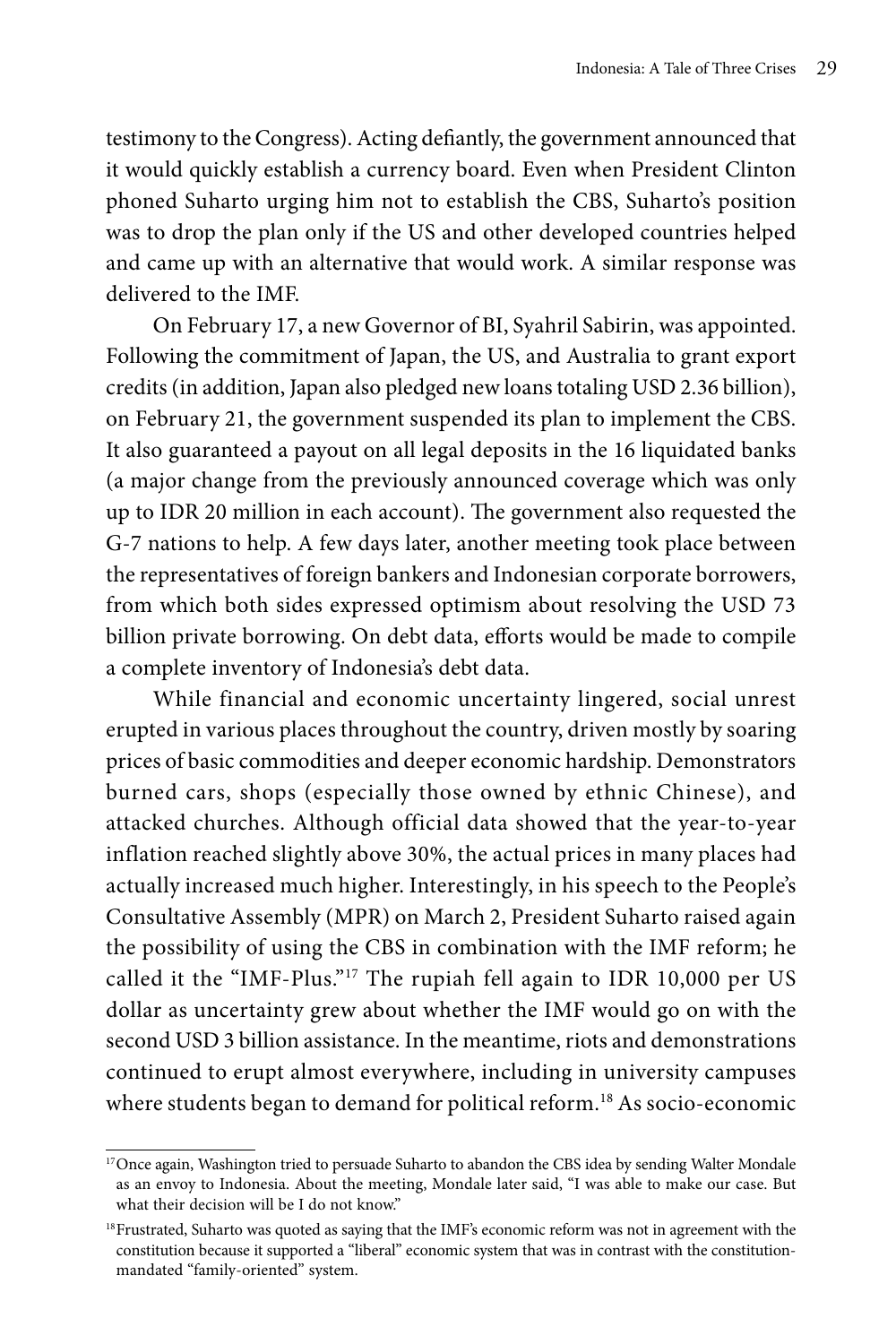conditions worsened, the IMF began to show its flexibility and promised to pay more attention to the humanitarian aspects of the crisis. This was apparent during the discussions about the scheduled release of another installment of its loan.

At the end, however, the IMF suspended the USD 3 billion disbursement because of its disappointment with the pace of reform. This time, however, Indonesia's response was stronger than ever: the country was ready to suffer the consequences of the IMF pull out rather than accede to the IMF's economic-liberalization agenda! The newly appointed Cabinet, including Habibie as the Vice President, was seen as another signal of Indonesia's disappointment with the IMF program and pressure. Fearing region-wide consequences, former Japanese Prime Minister Ryutaro Hashimoto and former senior financial ministry official Eisuke Sakakibara visited Jakarta to persuade President Suharto to stand by his agreements with the IMF. By this time, the second USD 3 billion installment had not been decided yet. One of the sticking points was the IMF 's insistence not to relax the limits of fiscal expenditures that included an increase of subsidy for food and medicine.

By mid-March, former Coordinating Minister for Economy, Finance, and Industry Ginandjar Kartasasmita tried to convince the IMF team that the CBS would not be implemented due to the country's limited foreign reserves. At the same time, the IMF conceded that it would have to relax certain fiscal and other requirements in light of Indonesia's social needs. The country's deteriorating socio-economic conditions must have been behind the IMF's change of stand. The IMF finally agreed that the government could maintain state subsidies for nine essential food categories and basic medicines. At the same time, the World Bank pledged to coordinate humanitarian relief to supply imports of food and other essentials worth USD 1.5 billion.

As the second USD 3.0 billion tranche was finally agreed upon, including USD 2.5 billion from the World Bank and the Asian Development Bank, Indonesia seemed to be back to the orthodox IMF policy. BI's subsequent decision to raise interest rate (again) was quickly praised by the IMF. As to the issue of external private debt, the then new minister for state-owned enterprises, Tanri Abeng, announced that the government would make it compulsory for corporations to report their debts and would not conduct any bailout or take any credit risk.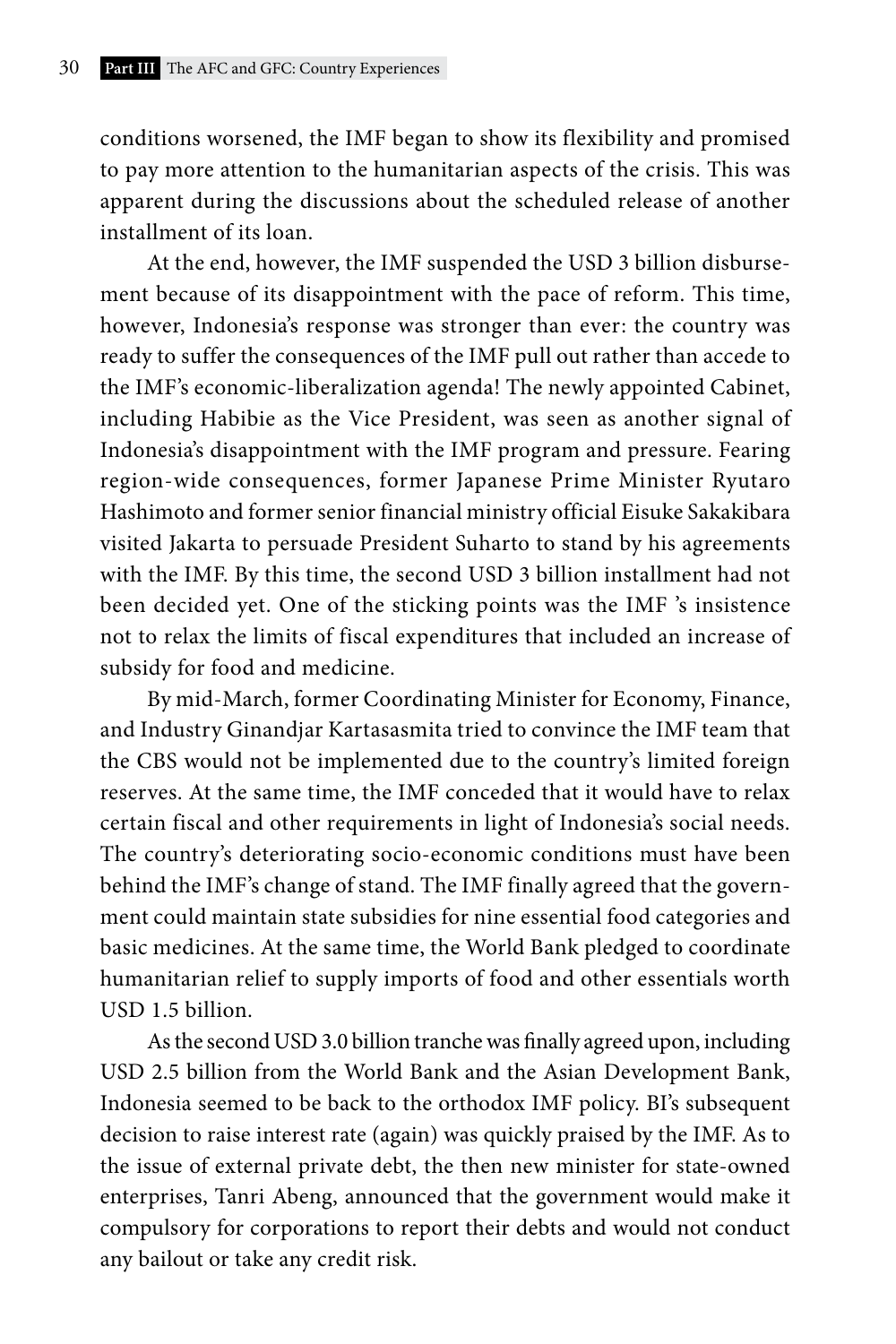### **Post-Asian Financial Crisis**

As the economy slowly recovered, there remained much unfinished work, one of which was to complete the design and execute the plan of bank recapitalization based on the CAR (after existing shareholder equity has been written down commensurately with adequate provisioning for NPL and other assets). According to the plan, the government's contribution to the recapitalization program — up to 80% — would be in the form of long-term bonds including both market-linked and indexed bonds. There were three types of bonds: floating rate bonds up to IDR 95 trillion (using 3-month SBI rate for 3–10 years), fixed rate bonds up to IDR 9 trillion (12% for 5 years and 14% for 10 years), and index-linked bonds amounting to IDR 54 trillion (3% above inflation for 20 years). The first group of eligible banks was recapitalized to at least 4% CAR. Confusion abound about when those bonds could be sold in the market. Decades after the AFC, few large banks, especially the state-owned ones, continue to hold some of these bonds. Indeed, this is one of the problems from the AFC that continues to burden the government coffers even until today.

There was a serious governance issue arising from the whole restructuring policy as it failed to transform the institutional structure of the corporate economy. Even with the 1998 bankruptcy law, the 1999 anti-monopoly and law, and the rule that the NPL should be transferred before banks and corporates were restructured, the protracted negotiations over the restructuring allowed the heavily indebted conglomerates and family firms to move capital out, contributing to capital outflows. After refusing to meet payments, they reassembled and raised loans abroad. At the same time, the government had to decide how to dispose of the non-performing assets but also wanted to avoid insolvency of the fear of workers bearing the brunt of liquidation. All these problems resulted in a business environment where the high-leverage conglomerates continued to be dominant and have monopolistic market power with high asset concentration. On the other hand, many smaller and weaker firms had either collapsed or faced insurmountable difficulties to get credit. The subsequent 2003 law on corporate restructuring did not change the setting as it primarily dealt only with the state-owned enterprises.

On debt management, a Debt Management Office (DMO) was established within the Ministry of Finance in July 2006. It was tasked to manage the central government debt to ensure the achievement of fiscal sustainability. But it was the private external debt that caused great concern due to its role in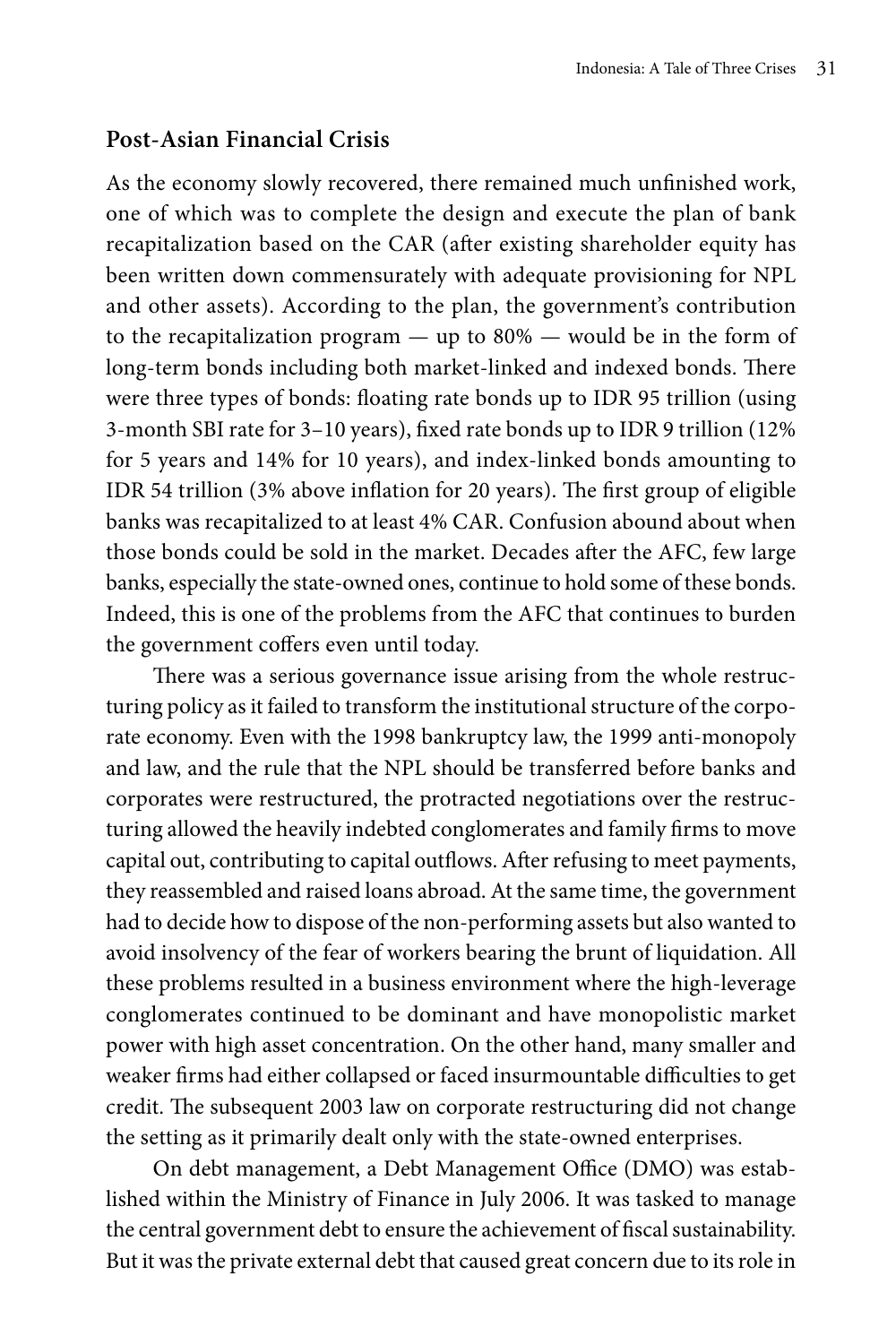the AFC. On this front, improvements had been made with the introduction of the External Debt Information System (EDIS) in 2002 and the initiative to publish monthly indicators.<sup>19</sup> Yet, the breakdown of debt components remains sketchy (e.g., distinguishing between scheduled and actual debt service, estimating the accumulation/reduction of private sector payments arrears, and estimating rescheduling and debt reductions from external creditors). More importantly, given the continuing dominance and influence of large businesses cited above, which typically have numerous subsidiaries and complex financial transactions, the accuracy of information is subject to question.

On the macroeconomic front, even with the low base level due to the crisis, the GDP growth rate in the early years of post-AFC never reached the pre-AFC level, far lower than the needed rate to absorb the growing labor force (Azis 2008). Figure 2.5 shows that until the onset of the GFC, Indonesia's GDP growth in PPP terms lagged behind that of other Asian-crisis countries.



<sup>&</sup>lt;sup>19</sup> Through Bank Indonesia Regulation No. 14/21/PBI/2012 (later replaced by Bank Indonesia Regulation No. 21/2/PBI/2019), any banks, NBFIs, and nonfinancial institution companies conducting activities in foreign exchange activities are required to deliver complete, accurate, and timely reports, information, and data on such activities to BI. Also, through BI Regulation No. 1/4/PBI/1999, Article 10, paragraph 1, BI has the right to request information and data object from the respondent through a survey. The final data on external debt are then compiled in accordance with the guidelines published by the IMF.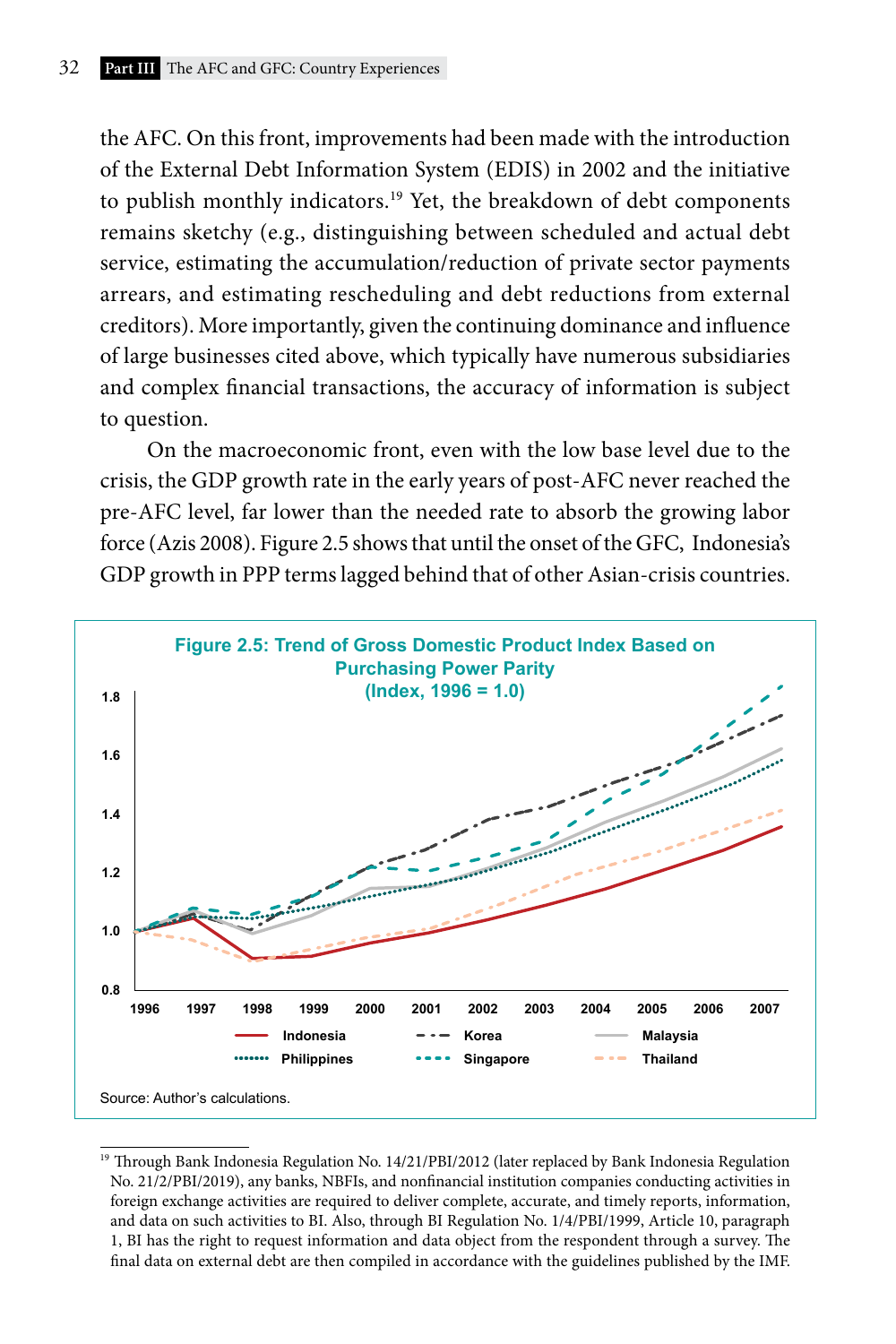By components, the accelerated growth since early 2000s occurred only in exports due to the favorable commodity prices and weak rupiah (Table 2.4). If we compare the periods of 2002–2004 and 2004–2006, government consumption had increased, but the surge was not for countercyclical purposes, but rather for the 2004 tsunami disaster-related spending, financing of the newly implemented decentralization policy, and debt payment. On the other hand, the growth of investment and private consumption (largest component of GDP) tumbled due to the restrictive macroeconomic policy, a disconnect between monetary policy and real sector, and the lure of higher returns from investing in financial assets, each of which is discussed in Table 2.4.

A tight fiscal policy was evident since 2001. An expanded aggregate demand through fiscal policy was virtually nonexistent as the deficit never exceeded 2% of GDP despite the 3% limit stipulated in the State Finance Law and Government Regulation 23/2003. On the monetary side, following Act 23/1999 concerning the central bank (BI)'s legal independence, a single objective of price stability, and the prohibition for BI to extend credit to the government and the private sector (Alamsyah et al. 2001), the policy leaned toward tightness. Although Act 23 also mentioned inflation targeting (IT), the implementation of the policy did not occur until 2005. Insofar accountability, transparency, and managing expectation are key for an independent central bank, the authority felt that a number of necessary steps had to be taken to improve the BI communication policy first before implementing the IT. Indeed, the country's transparency of monetary policy had improved over time, and the gap between market expectations and the actual policy had narrowed down, making the monetary policy more predictable.<sup>20</sup>

On the exchange rate, although the floating system had formally replaced the crawling peg regime, attempts to defy "the impossible trinity" dictum continued; when signs of weakening rupiah emerged, the authority did not refrain from intervening the market. A case in point was in December 2001, when BI raised the policy rate (SBI rate) to over 17% despite no serious sign of inflation.21 At the time, the pressure on the rupiah to depreciate escalated

<sup>&</sup>lt;sup>20</sup>Despite these improvements, the BI's press releases on the monetary policy still contained long sentences and complex wording structures. More importantly, monetary policy surprises had a significant impact only on the short-term money market rates, not on the bonds market and the exchange rates, which indicates that the country's yield curve remained incomplete (Ahokpossi et al. 2020).

<sup>&</sup>lt;sup>21</sup>The inflation began to rise only when the government removed the domestic fuel subsidy in October 2005 that caused a 120% jump in the domestic fuel price.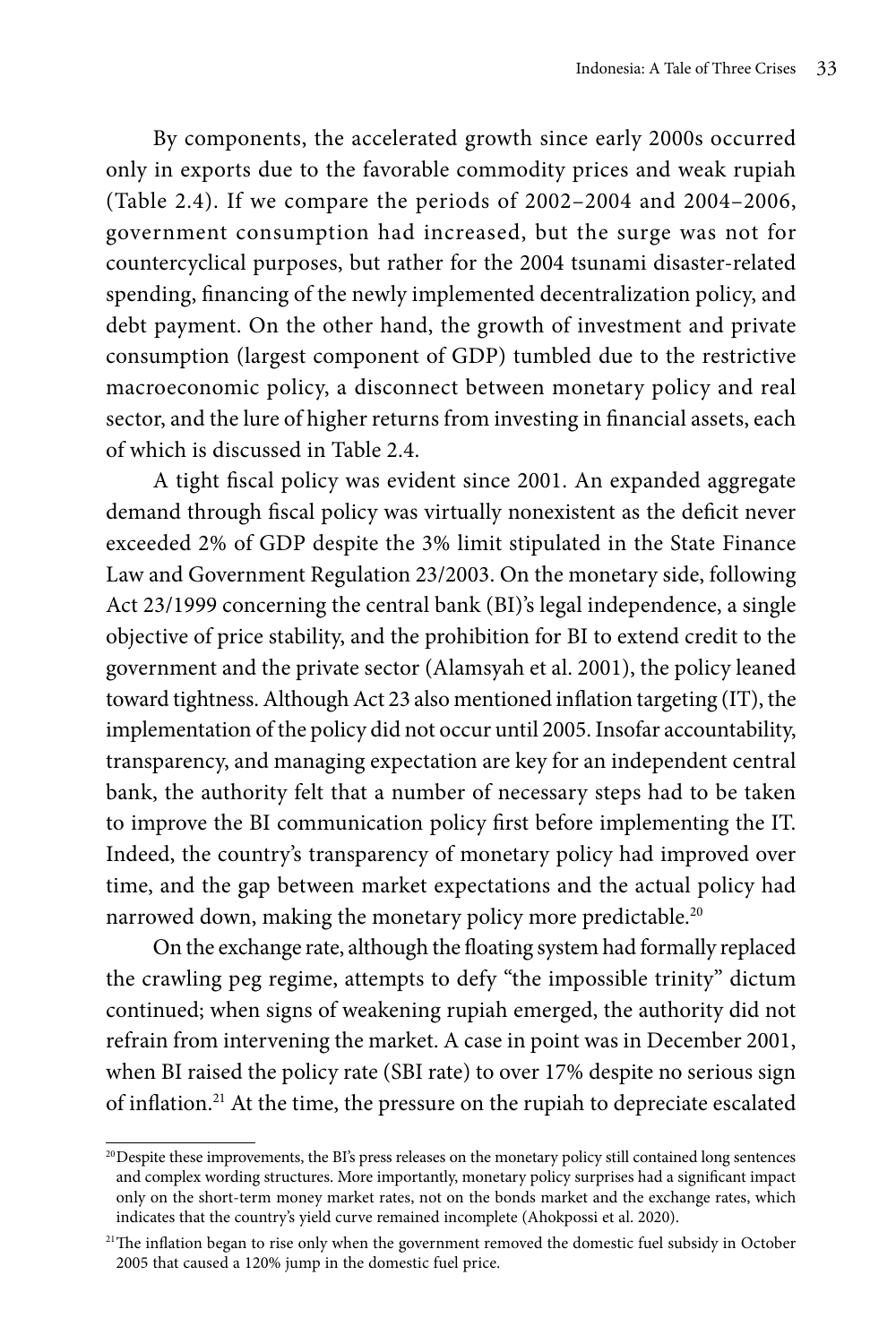#### **Table 2.4: Selected Macroeconomic Indicators, 2002–2017**

|                                                                            | 2002    | 2003    | 2004    | 2005    | 2006    | 2007                                                           | 2008    |  |
|----------------------------------------------------------------------------|---------|---------|---------|---------|---------|----------------------------------------------------------------|---------|--|
| <b>Real GDP</b><br>(Percentage change)                                     | 4.50    | 4.80    | 5.00    | 5.70    | 5.50    | 6.30                                                           | 6.10    |  |
| <b>Domestic Demand</b><br>(Percentage change)                              | 2.40    | 6.00    | 5.40    | 5.30    | 3.30    | 4.10                                                           | 7.60    |  |
| Of Which:                                                                  |         |         |         |         |         |                                                                |         |  |
| <b>Private Consumption</b><br>(Percentage change)                          | 3.80    | 3.90    | 5.00    | 4.00    | 3.20    | 5.00                                                           | 5.30    |  |
| <b>Gross Fixed Investment</b><br>(Percentage change)                       | 4.70    | 0.60    | 14.70   | 10.80   | 2.90    | 9.40                                                           | 11.90   |  |
| <b>Net Exports</b><br>(Percentage change)                                  | 0.80    | 1.80    | $-2.10$ | 1.10    | 1.40    | 0.60                                                           | 0.70    |  |
| <b>Consumer Prices</b><br>(12-month average)                               | 11.80   | 6.80    | 6.10    | 10.50   | 13.10   | 6.20                                                           | 9.80    |  |
| <b>Central Government Balance</b><br>(Percentage of GDP)                   | $-1.60$ | $-2.00$ | $-1.40$ | $-0.30$ | $-1.00$ | $-1.20$                                                        | $-0.10$ |  |
| <b>Primary Balance</b><br>(Percentage of GDP)                              | 3.40    | 1.60    | 1.30    | 2.10    | 1.40    | 0.80                                                           | 1.70    |  |
| <b>Base Money</b><br>(12-month percentage change<br>end period)            | 8.30    | 19.80   | 20.40   | 21.90   | 22.20   | 26.50                                                          | $-2.90$ |  |
| <b>Private Sector Credit</b><br>(12-month percentage change<br>end period) | 25.10   | 22.10   | 30.40   | 19.70   | 14.40   | 27.50                                                          | 30.50   |  |
| <b>Current Account</b><br>(Percentage of GDP)                              | 0.40    | 3.40    | 0.60    | 0.10    | 2.70    | 2.40                                                           | 0.00    |  |
| <b>Rupiah/USD</b>                                                          |         |         |         |         |         | 9,314.00 8,575.00 8,933.00 9,705.00 9,165.00 9,141.00 9,439.00 |         |  |

GDP = gross domestic product, USD = United States dollar. Source: Author's compilation from various sources.

because of the rising demand of imported oil by the state oil company Pertamina, which led to a surge in dollar requirements. The trauma of currency depreciation, weak balance sheet of banks and firms, and large size of external debt had made the authority edgy. Evidence also showed that the crawling peg rate headed toward a soft US dollar peg, casting doubt about the official claims that the rupiah was managed under a floating regime. Obviously, such a system required a substantial size of international reserves. As countries having big reserves often did better to withstand the contagion during a crisis, reserves accumulation became the preferred policy.

Despite the SBI rate increase, however, the lending rates did not change much and credit and investment continued growing until the early 2002. Since then, an anomaly occurred: the interest rates fell (causing the gap between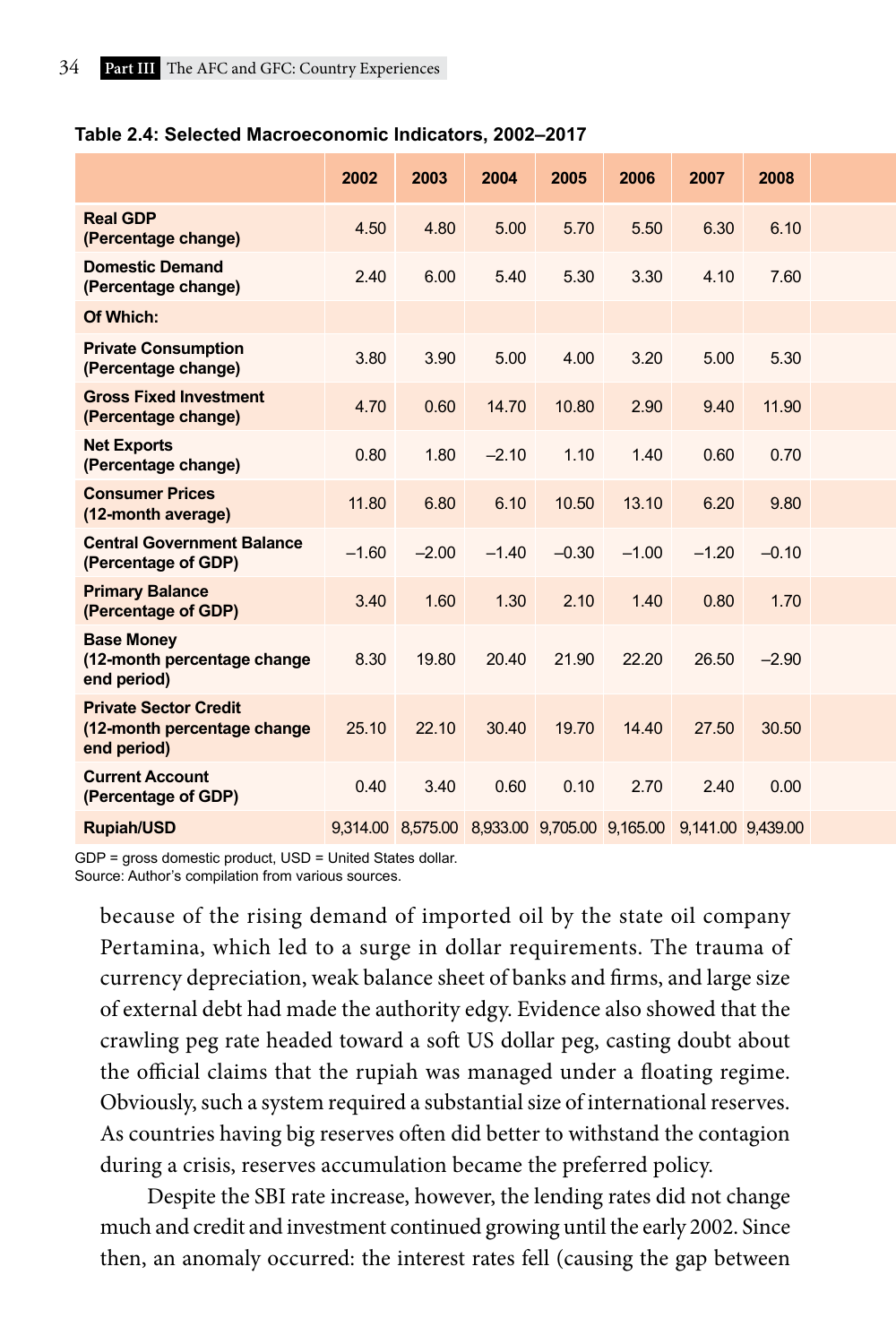| 2009    | 2010    | 2011    | 2012    | 2013    | 2014                                                                                   | 2015    | 2016    | 2017    |
|---------|---------|---------|---------|---------|----------------------------------------------------------------------------------------|---------|---------|---------|
| 4.50    | 6.20    | 6.50    | 6.30    | 5.60    | 5.00                                                                                   | 4.90    | 5.00    | 5.10    |
| 5.30    | 5.40    | 6.10    | 7.90    | 4.70    | 5.00                                                                                   | 4.20    | 4.60    | 5.00    |
|         |         |         |         |         |                                                                                        |         |         |         |
| 4.90    | 4.70    | 4.70    | 5.30    | 5.50    | 5.30                                                                                   | 4.80    | 5.00    | 5.00    |
| 3.30    | 8.50    | 8.80    | 9.70    | 5.00    | 4.40                                                                                   | 5.00    | 4.50    | 6.20    |
| 1.20    | 0.90    | 1.50    | $-1.40$ | 0.60    | $-0.20$                                                                                | 1.00    | 0.10    | 0.30    |
| 4.80    | 5.10    | 5.40    | 4.00    | 6.40    | 6.40                                                                                   | 6.40    | 3.50    | 3.80    |
| $-1.60$ | $-0.60$ | $-1.10$ | $-1.90$ | $-2.20$ | $-2.10$                                                                                | $-2.60$ | $-2.50$ | $-2.50$ |
| 0.10    | 0.80    | 0.10    | $-0.60$ | $-1.00$ | $-0.90$                                                                                | $-1.20$ | $-1.00$ | $-0.90$ |
| 17.20   | 28.90   | 18.30   | 14.90   | 16.70   | 11.60                                                                                  | 3.00    | 4.60    | 9.70    |
| 7.20    | 19.60   | 25.40   | 22.30   | 20.00   | 11.80                                                                                  | 10.30   | 7.70    | 8.70    |
| 2.00    | 0.70    | 0.20    | $-2.80$ | $-3.20$ | $-3.10$                                                                                | $-2.00$ | $-1.80$ | $-1.60$ |
|         |         |         |         |         | 10,354.00 9,086.00 8,774.00 9,375.00 10,414.00 11,862.00 13,391.00 13,306.00 13,383.00 |         |         |         |

the lending rates and the SBI rate to widen) while the growth of credit and investment fluctuated and fell (Figure 2.6). The real investment recovered only briefly in the third quarter of 2004 before it fell again for the next three quarters.

That episode of disconnect between interest rates and investment provides an important lesson, that is, due to high agency costs, macroeco-nomic shocks tend to curtail the ability of banks to supply loans even years after the crisis is over. High leverage and weak balance sheet of firms and banks, asset prices that have not fully recovered, and the disappearance of large borrowers have all raised the agency costs imposed by the asymmetric information between borrowers and lenders. Combined with the bank's large holding of recap bonds and SBI, this significantly reduced the effectiveness of monetary policy (Azis 2008). The lure of returns on financial assets also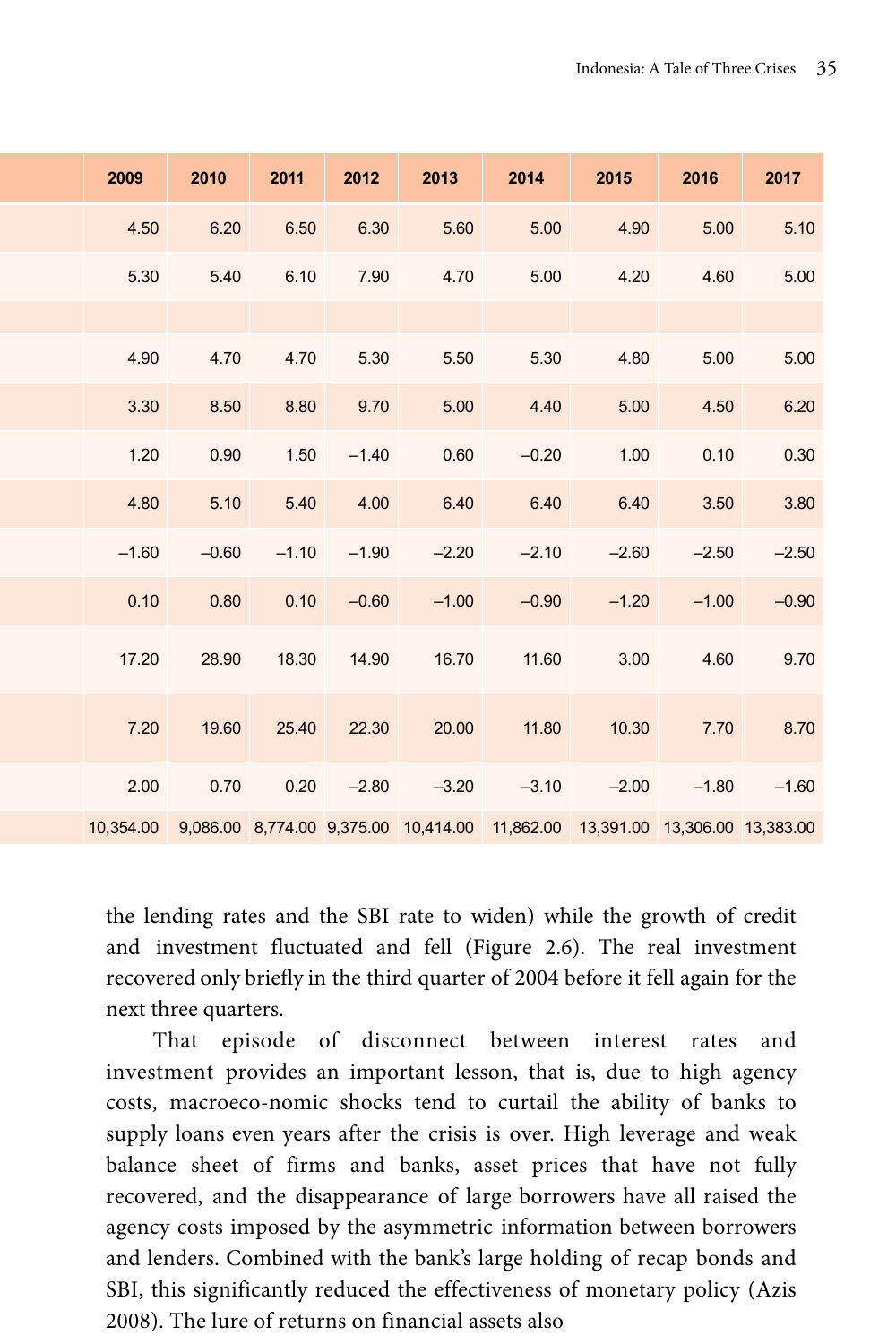diverted liquidity away from real investment. Based on the flow of fund data, Figure 2.7 shows that among business and household sectors, the share of financial investment (as opposed to real investment) in total investment has increased dramatically since the AFC.



Source: Author's calculations based on Statistics Indonesia and Bank Indonesia data.

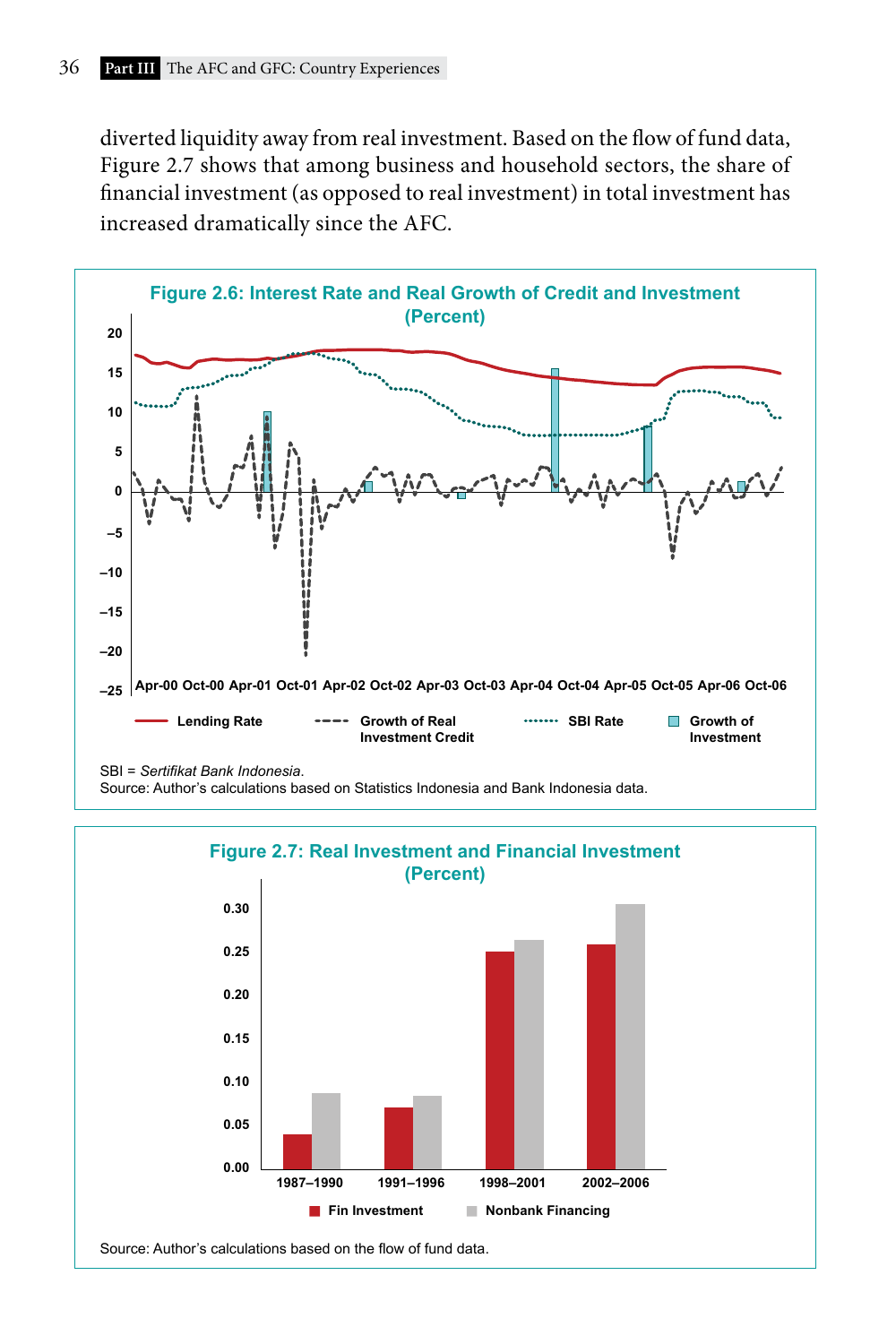There was a major and dramatic policy change that altered the country's institutional arrangement after the AFC. Given the highly centralized system in the past, many had expected that a shift toward a decentralized system in Indonesia would have to be made. To minimize the risks of a sudden change, however, such a shift would need to be gradual. But to the dismay of many observers, the new government under Habibie made a drastic decision to flip the system upside down immediately. Through Law No. 22/1999 and Law No. 25/1999, the central government quickly devolved some of its major functions and a large share of national revenues to subnational governments. On the political front, local leaders would be elected directly (no longer appointed by the central government), where the local elections would be done in stages, starting in few districts and municipalities before reaching a full swing in all regions in 2005. No doubt, the change was dramatic. Some international organizations and observers coined it a "big bang" decentralization.

Interestingly, such a drastic decision was not driven by pressures from governors, regents, mayors, and local elites; rather it was motivated by the ambition of President Habibie's supporters to win voters by making his administration appear reformist. While in a large and diverse country like Indonesia there are clearly potential governance benefits from decentralizing, the resulting welfare performance has not been encouraging. Most of the elected leaders were unable to play a robust role in promoting local development and improving the general welfare of their constituents. "Local capture" and money politics were widespread, the number of conflicts increased, and the progress in improving the various aspects of the human development index (HDI) and economic growth in many regions had been dismal (Azis and Pratama 2020). Poor preparation, low quality of human capital, a lack of transparency and accountability, and higher dependency of some districts on intergovernmental grants also led to a growing number of corruption cases.<sup>22</sup>

Overall, the post-AFC period saw some changes in policies and institutional arrangements, but many also remained unchanged. The macroeconomic environment was relatively fine, with 6% average growth during the last 2 years before the GFC. The inflation rate continued to decline, although

<sup>22</sup>Some outside observers argued that Indonesia's decentralization was successful based on their conclusion on the fact that the early prediction of a collapse in local service functions did not materialize. They undermine the spread of weakening institutions that have undercut the effectiveness of many economic policies since then.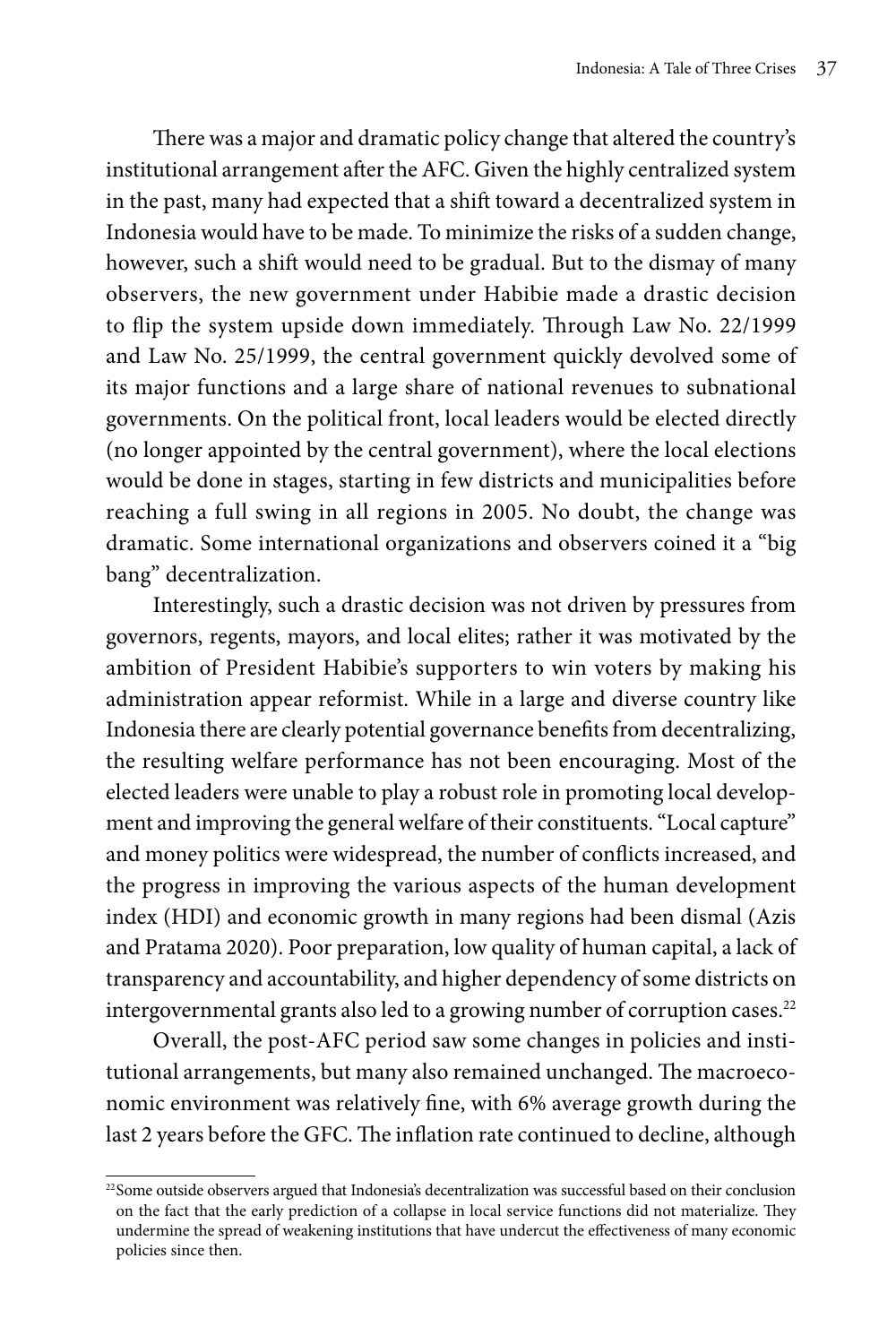it temporarily spiked in 2005 (17.1%) due to a drastic cut in domestic fuel subsidy. The latter did not only cause domestic fuel prices to surge, but also interrupted the upward trend of economic growth (which fell from 5.7% in 2005 to 5.5% in 2006). The current account was persistently in surplus due to favorable commodity prices, and the fiscal deficit was kept below 2% of GDP along with the persistent surplus in the primary balance. More importantly, especially from the perspective of the AFC experience, the external debt was under control. Having the reserve accumulation be the preferred policy, the ratio of short-term external debt to foreign reserves was on a declining trend, with the exception in 2005 when the ratio spike to 97%. By the time the GFC was about to happen, the ratio was down to 63%.

# **From Global Financial Crisis to Taper Tantrum**

With the above post-AFC backdrop, Indonesia was in a better initial position to confront the shock during the GFC. The overall impact of the shock was mild, although the effect in the financial sector was quite significant. During July 2007–December 2008, the interest rate spread rose significantly, where the J.P. Morgan Emerging Markets Bond Spread jumped from 168 basis points to more than 920 basis points, recorded as the largest in emerging Asia. Other financial indicators also showed the extent of the impact: the stock market was down by 50.0%, bank CAR fell from 21.6% in January to 16.8% in November 2008, and the bank's return on assets (ROA) dropped from 3.2% to 2.6% during the same period. As the scandal of Bank Century emerged, confidence fell.<sup>23</sup> The interbank transactions dropped by almost 60%, causing the deposit rate to spike, and the growth of credit declined from above 30% to only 10%.

<sup>&</sup>lt;sup>23</sup>The scandal involving Indonesia's 13th largest bank, Bank Century, was the poster child of the impact of the GFC on the banking sector. When the bank reported a negative CAR one month after the Lehman collapse, at first the government seized and placed the bank under the care of Indonesia's deposit insurance company (Federal Deposit Insurance Corporation (FDIC) equivalent). As foreign investment started to pull out, and terrified of a repeat of the AFC, the government decided to bail out the bank. But the bailout quickly turned rotten as one of the bank's cofounders was found guilty of issuing fake LC, and the bailout cost (IDR 6.76 trillion or USD 737 million) turned out to be almost 10 times more than the original estimates. A subsequent parliament vote on whether the bailout was warranted resulted in a resounding vote of no confidence, implying that the decision created some political costs. Perhaps because of that unpleasant experience, when another bank (Bank IFI) failed to increase its capital following the GFC, BI decided to close it down.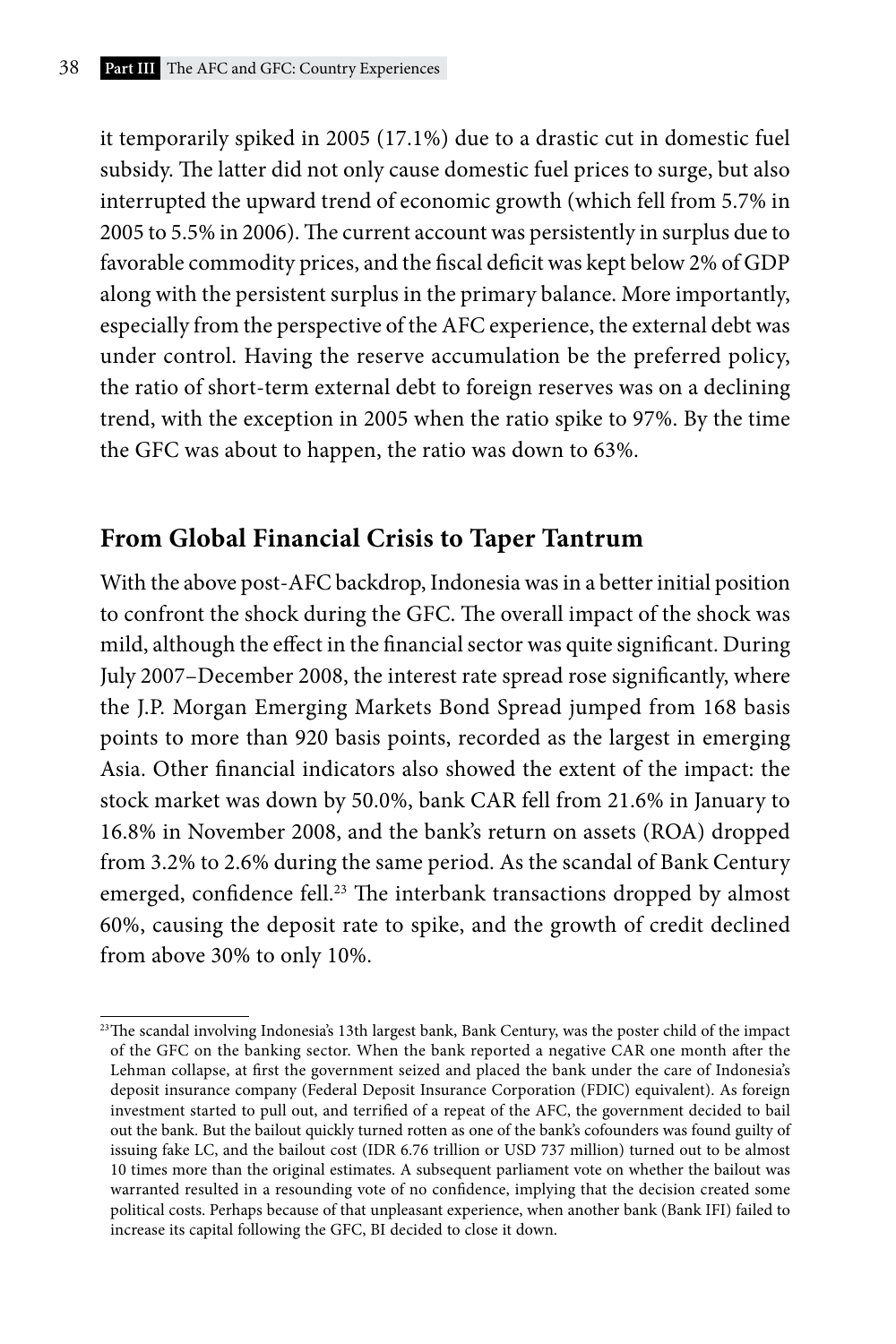Although the overall banking system has been resilient, with less than 4% NPL, 77% loan-to-deposit ratio, and 17% CAR, the highly segmented banking system left the smaller banks to remain vulnerable to liquidity risk due to their narrow funding options and difficulties to get market access during distress. It was at that point that the Indonesia Deposit Insurance Corporation (IDIC) raised the maximum amount of deposit insured to IDR 2 billion per depositor per bank.

Although the impact of the GFC on the financial sector was greater than the impact through the trade channel (explained in the following paragraph), there was no panic in Indonesia's financial market and no widespread insolvencies. The growth of the economy remained positive, only slowing from 6.3% in 2007 to 6.1% and 4.5% in 2008 and 2009, respectively (Table 2.4). The positive growth was supported primarily by a steady growth of private consumption. The latter received a boost in the first quarter from the election-related spending and lower taxes as part of the government's fiscal stimulus. Despite the loosening of monetary policy (the interest rate was reduced from 9.5% to 6.5%) and a sharp increase in private credit, the growth of investment dropped rather sharply. But the country's capacity to withstand the external shock from the GFC was enhanced by the fact that the share of exports in GDP was less than 30% during 2008–2009, far lower than in most countries throughout Emerging Asia (EA). The share fell further since then to reach below 20%, until now.

Insofar the GFC hit industrial countries whom EMs relied on for their exports, the contagion through trade channel had significantly affected the export-oriented countries in EA but not Indonesia. In fact, Indonesia's nonoil exports increased due to the more open trade policy, greater flexibility of the exchange rate, greater global supply chain networks, and, most importantly, a strong economic recovery in China that led to increased demand for Indonesian products. At any rate, these factors and the dependence on domestic consumption had helped Indonesia withstand the effect of the GFC.

With moderate fiscal stimulus, loose monetary policy, and increased flexibility of the exchange rate combined with judicious use of reserves, the economy should have been reverting back to its medium growth path. Under normal circumstances, that should have also boosted the country's financial stability. Yet, the circumstances were far from normal. Although economic growth was relatively stable, averaging around 6%, the financial risk structure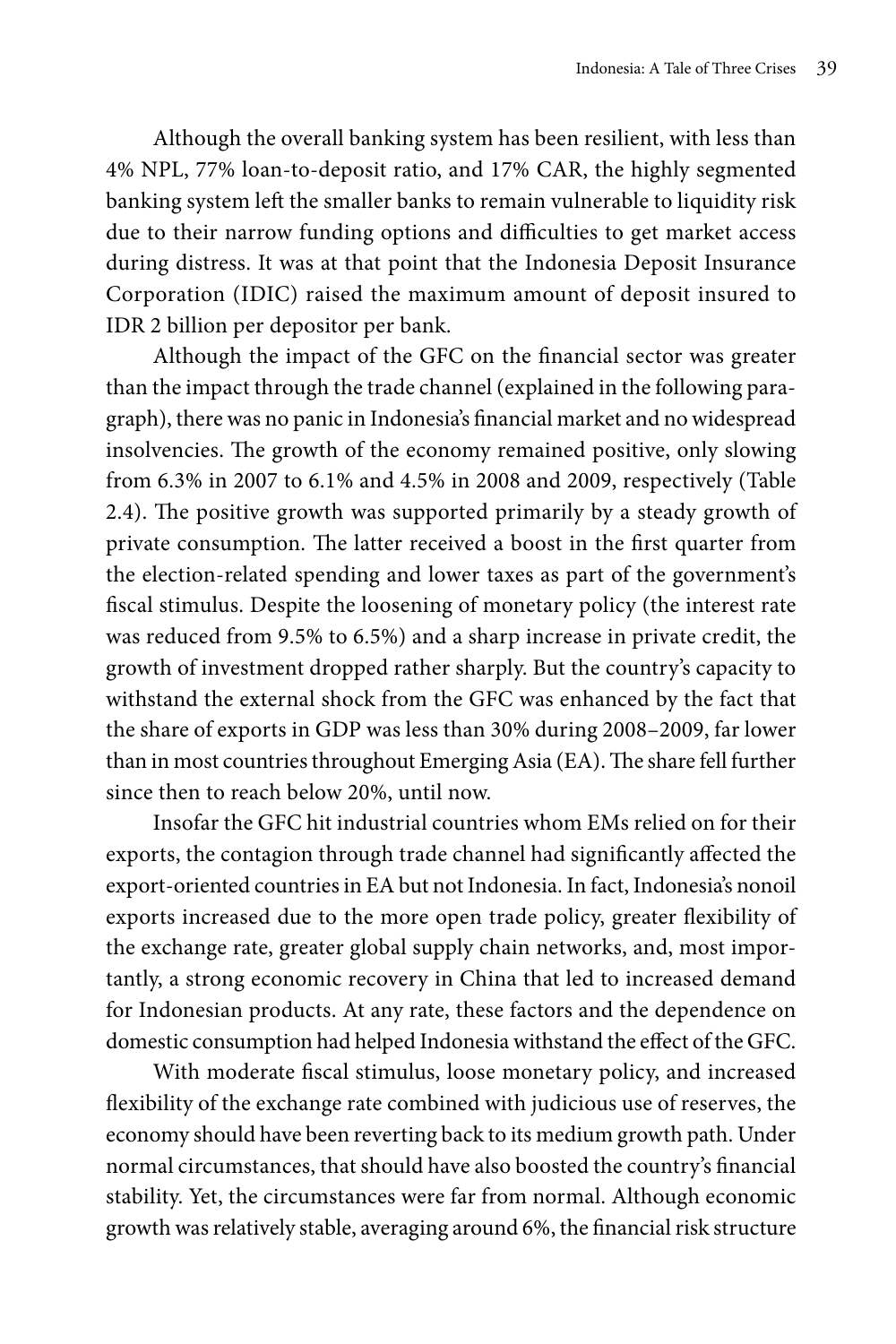had changed as the global liquidity surged following the ultra-easy money policy adopted by the AE.

It all began with the aggressive move by the US Federal Reserve to push down the already low interest rates to 0.25% following the Lehman collapse in the fall of 2008. A similar move was made by the Eurozone by lowering the rates to 1%. Realizing the scale of the crisis and the risk of entering a depression, the Fed kept those low rates for several years, while in the Eurozone the rate was further lowered to 0.25% in 2013 and 0.15% in 2014. To deal with the financial institutions' deteriorating balance sheets caused by the subprime crisis, in November 2008 the Fed implemented a quantitative easing-1 (QE-1) policy, in which it would purchase the long-term Treasury securities, agency securities, and mortgage-backed securities (MBS). QE-1 was subsequently proceeded by QE-2 that lasted from June 2009 until March 2010, followed by a reinvestment program in August 2010.<sup>24</sup>

The market response to the low interest rates and the QE policy was expected: a massive amount of capital left AE to EM including EA and Indonesia. Unlike the case before the GFC, where most inflows to EM were intermediated through banks, this time the flows were predominantly entering through the capital market including the local currency bond market. The consequence of surging inflows was a large expansion of liquidity and a lower cost of borrowing which, in turn, spurred credit creation and economic growth. The growth of private credit surged from a single-digit rate to 20.0% and 25.4% in 2010 and 2011, respectively, and the growth of investment jumped from 3.3% in 2009 to 8.5% and 8.8% during the same period. As a result, GDP growth increased from 4.6% to 6.2% and 6.5% in 2010 and 2011 respectively (Table 2.4). At the same time, the pressure on the exchange rates to appreciate also increased: the rupiah strengthened by 14.5% in 2010, and it further strengthened by 3.6% in 2011. The surge of net foreign assets (NFA) almost doubled the growth of base money, causing the inflation rate to jump.

But the implied risks went beyond the standard macroeconomic hazards of an overheating economy. With plenty of liquidity and low costs of borrowing, the overall risks to financial stability increased. The flow of funds data showed that banks, nonfinancial companies, and households shifted their preference toward financial and risky investments. The low cost

<sup>&</sup>lt;sup>24</sup>Since any increase in the Fed's balance sheet through asset purchases would ultimately be removed when the purchased assets mature, the reinvestment policy will act to keep the QE policy from undoing itself naturally.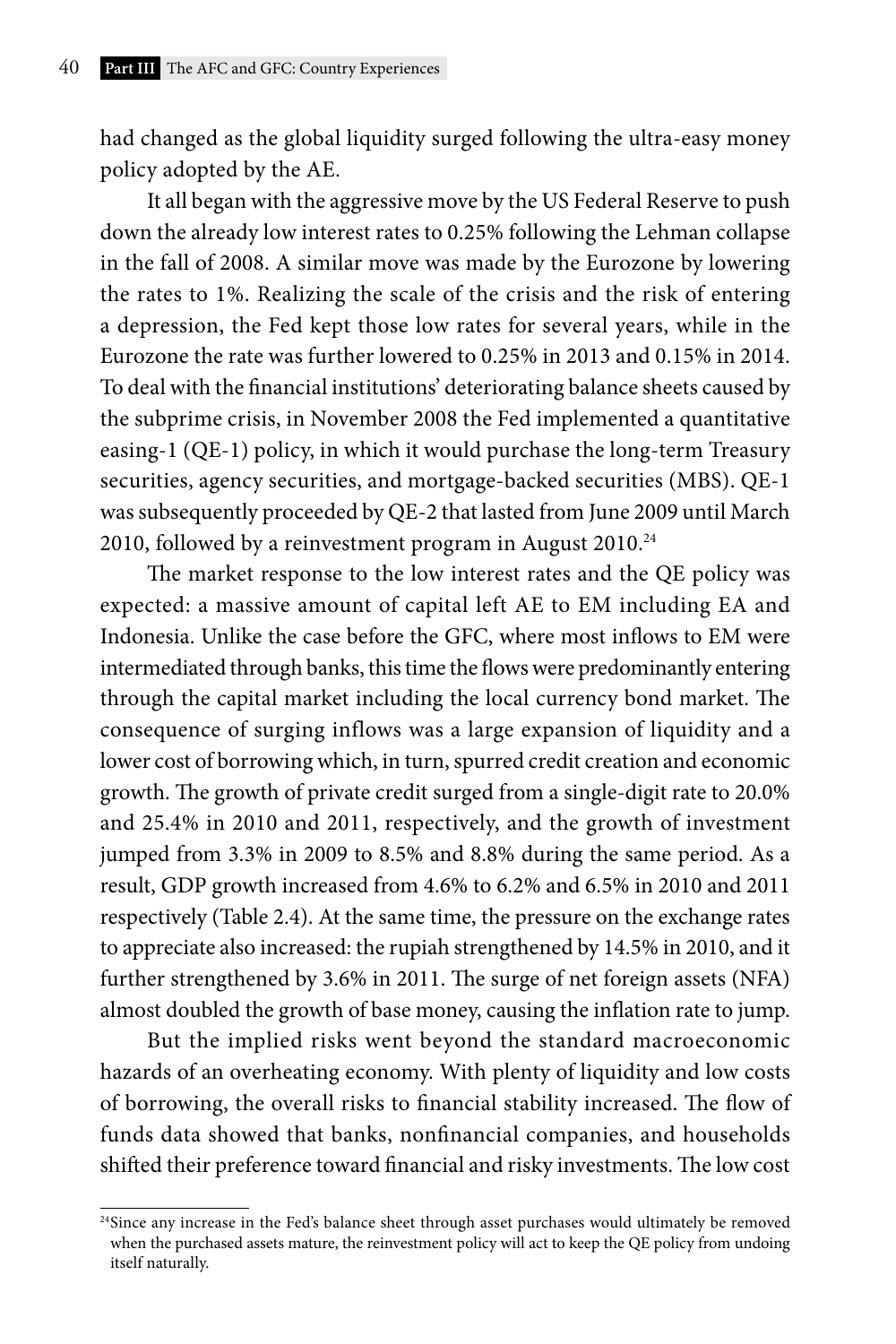of borrowing also led the government to accelerate the issuance of sovereign bonds and to undertake "maturity adjustment." While all were enjoying the "party" of ample liquidity, however, the risks of the winding down of AE's easy money policy did not seem to be in the radar screen.

Such risks turned into a crisis during the summer of 2013 when the former Fed Chair, Ben Bernanke, announced the Fed's intention to reduce its asset purchases. As soon as the news was out, the capital market was rattled and the exchange rate tumbled. The stock market became volatile as capital outflows surged. The shock, known as taper tantrum (TT), was felt particularly hard in the local currency bond market because the market was shallow and the foreign ownership was around 40%. Any amounts of outflows could easily rattle the market. The resulting slower growth of GDP persisted until several years later. Indeed, while the impact of the TT on the financial market was relatively brief, if we compare with the period before TT, during TT the Indonesian economy was marked by slower average economic growth (5.0% versus 6.0%) and lower credit growth (9.6% versus 18.6%). Moreover, the surplus in current account and primary balance was turned into a deficit since 2013.

In retrospect, comparing the three crisis episodes, the effect of the shocks on economic growth was most severe during the AFC and least severe during the TT (Figures 2.8A and 2.8B). So was the effect on the overall macroeconomic indicators such as the exchange rate (Figures 2.9A and 2.9B) and the inflation rate (Figures 2.10A and 2.10B). Much of the contagion effects had been transmitted through the financial channel than the trade channel. Consequently, as the financial market post-AFC grew bigger, the effects of the shocks in the financial market became more apparent.

Interestingly, the resulting spillovers on the exchange rate during the GFC were different from those during the TT in that in the latter, the size and the volatility exceeded those during the GFC (Figure 2.11A). The shock and the volatility in the rupiah during the TT also affected the currencies in other Asian countries. Similarly, the received shock and volatility in Indonesia's equity market during the TT generated spillovers to other countries' equity market. In terms of the shock magnitude, during the TT the transmitted spillover from Indonesia was greater than what the country received, but during the GFC the opposite was the case. In terms of volatility, in both the GFC and the TT the transmitted volatility was greater than the received one.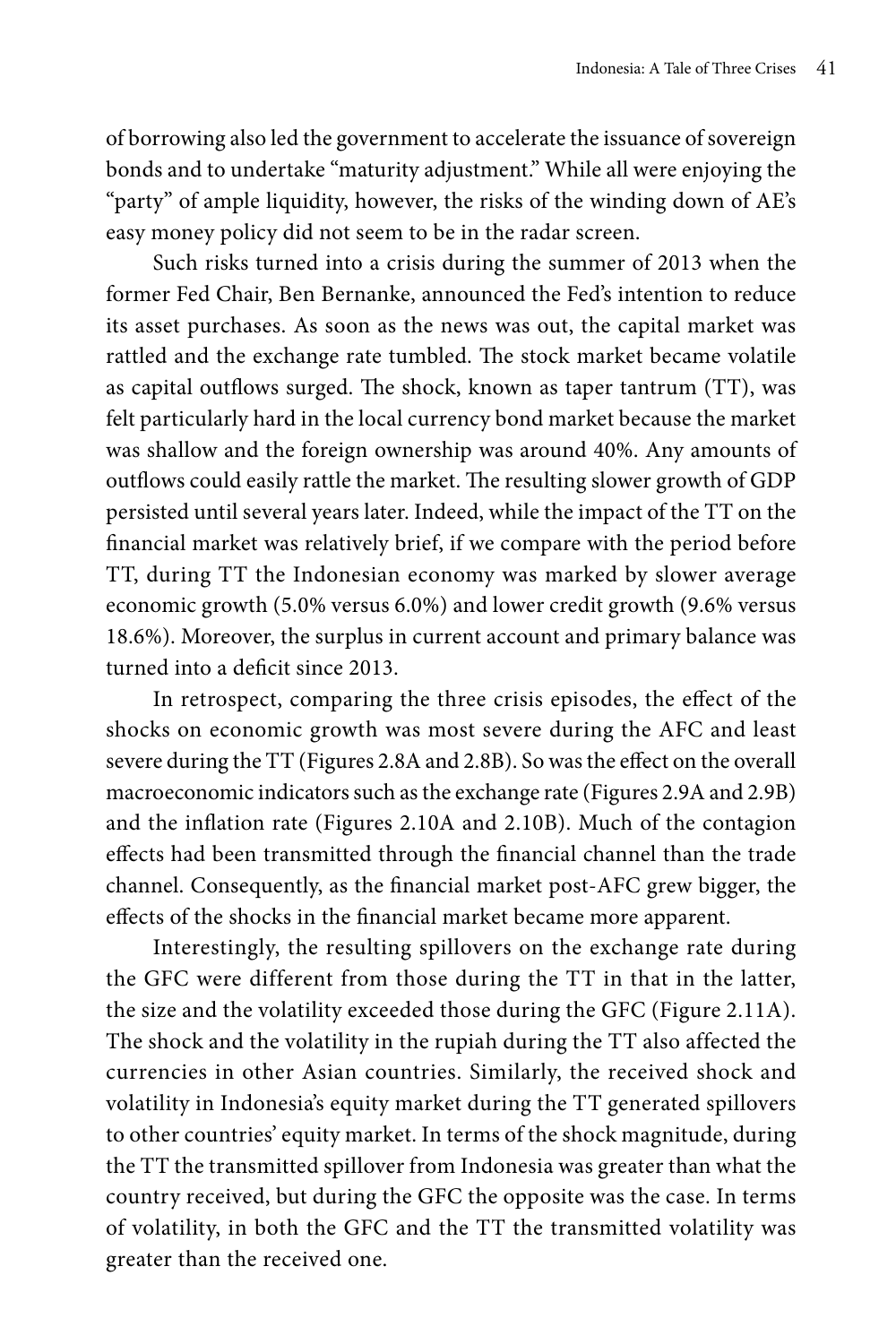



Source: Author's calculations.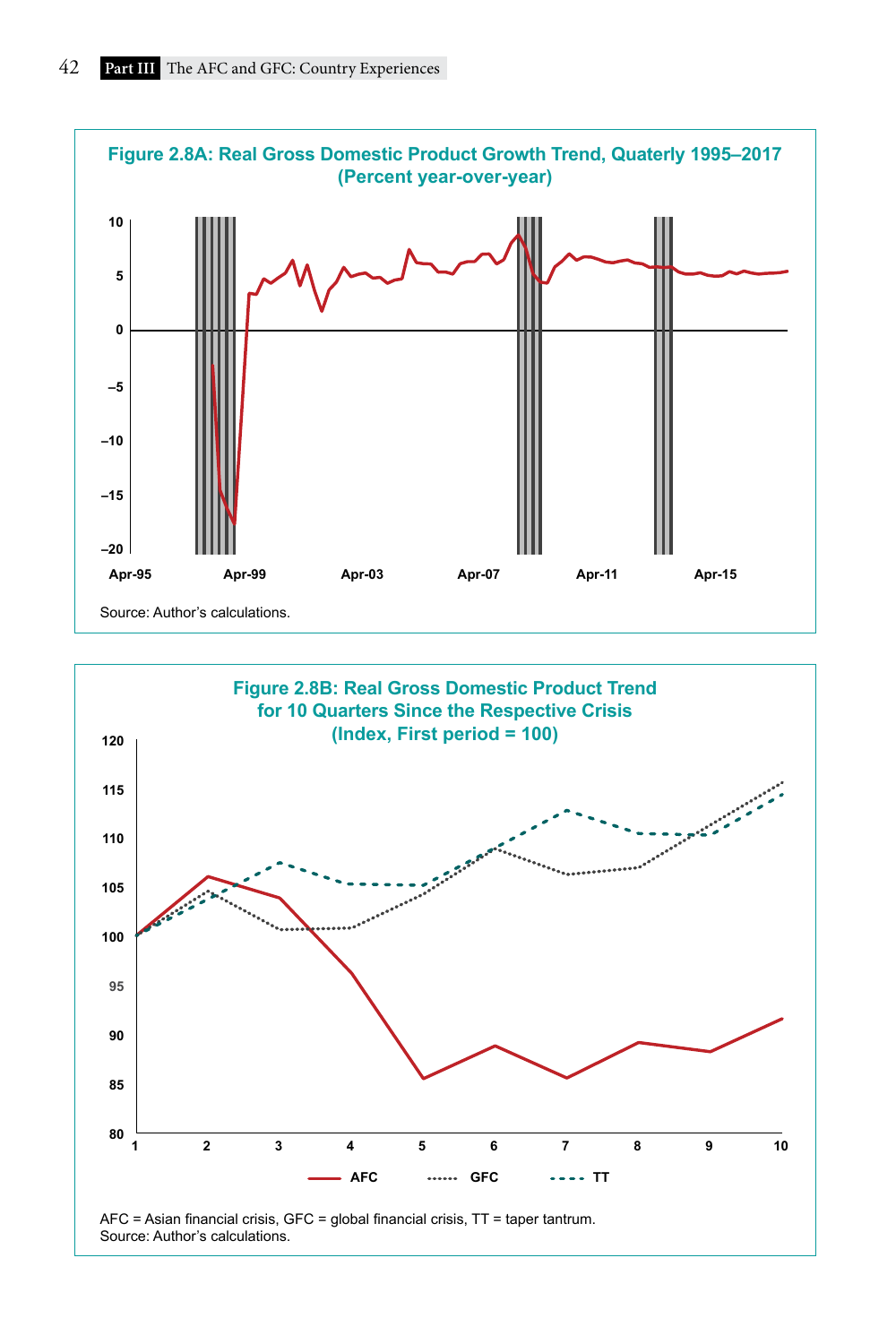



AFC = Asian financial crisis, GFC = global financial crisis, TT = taper tantrum, USD = United States dollar. Source: Author's calculations.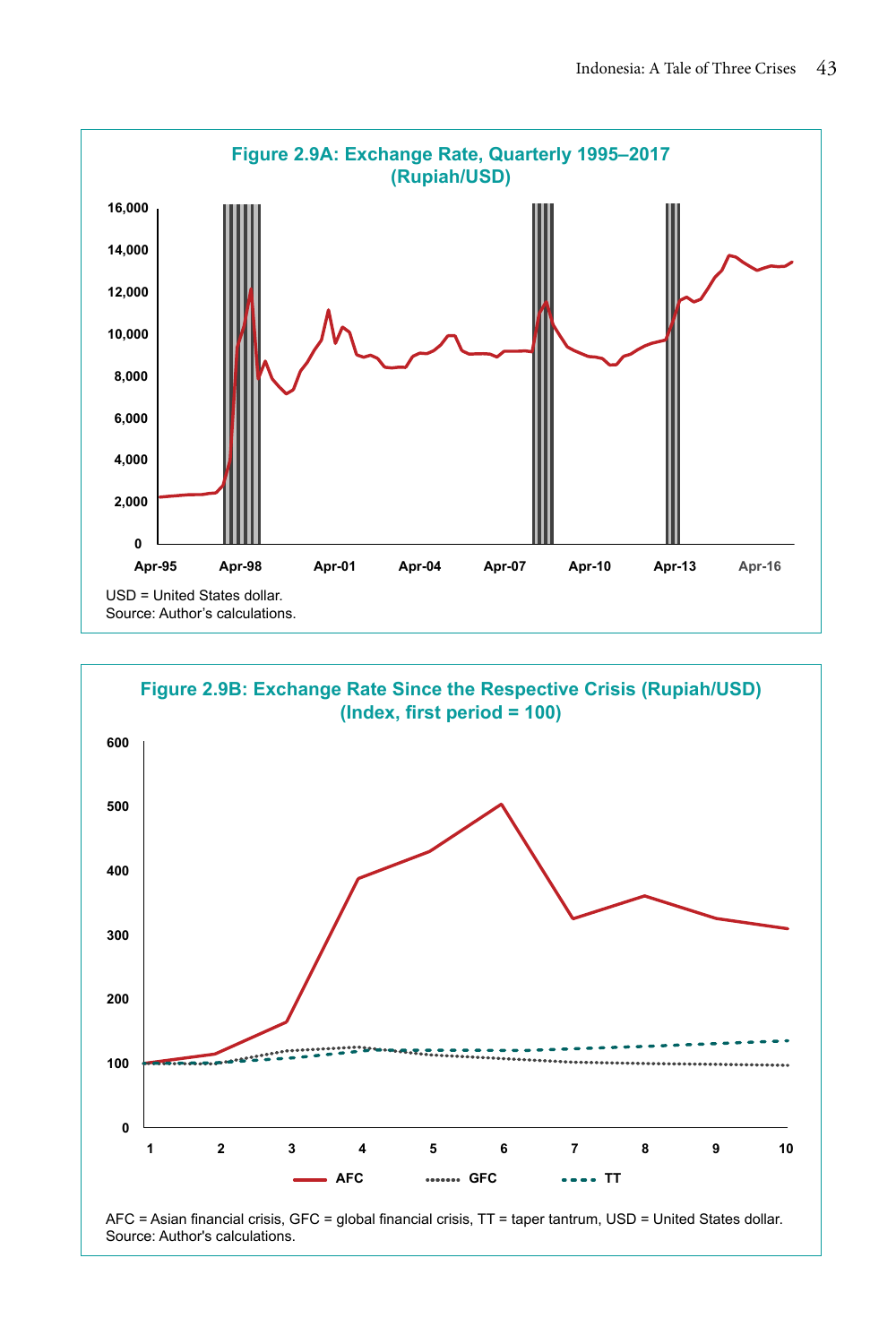



AFC = Asian financial crisis, GFC = global financial crisis, TT = taper tantrum. Source: Author's calculations.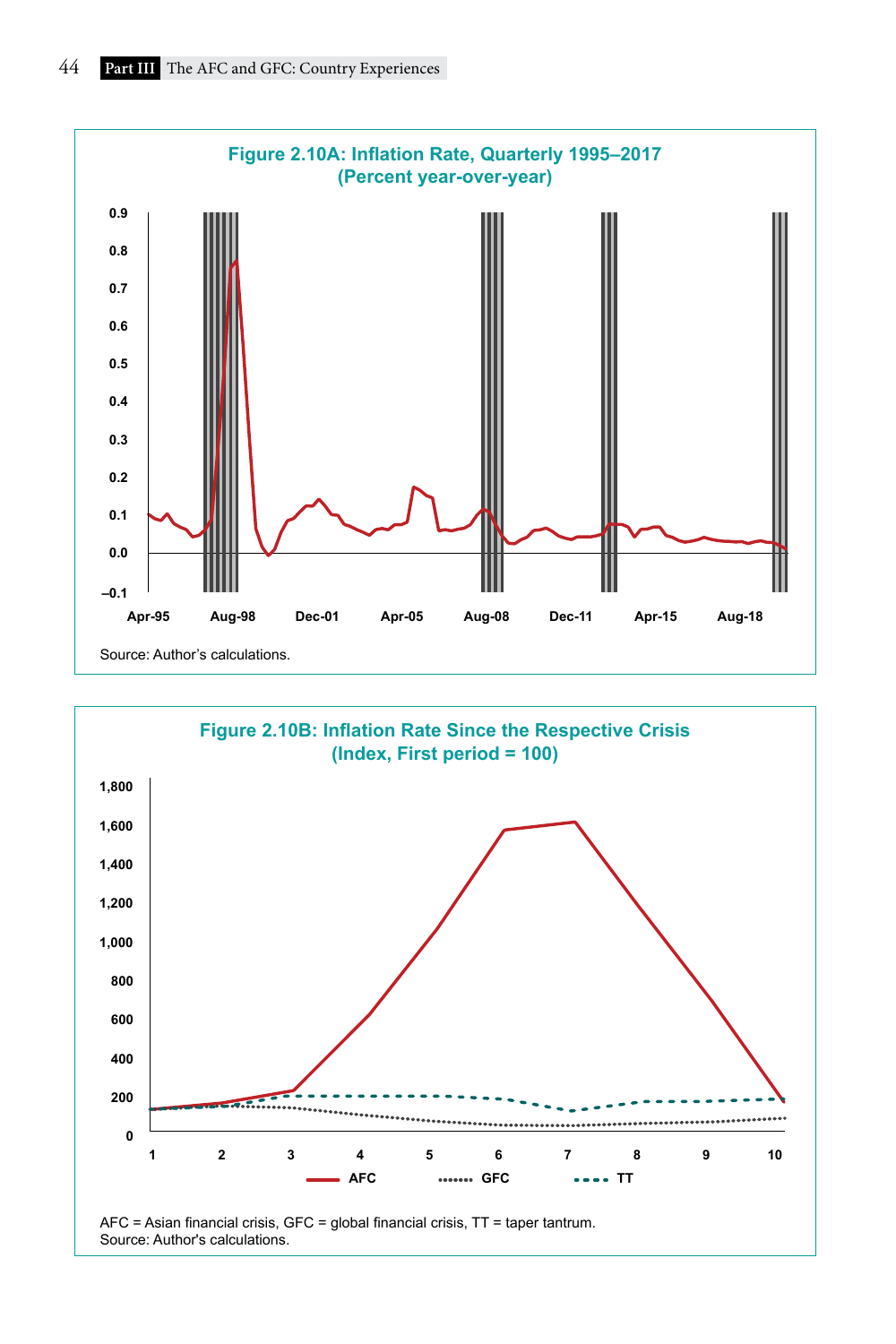

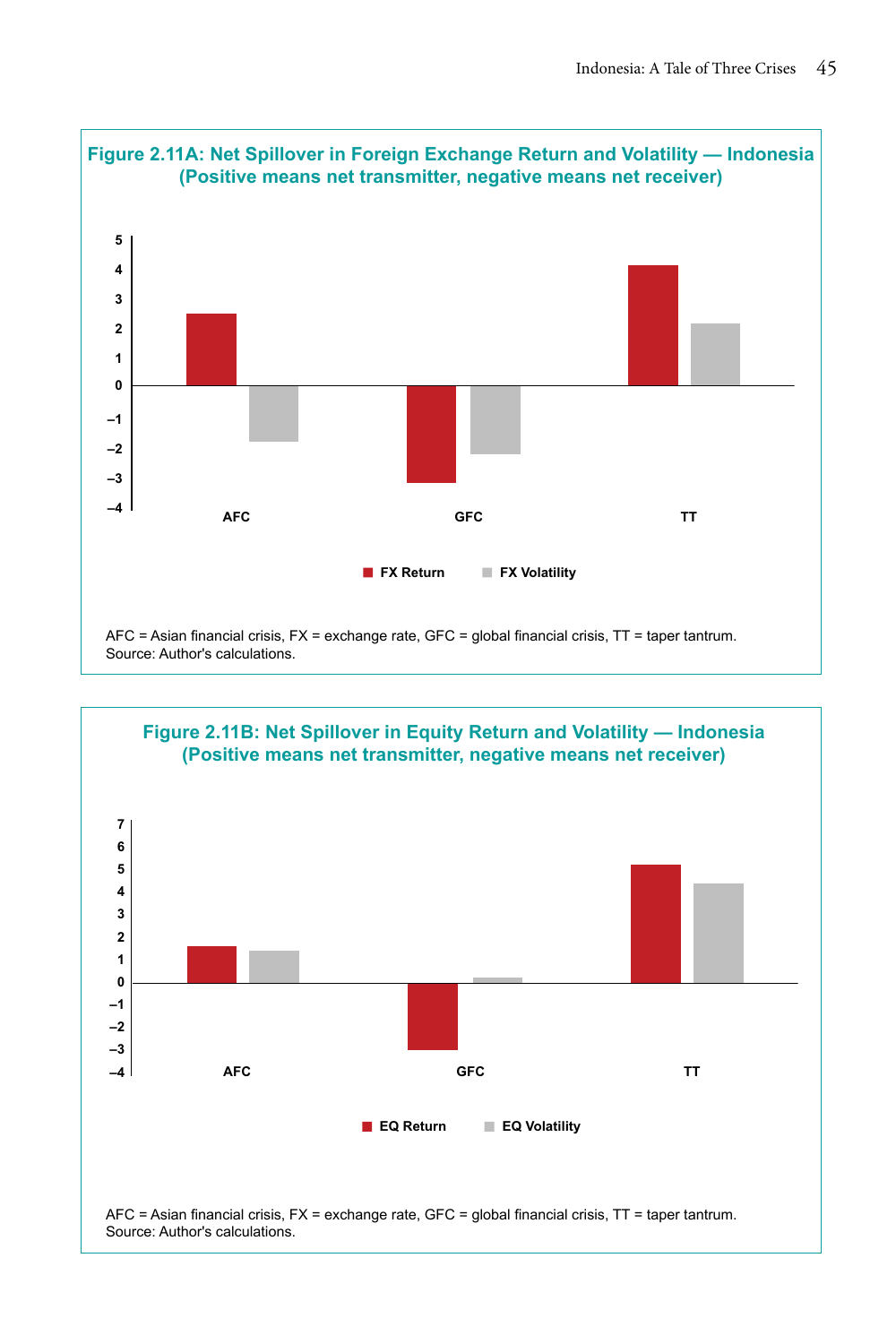# **Concluding Remarks**

Before summer 1997, praises toward Asian economies including Indonesia appeared in many articles, books, and reports, including those published by international financial institutions (IFIs). Policymakers overlooked the weaknesses in the country's economic and governance affairs, and failed to address them. So did the IFIs. They could not correctly predict where the economy was heading, let alone how it could fall into a crisis. It was only after the crisis broke out that they began to propagate a sharply different analysis (Azis 2018). The previously praised policies and performances were swiftly turned into something featuring the country's structural weaknesses, based upon which a sweeping institutional reform was demanded as a condition to receive IMF financial support. As the policy packages failed to restore confidence, the overall economic conditions worsened. As the ensuing socio-political conditions deteriorated, what started as a financial crisis turned into a multi-dimensional disaster. Aside from the misguided policies, the bickering between the IMF and the Indonesian officials over what to do in dealing with the precipitous fall of the economy had contributed to the depth and length of the crisis.

After the shock receded, and the economy gradually recovered, albeit slower than in other Asian crisis countries, the government made some changes in macroeconomic and institutional policies. Some of those changes produced better results; others did not. The improvements in the economic front placed Indonesia in a better position to deal with the subsequent shocks during the GFC and the TT, but the persistent weaknesses that plagued the institutional setting, and had clearly played an important role during the AFC, remained intact. The effect of, and the response to, the AFC failed to make a significant improvement in the country's governance affairs. Big companies with high leverage continued to dominate, and rampant money politics and the practice of "capture" during local elections postdecentralization posed a serious obstacle for improving the constituents' welfare in many regions throughout the country.

To the extent the nature and intensity of the shocks during the three crisis episodes were not the same, the policy response was also different. The misguided policy during the AFC brought about the most significant impact on the country's economy and socio-political conditions. The policy direction was toward monetary and fiscal tightening, combined with structural changes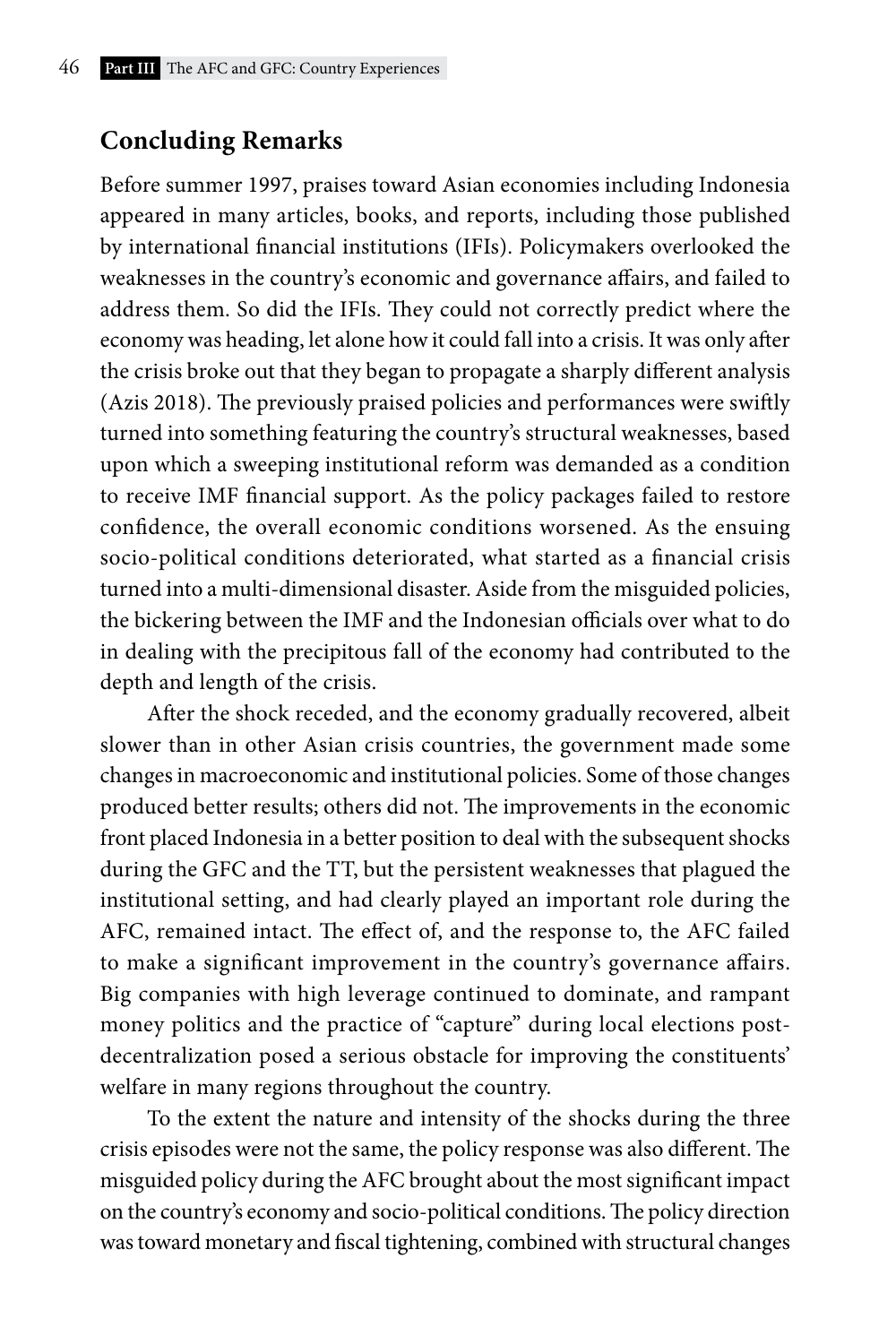unrelated to the crisis. The effect of the GFC shock was milder because of the better initial macroeconomic conditions before the crisis, as well as the boost from greater demand from other Asian countries, particularly China. As a result, the general direction of the policy was the opposite toward loosening monetary and fiscal policy while maintaining the exchange rate flexibility and securing financial stability. The overall impact of the TT shock was also generally mild. But due to the nature of the shock, the country's financial sector felt a more significant jolt than during the GFC, and the significant spillovers received were also transmitted to other countries. Accordingly, the policy direction was toward monetary tightening, keeping the fiscal balance in check, and minimizing the exchange fluctuations through encouraging the use of hedging, among others.

An important lesson from the three crises was that monitoring standard indicators ("measured risks") may not be sufficient. "Hidden risks" emerge and are exposed in a crisis. Another lesson, a country's domestic financial safety net could be far from sufficient to deal with the contagion and spillovers from external shocks. As shown in this chapter, financial spillovers, including the indirect ones, were large and significant during a crisis. It is in this respect a regional financial arrangement can and should play a complementary role in securing financial stability in the individual countries throughout the region. An effective regional cooperation is one that plays an assisting role in overcoming its members' challenges during a crisis.

# **References**

Ahokpossi, Calixte, A. Isnawangsih, M. S. Naoaj, and T. Yan. 2020. "The Impact of Monetary Policy Communication in an Emerging Economy: The Case of Indonesia." IMF Working Paper 20/109, June

Alamsyah, H, C. Joseph, J. Agung, and D. Zulverdy, D. 2001 "Towards Implementation of Inflation Targeting in Indonesia." *Bulletin of Indonesian Economic Studies* 37 (3): 309-324.

Azis, I. J. 2002a. "What Would Have Happened in Indonesia if Different Economic Policies had been Implemented When the Crisis Started?" *The Asian Economic Papers*, MIT Press.

Azis, I. J. December 2002b. "Review: The Chastening: Inside the Crisis that Rocked the Global Financial System and Humbled the IMF." *Journal of Economic Literature* 60.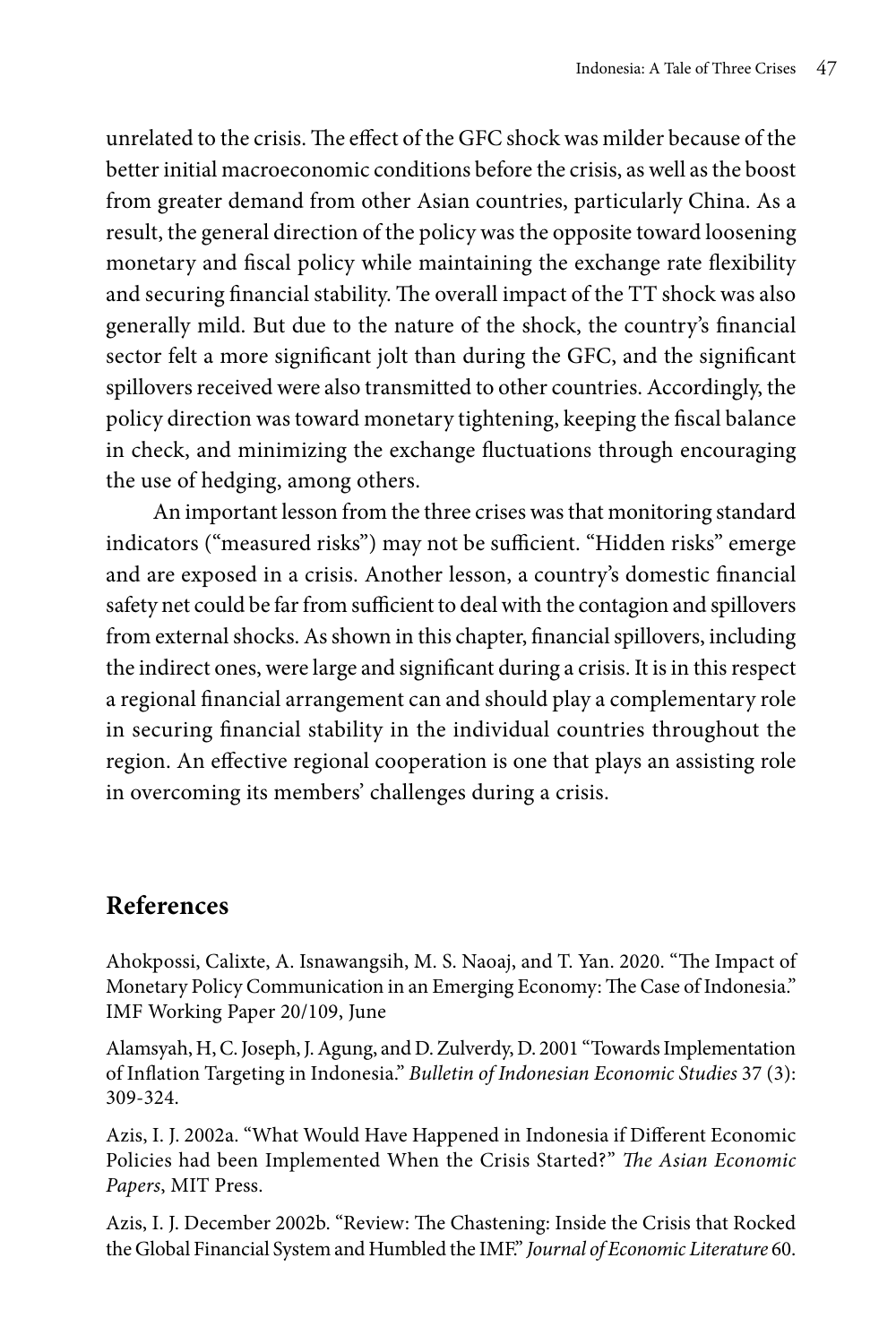### 48 **Part III** The AFC and GFC: Country Experiences

Azis, I. J. 2006. "Indonesia's External Liberalization: Policy Dynamics and Socio-Economic Impact." In *External Liberalization in Asia, Post-Socialist Europe, and Brazil,* edited by Lance Taylor, Oxford University Press.

Azis, I. J. 2008. "Indonesia's Slow Recovery after Meltdown." *Asian Economic Papers* 6 (3), MIT Press.

Azis, I. J. 2018. "Coping with the Dangerous Component of Capital Flows and Asia's Ineffective Cooperation." In *Critical Junctures in Mobile Capital,* edited by J. F. Pixley and H. Flam. Cambridge University Press.

Azis, I. J., and Alvin Pratama. May 2020. "Polarization and Local Conflicts in Post Decentralization Indonesia." In *Peace Economics, Peace Science and Public Policy*. Vol. 26. De Gruyter.

Azis, I. J., I. G. S. Virananda, and F. I. Estiko. 2021. "Financial Spillover in Emerging Asia: A Tale of Three Crises." *Asian Economic Papers*, MIT Press.

Azis, I. J., S. Mitra, and A. Baluga. 2013. "Global Shock and Regional Spillovers." In *Peace Economics, Peace Science and Public Policy*, edited by De Gruyter, Vol. 19, 183-211.

Blustein, P. 2001. *The Chastening: Inside the Crisis that Rocked the Global Financial System and Humbled the IMF*, Public Affairs, New York.

Chinn, M. D. 1998. "Before the Fall: Were East Asian Currencies Overvalued?" NBER Working Paper No. W6491, April.

Corden, M. 1999. "*The Asian Crisis: Is There a Way Out?*" Singapore: Institute of Southeast Asia.

Diebold, F. X, and K. Yilmaz. 2009. "Measuring Financial Asset Return and Volatility Spillovers, with Application to Global Equity Markets." *The Economic Journal* 119 (534): 158-171.

Furman, J. and J. Stiglitz. 1998. "Economic Crises: Evidence and Insights from East Asia." *Brookings Papers on Economic Activity* 2: 1–114.

Gould, D. M and S. B. Kamin. 1999. "The Impact of Monetary Policy on Exchange Rates during Financial Crisis." 1999 Pacific Basin Conference, San Francisco, September.

Kindleberger, C. P. 1996. *Manias, Panics, and Crashes: A History of Financial Crises*. New York: John Wiley & Sons.

Krugman, P. 1999. "*Analytical Afterthoughts on the Asian Crisis*." mimeo, MIT. http:// web.mit.edu/krugman/www/MINICRIS.htm.

McKibbin, W. and A. Stoeckel. 1999. "East Asia's Response to the Crisis: A Quantitative Analysis." Paper presented at the ASEM Regional Economist's Workshop, 15–17 September, Denpasar, Indonesia.